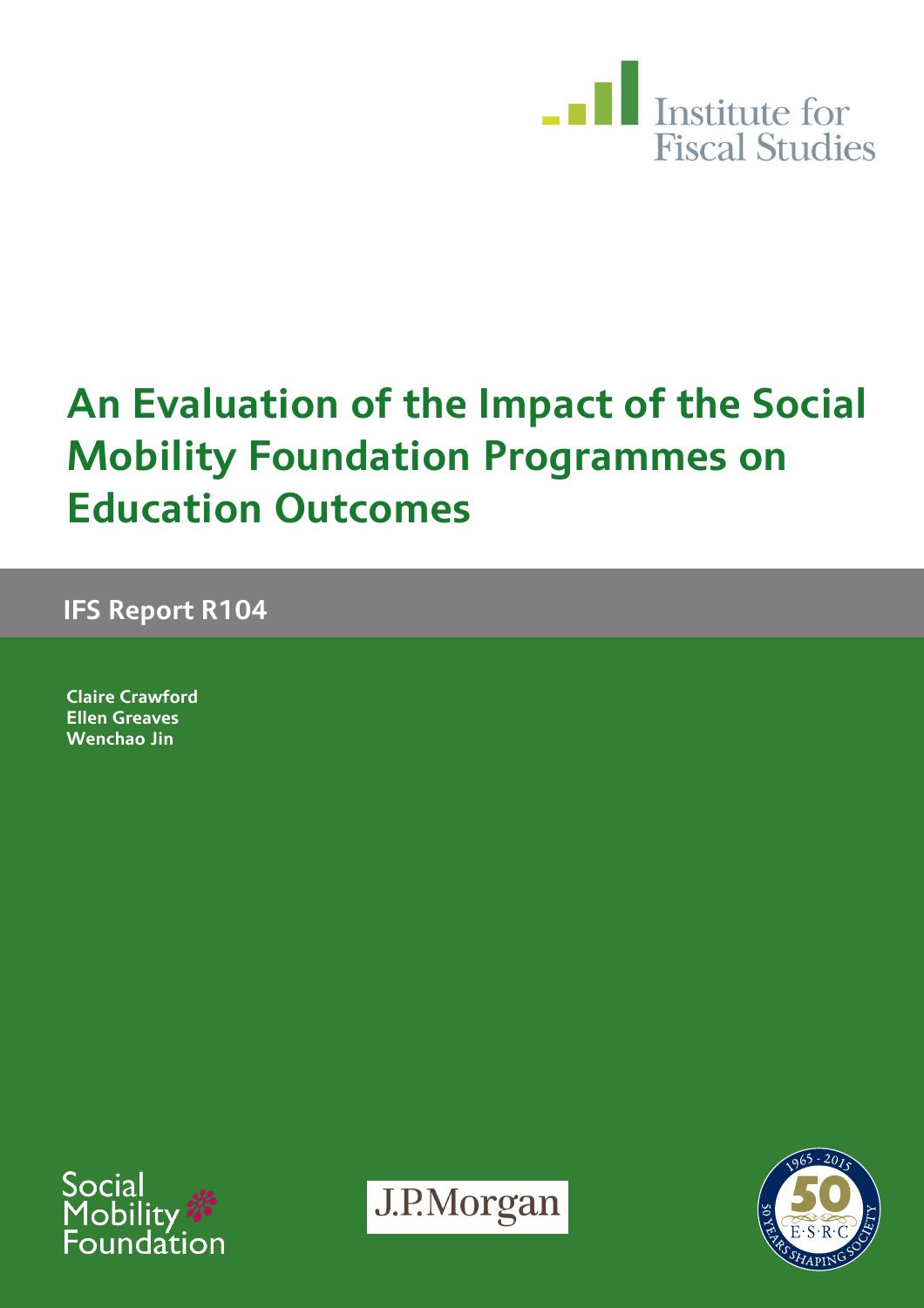### **An Evaluation of the Impact of the Social Mobility Foundation Programmes on Education Outcomes**

**Claire Crawford**

*University of Warwick; Institute for Fiscal Studies*

**Ellen Greaves**

*Institute for Fiscal Studies*

**Wenchao Jin**

*Institute for Fiscal Studies*

*Copy-edited by Rachel Lumpkin*

Institute for Fiscal Studies 7 Ridgmount Street London WC1E 7AE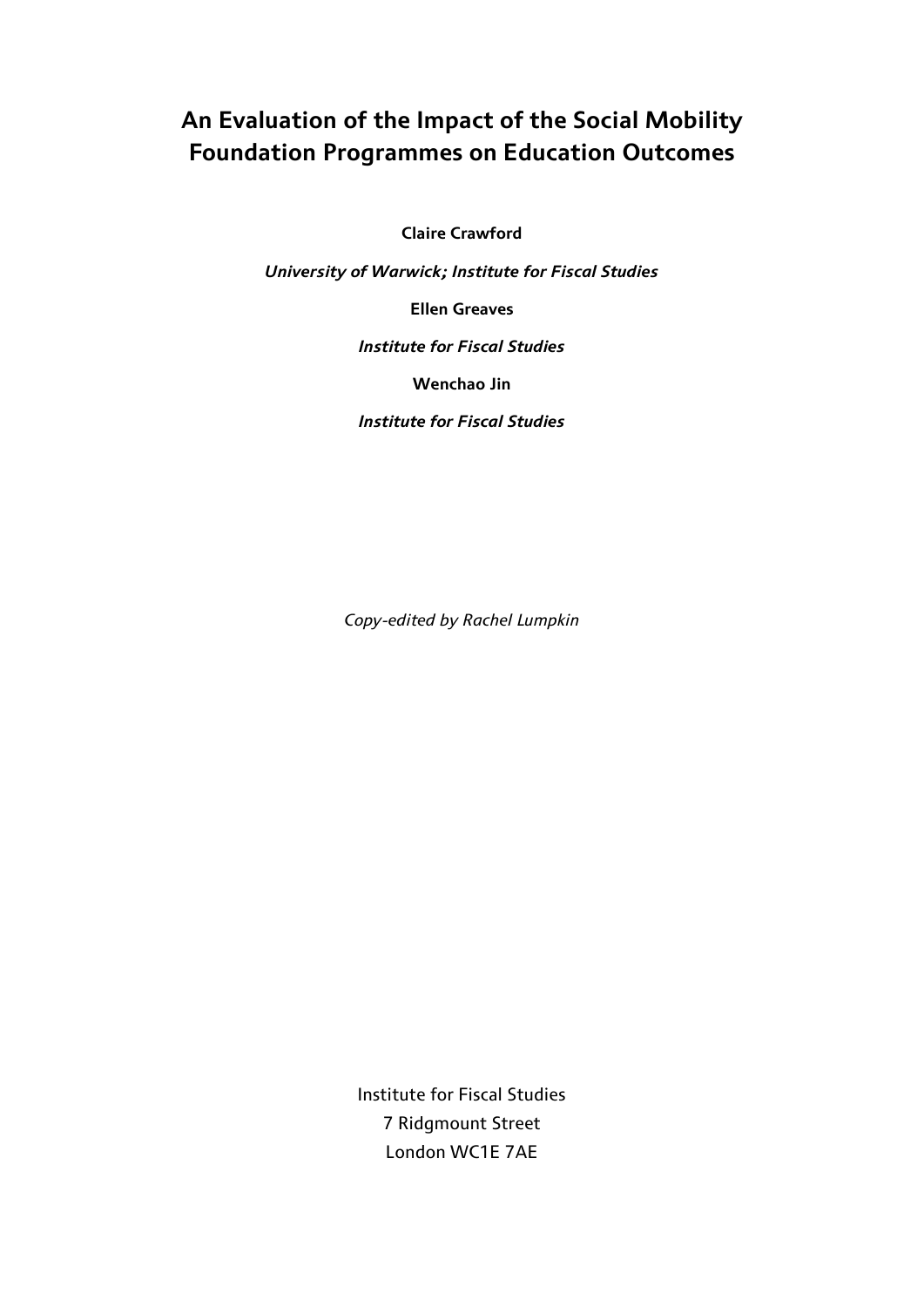*Published by*

The Institute for Fiscal Studies 7 Ridgmount Street London WC1E 7AE Tel: +44 (0) 20-7291 4800 Fax: +44 (0) 20-7323 4780 Email: mailbox@ifs.org.uk Website: http://www.ifs.org.uk

© The Institute for Fiscal Studies, February 2015

ISBN: 978-1-909463-78-3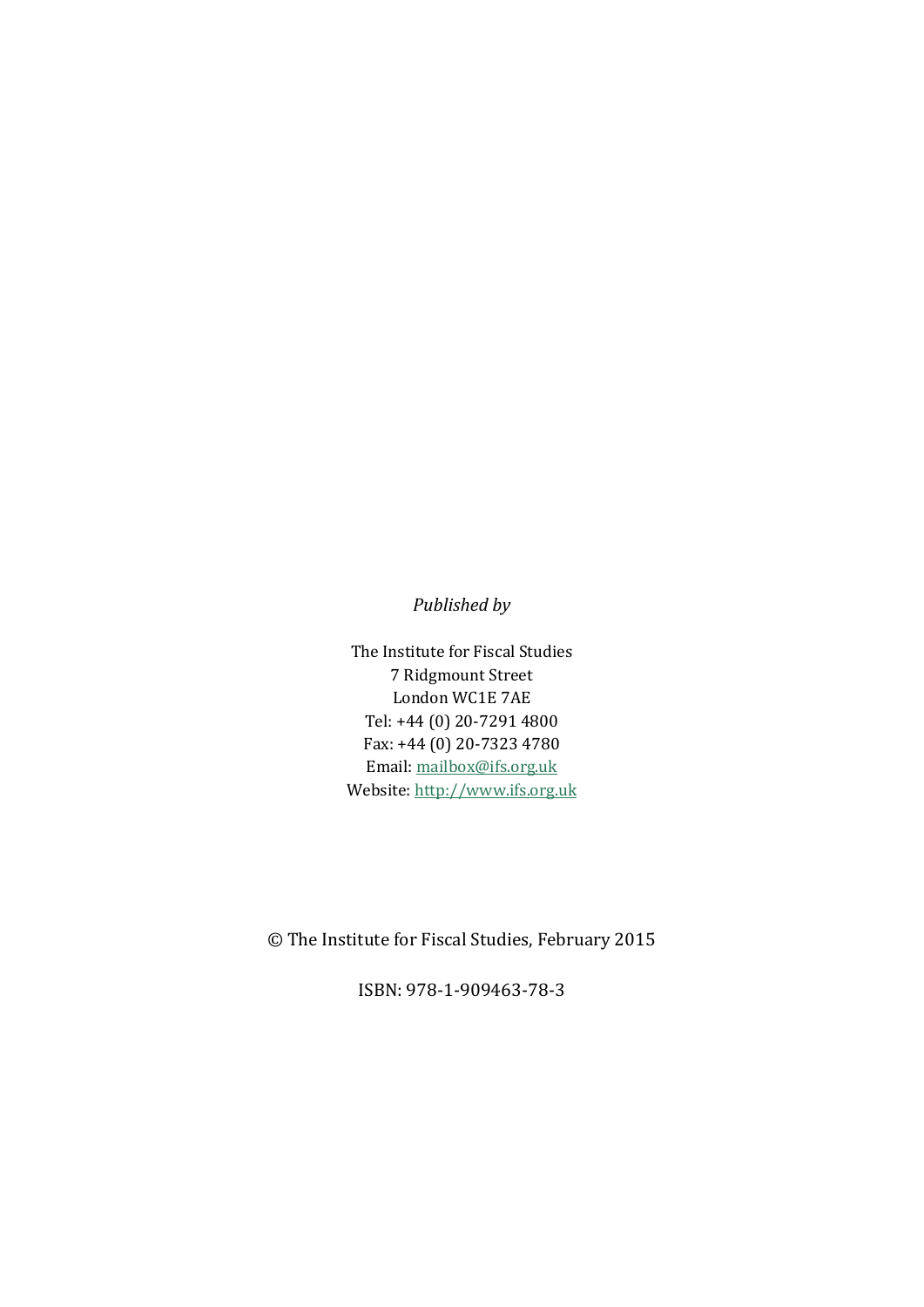## **Preface**

This work was primarily funded by the Social Mobility Foundation, courtesy of a grant from J.P. Morgan. The Social Mobility Foundation is a charity that aims to address inequality in access to professional occupations for high achieving disadvantaged pupils. Co-funding was from the [Centre for the Microeconomic](http://en.wikipedia.org/wiki/Institute_for_Fiscal_Studies%23Centre_for_the_Microeconomic_Analysis_of_Public_Policy)  [Analysis of Public Policy,](http://en.wikipedia.org/wiki/Institute_for_Fiscal_Studies%23Centre_for_the_Microeconomic_Analysis_of_Public_Policy) hosted at the Institute for Fiscal Studies.

Data from the National Pupil Database and Higher Education Statistics Authority student record were kindly made available by the Department for Education and Higher Education Statistics Authority. The data creators, depositors, copyright holders and funders bear no responsibility for the analysis or interpretation of the data presented here.

*Claire Crawford* is Assistant Professor of Economics at the University of Warwick and a Research Fellow at the Institute for Fiscal Studies.

*Ellen Greaves* is a Senior Research Economist at the Institute for Fiscal Studies.

*Michelle Jin* is a Research Economist at the Institute for Fiscal Studies.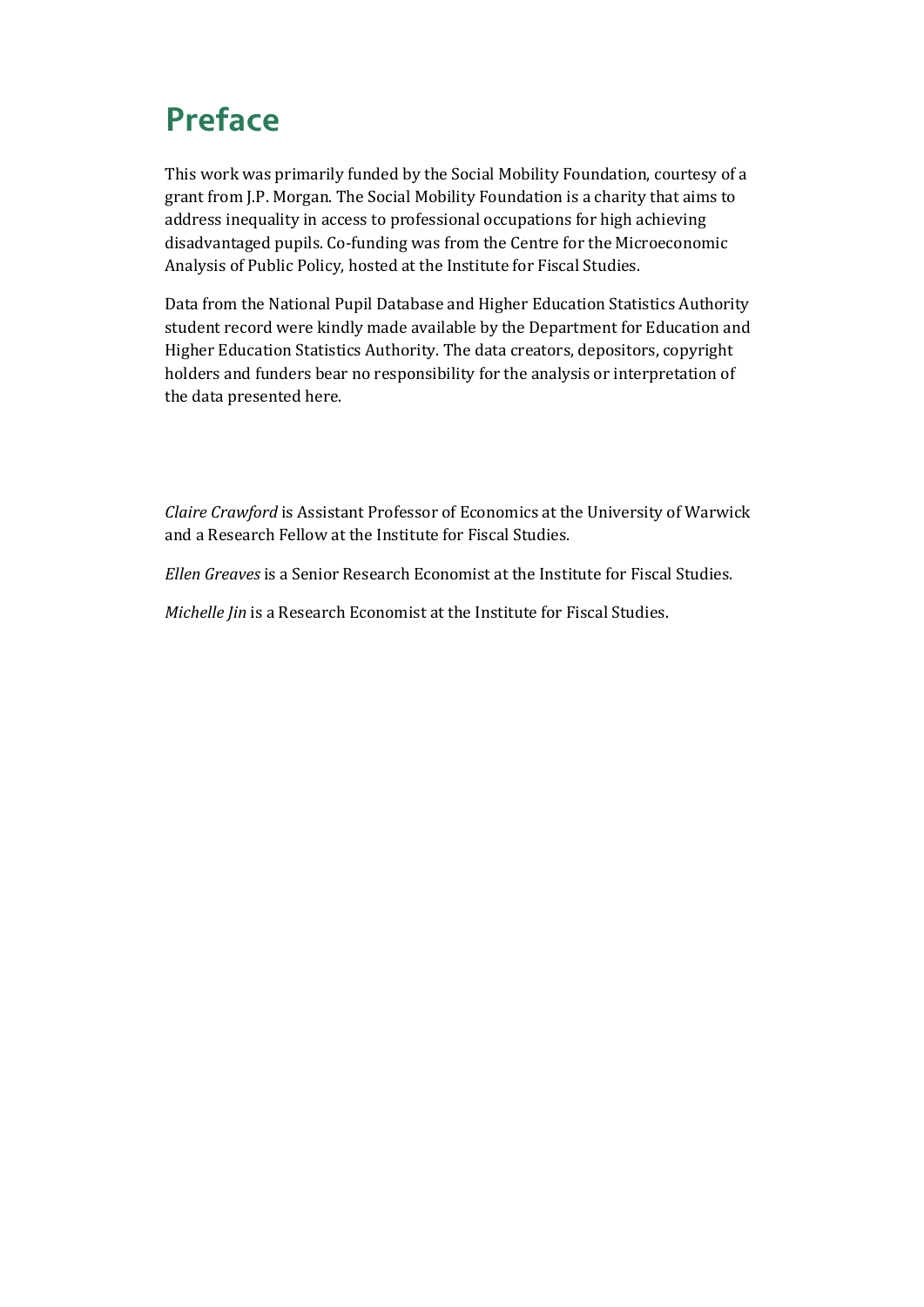## **Contents**

|    | <b>Executive Summary</b>                                                         | $\mathbf{1}$ |
|----|----------------------------------------------------------------------------------|--------------|
| 1. | Introduction                                                                     | 4            |
| 2. | Methodology                                                                      | 8            |
|    | 2.1 The evaluation problem                                                       | 8            |
|    | 2.2 Data                                                                         | 9            |
|    | 2.3 Construction of a suitable comparison group                                  | 11           |
|    | 2.4 Caveats                                                                      | 12           |
| 3. | The Early Impact of the SMF: 2009 and 2010 Cohorts                               | 15           |
|    | 3.1 Characteristics of the SMF cohorts                                           | 15           |
|    | 3.2 Successful construction of a suitable comparison group                       | 20           |
|    | 3.3 Estimated impact of SMF participation on university participation            | 20           |
| 4. | The Later Impact of the SMF: 2011 and 2012 Cohorts                               | 25           |
| 5. | Conclusions                                                                      | 30           |
|    | A. Propensity Score Matching                                                     | 32           |
|    | B. Information Available about the SMF Participants                              | 33           |
|    | C. Classification of Subjects into Broad Areas                                   | 35           |
|    | D. Defining a Common Sample                                                      | 48           |
|    | E. Characteristics of the 2010–2012 SMF Cohorts                                  | 49           |
|    | F. Estimated Impact of SMF Programmes on Subject Choice for the Later<br>Cohorts | 55           |
|    | References                                                                       | 57           |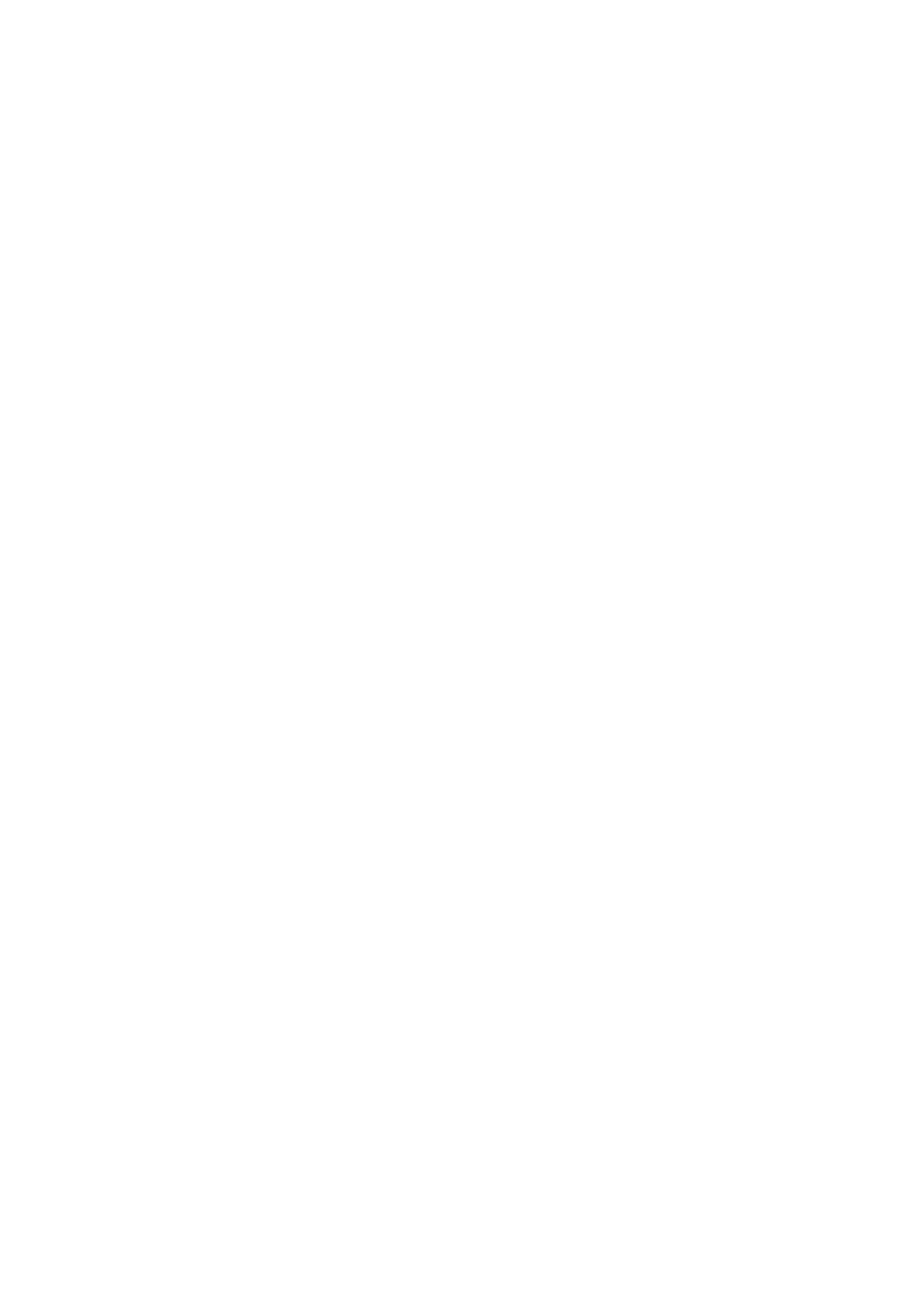### **Executive Summary**

- The Social Mobility Foundation (SMF) is a charity that aims to make a practical improvement to social mobility in the UK by encouraging and supporting access to 'high-status' universities and professional occupations for high attaining pupils from disadvantaged backgrounds.
- The SMF's programmes are targeted to those who are eligible for free school meals (or, in earlier cohorts, the educational maintenance allowance) and, amongst the latest cohorts, to those who are in the first generation of their family to attend higher education and who attend a relatively disadvantaged school.
- The SMF's current programmes feature four key elements of mentoring, internships, university application support (including trips to universities and assistance with writing their personal statement, tests and interviews) and skills development workshops. Their main programme is known as the Aspiring Professionals Programme (APP). In recent years, they have also added more specialist programmes run in partnership with other organisations. For example, they run the J.P. Morgan Residential Programme targeted to those living outside London who are interested in a career in banking and finance.
- University participation, and especially participation at a high-status institution in a relevant subject, is a potentially important intermediate step towards accessing the type of professional occupations the SMF targets. This report therefore evaluates the impact of the SMF's programmes on university participation overall and at high-status institutions. It also assesses its effect on subject choice (although this is not explicitly targeted by the SMF's programmes). The impact of the SMF's work on post-graduation education and employment choices, and in particular occupation outcomes, will be evaluated in future by the Institute for Fiscal Studies (IFS) as the required data become available.
- This evaluation compares the education outcomes of SMF participants (collected by SMF via participant questionnaires) with outcomes for a group of pupils with similar observable characteristics (such as performance at secondary school and neighbourhood context), observed in administrative data. This report focuses on the education outcomes for four cohorts of participants with the SMF: the first cohort we look at entered the programme in 2009 (referred to as the 2009 cohort), the second in 2010, the third in 2011 and the fourth in 2012.
- We can interpret the difference in university participation and subject choice between SMF participants and our suitably chosen 'comparison' group of young people as the causal impact of the SMF programmes, under some assumptions, as follows.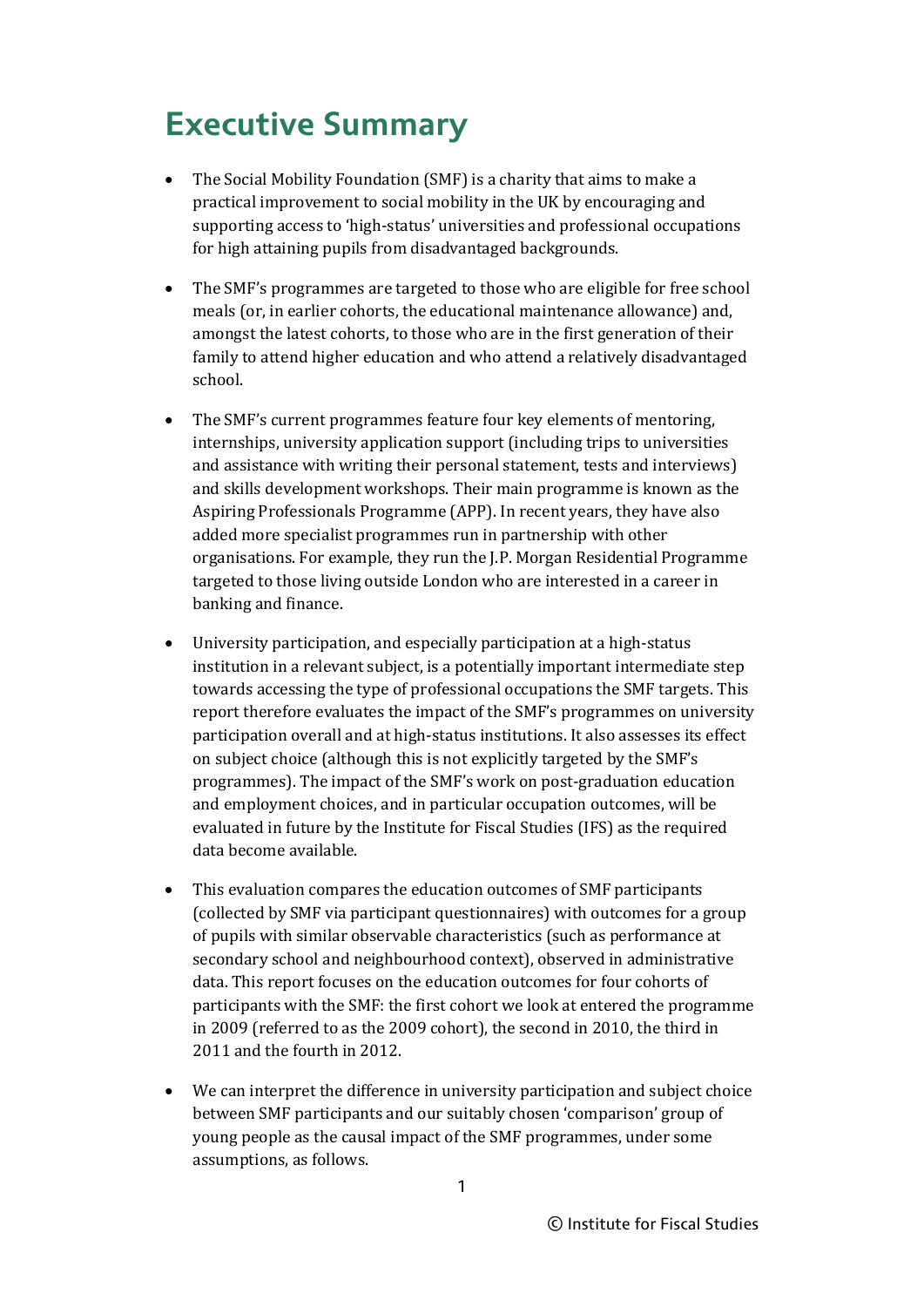#### *An evaluation of the impact of the SMF programmes on education outcomes*

- Participants do not choose to be part of the SMF programme on the basis of characteristics that are not observable to the researcher, and that also influence education outcomes. Examples of such factors could be pupils' motivation and professional aspirations, conditional on performance at secondary school.
- The sample of participants for which we observe education outcomes are a representative sample of SMF participants.
- We find little evidence to suggest that SMF participants are more likely to go to university at age 18 than a group of pupils with similar prior attainment, subject choice and neighbourhood context. However, amongst those who do go to university, there is strong evidence that SMF participants are more likely to attend a high-status institution.
- Conditional on going to university, the estimated impact on the probability of attending a Russell Group institution is large, equivalent to an increase across SMF cohorts of between 17% and 27%, compared to the level of participation that would otherwise be expected in the absence of the SMF's APP.
- The estimated impact on the probability of attending an institution most likely to be visited by 'top employers' is also large, equivalent to an increase across SMF cohorts of between 13% and 43%, compared to the level of participation that would otherwise be expected.
- The range of estimates for the increase in participation at a high-status institution is roughly equivalent to the difference between achieving three A grades at A-level and three A\* grades at A-level, on average, conditional on participation. This gives some sense of the scale of the estimated impact. As an additional comparison, around 65% of pupils who attend independent schools for A-levels and who achieve a high level of attainment (at least three C grades) attend a Russell Group institution, conditional on university participation, compared to over 70% of SMF programme participants.
- The J.P. Morgan Residential Programme was available to a small number of participants in the 2012 cohort. Due to a lack of data availability, the estimates for the 2011 and 2012 cohorts (those participating both in the APP and in the J.P. Morgan Residential Programme) are less reliable and should be interpreted with greater caution. Nonetheless, participants on the J.P. Morgan Residential Programme are substantially more likely to attend a high-status institution than otherwise similar pupils. For example, conditional on going to university, they are around 72% more likely to attend a Russell Group institution and 130% more likely to attend an institution that is amongst the most visited by top employers.
- These results suggest that the SMF programmes are more likely to influence individuals' decisions regarding university choice, or the probability of a successful application to a high-status institution, than to affect the likelihood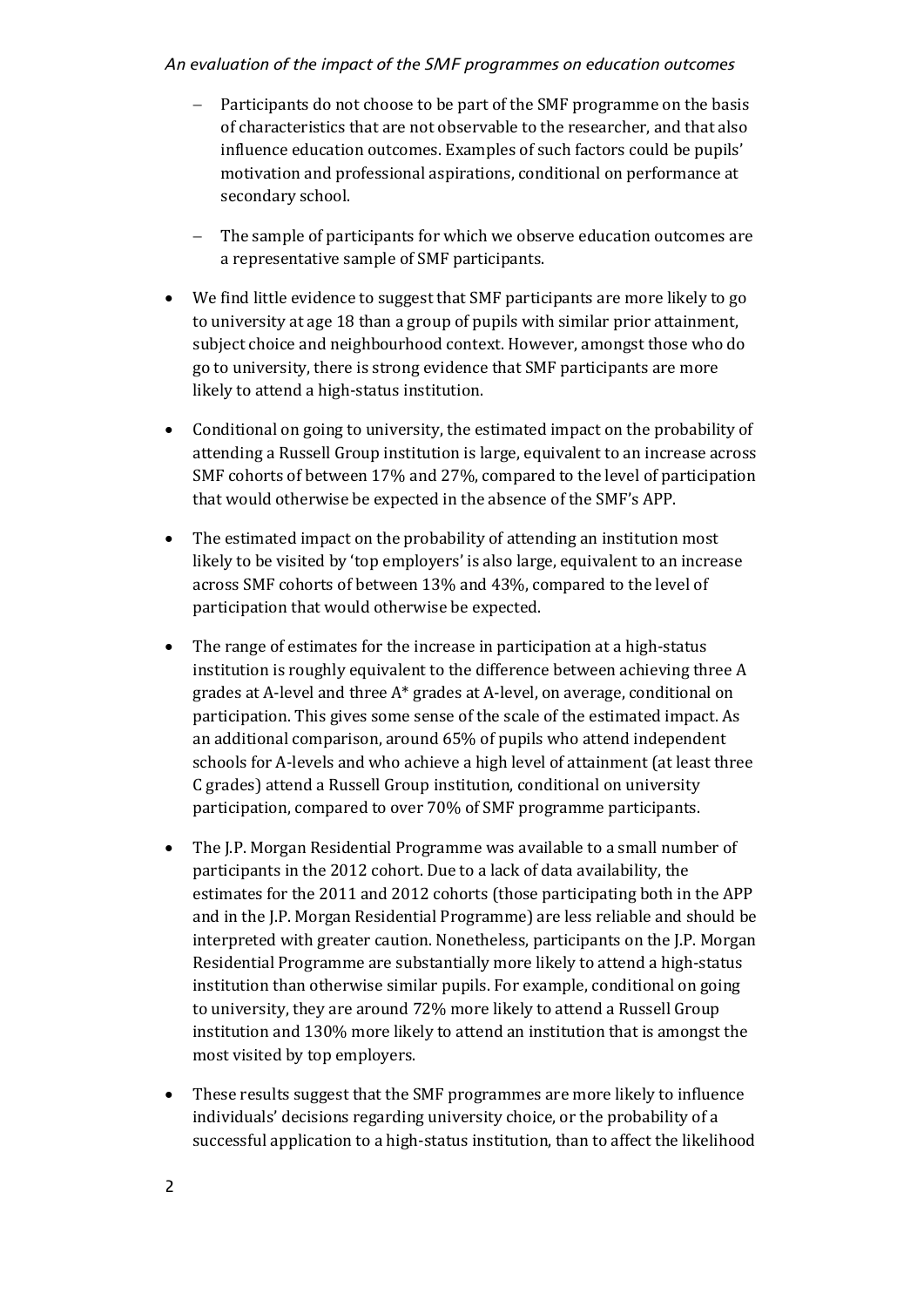of going to university at all. There is also little evidence to suggest that the subject choices of SMF participants are affected by the SMF programmes.

- These results suggest that participation at high-status higher education institutions for high-attaining disadvantaged young people can be significantly affected by involvement with programmes such as the APP run by SMF. However, these estimates can only be regarded as the causal effect of the programme on the outcomes of interest under the assumptions outlined above. In particular, participation in the SMF's programmes must be effectively random conditional on the (rich set of) characteristics we observe.
- While it is impossible to fully judge whether these conditions hold, it is most likely that the estimates are biased upwards (i.e. that the true impact of the SMF programmes is somewhat lower than the estimates we present). This could arise if, for example, SMF participants are, on average, more motivated than our control group (which is plausible because participation in the programme was voluntary rather than mandatory). Notwithstanding these concerns, given the magnitude of the estimated effects, it is likely that the programme has a sizeable positive effect on the likelihood of attending a high-status institution.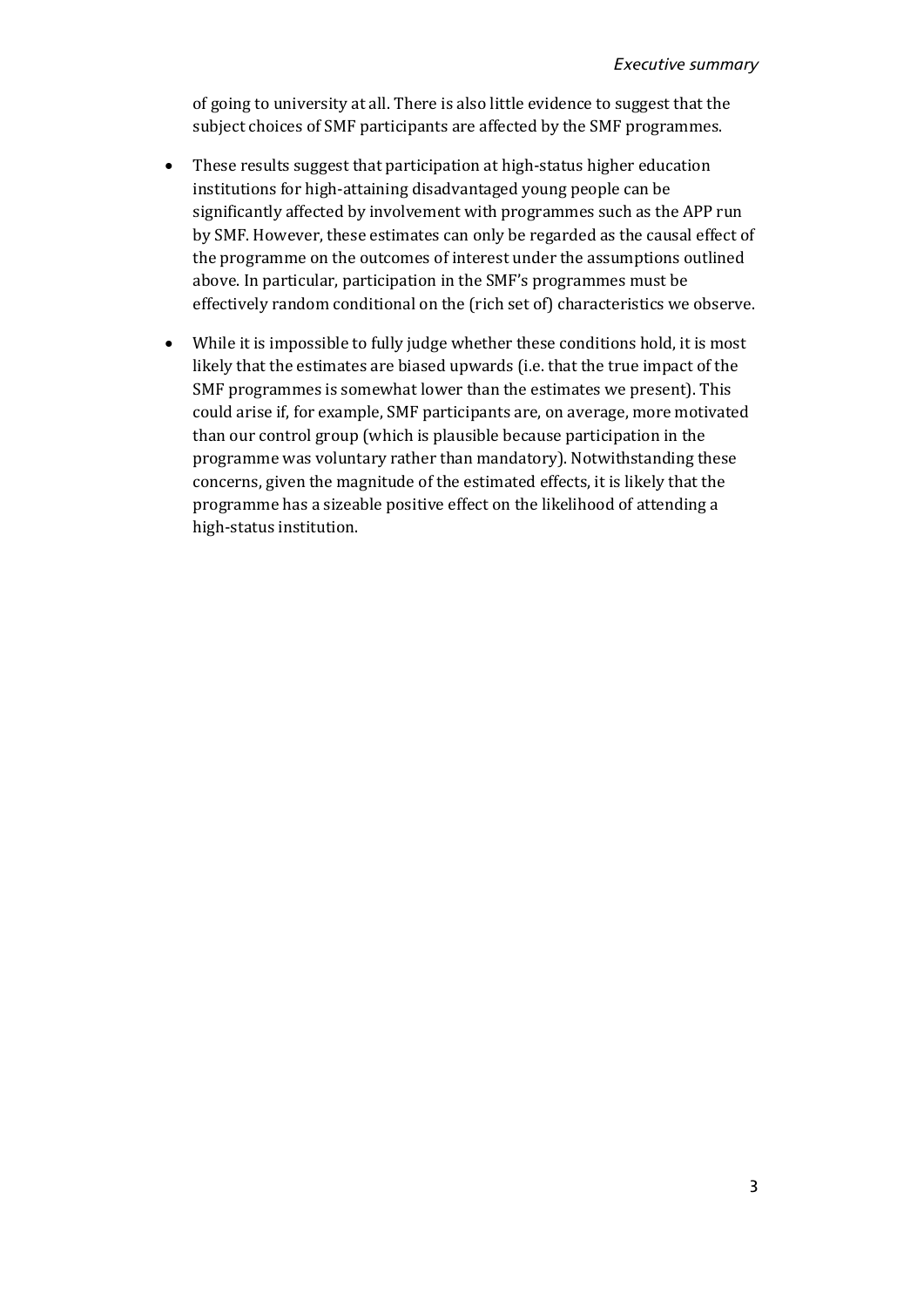## **1. Introduction**

The UK has relatively low levels of intergenerational income mobility (Ermisch, Jantti and Smeeding, 2012), and there is evidence to suggest that professional occupations have become more, not less, socially exclusive over time.[1](#page-9-0) Recent evidence suggests that pupils educated in independent schools are more likely to access professional occupations than pupils from state schools, even conditional on prior academic attainment and gaining access to a high-status university (Macmillan, Tyler and Vignoles, 2014). Improving access to professional occupations for disadvantaged young people would therefore make a positive contribution to improving social mobility in the UK.

The SMF was founded in 2005 with the aim of facilitating access to professional occupations through work experience. Participants are likely to have found out about the SMF programme through their school, and may have been encouraged to apply by a teacher. Applicants who met the eligibility criteria were very likely to be admitted to the programme.

In 2006, the SMF provided internships to 59 Year 12 and 13 students (aged 16– 18). Over time, the support offered by the SMF has widened significantly to include mentoring and a range of events, such as workshops on Russell Group universities and the aptitude tests/interviews they can require, checking of personal statements, trips to Russell Group universities and skills workshops. The SMF has grown in size over time; in 2010, existing and new aspects of SMF support were combined into one programme, the Aspiring Professionals Programme (APP) and delivered to over 500 Year 12 students (aged 16–17). The APP includes internships, mentoring, skills development and university application support for its selected participants. Over the first year of the APP, as they are making their university choices and applications, students are offered the following.

- A mentor working in their profession of interest, to correspond with by email roughly once a week, with several opportunities to meet face to face.
- A number of events, provided by the SMF or partner universities and employers. These include skills sessions, days to provide an overview of the roles and requirements of a sector of employment, workshops on 'making an impression' and interview skills and focused events on the Russell Group and Oxbridge.
- Trips to Russell Group universities in and outside London.
- A 'Personal Statement Checking Service'.

<span id="page-9-0"></span><sup>1</sup> [http://webarchive.nationalarchives.gov.uk/+/http://www.cabinetoffice.gov.uk/media/227105/fair-access](http://webarchive.nationalarchives.gov.uk/+/http:/www.cabinetoffice.gov.uk/media/227105/fair-access-summary.pdf)[summary.pdf.](http://webarchive.nationalarchives.gov.uk/+/http:/www.cabinetoffice.gov.uk/media/227105/fair-access-summary.pdf)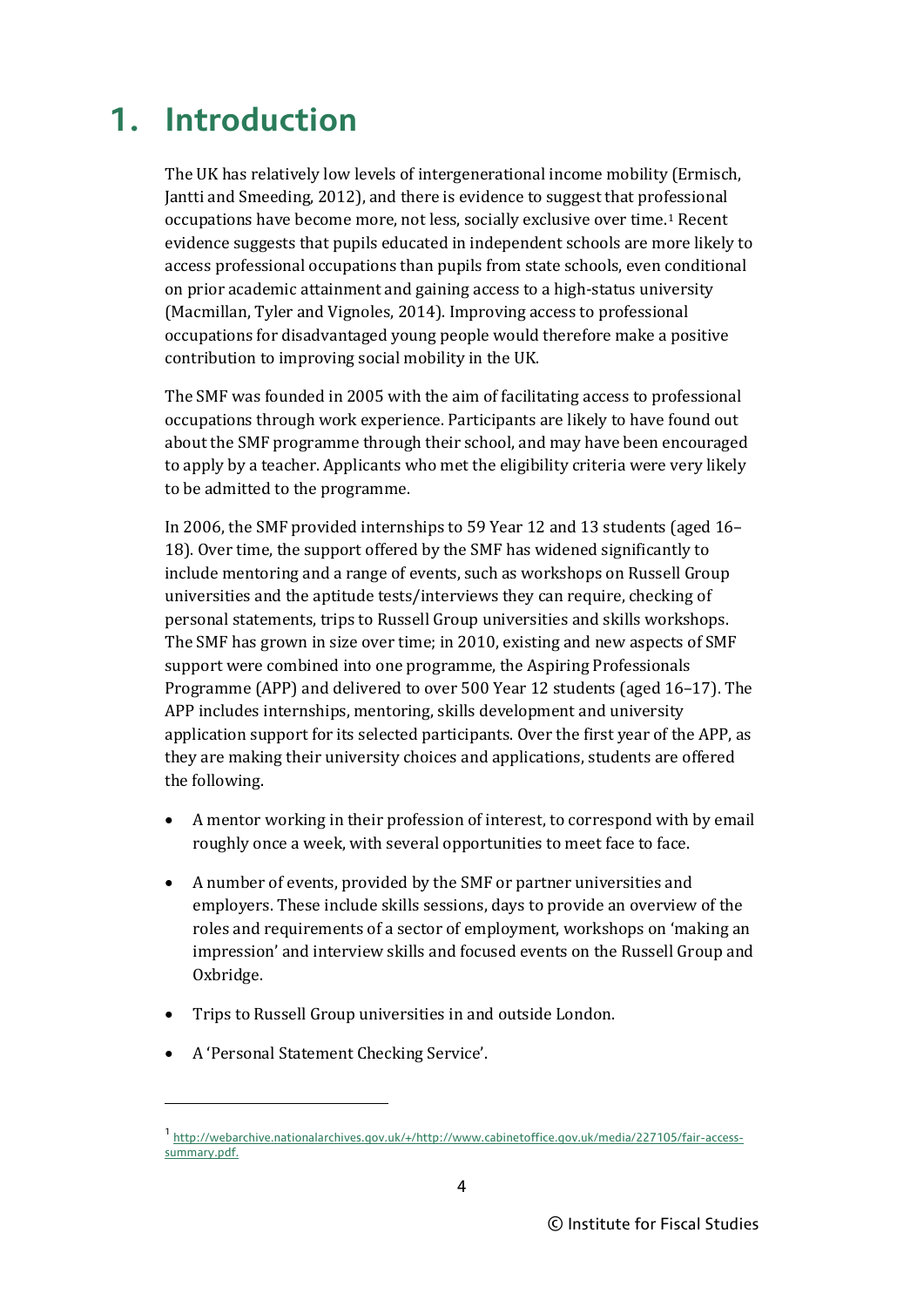- Information about other opportunities they can pursue beyond those offered by the SMF, such as university summer schools.
- If they have engaged well with the programme, and subject to availability, a one or two week internship in their sector of interest. This normally takes place in the summer between Years 12 and 13. Those most engaged may receive more than one placement in their chosen sector as well as a placement with an MP.

To be eligible for the scheme in 2012, students must have been in Year 12, predicted to achieve at least ABB at A-level and eligible (or have been eligible in the past) for free school meals (FSMs). Students who have never been eligible for FSMs (but have the same level of academic attainment) are eligible if they attend, or have previously attended for GCSEs, a school with a higher than average percentage of students known to be eligible for FSMs and if they will be the first generation in their family to attend university in the UK.[2](#page-10-0) For cohorts prior to 2012, participants must have been eligible for FSMs or the educational maintenance allowance (EMA), which was assigned on the basis of household income, in addition to the same conditions on high GCSE and predicted A-level attainment.

Two further programmes were offered by SMF in the summer of 2012, which offered the opportunity for those across the country to live in London and to carry out a two-week internship: the J.P. Morgan Residential Programme offered 50 Year 12 students a placement at the global investment bank, while the second year of the Whitehall Social Mobility Internship Programme offered 60 Year 12 students a placement within a government department in Whitehall. For the J.P. Morgan Residential Programme, each young person was matched with a mentor from J.P. Morgan, who acted in a similar role to mentors involved with the APP. It was made clear to applicants that the residential programmes would be of particular interest to students who were considering a career in banking and finance or who had an interest in finance and economics, and to those who had an interest in learning more about the Civil Service, respectively.

Both residential internship programmes also included a range of evening activities, including a theatre trip to a West End show and a trip on the London Eye, and skills and career workshops, as well as sessions about applying to Russell Group universities, including advice about how to strengthen a UCAS application.

The eligibility criteria for these schemes were the same as for the APP, although the schemes were not open to those living in London.

The J.P. Morgan Residential Programme took place between  $12<sup>th</sup>$  and  $25<sup>th</sup>$  August 2012. Participants were offered APP activities before and after the internship,

<span id="page-10-0"></span><sup>&</sup>lt;sup>2</sup> Whether a school is relatively deprived is defined by whether the percentage of pupils eligible for FSMs at the school is higher than the regional average.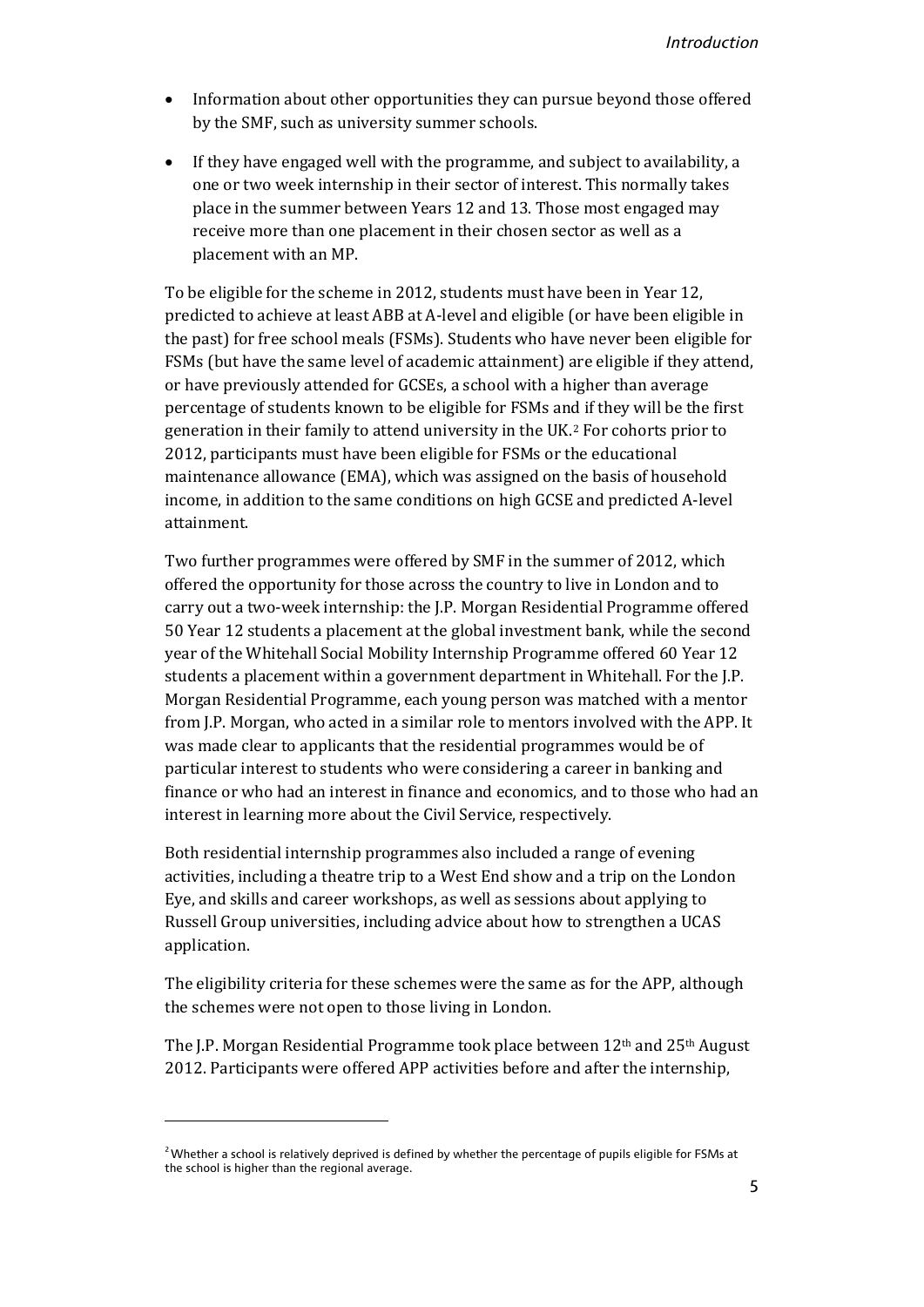#### *An evaluation of the impact of the SMF programmes on education outcomes*

such as the personal statement checking service and university events subject to location. A timeline of the SMF activities and support is summarised in Table 1.1.

Education is an important route through which young people from disadvantaged backgrounds can gain access to professional occupations, for example through subject choice at A-level and undergraduate degree, and the perceived status of the higher education (HE) institution. This evaluation therefore focuses on early education outcomes for SMF participants. As subject choice is not an explicit focus of SMF events, any impact of involvement with the SMF on this outcome is likely to come through informal conversations with SMF staff, mentors or colleagues during internships. The impact of SMF's work on occupation outcomes (such as employment in a professional occupation and salary) and later education outcomes (such as degree qualification achieved) will be evaluated as such information becomes available.

This report now proceeds as follows.

Chapter 2 outlines the methodology for this evaluation, and presents the data used.

Chapter 3 presents the evaluation of the impact of the SMF's work on participants who became involved with the charity in 2009 and 2010 (referred to as the 2009 and 2010 cohorts), for whom comparable individuals of the same age are observable.

Chapter 4 presents a more speculative evaluation of the impact of the SMF's work on the 2011 and 2012 cohorts, for whom comparable individuals of the same age are not yet observable.

Chapter 5 concludes.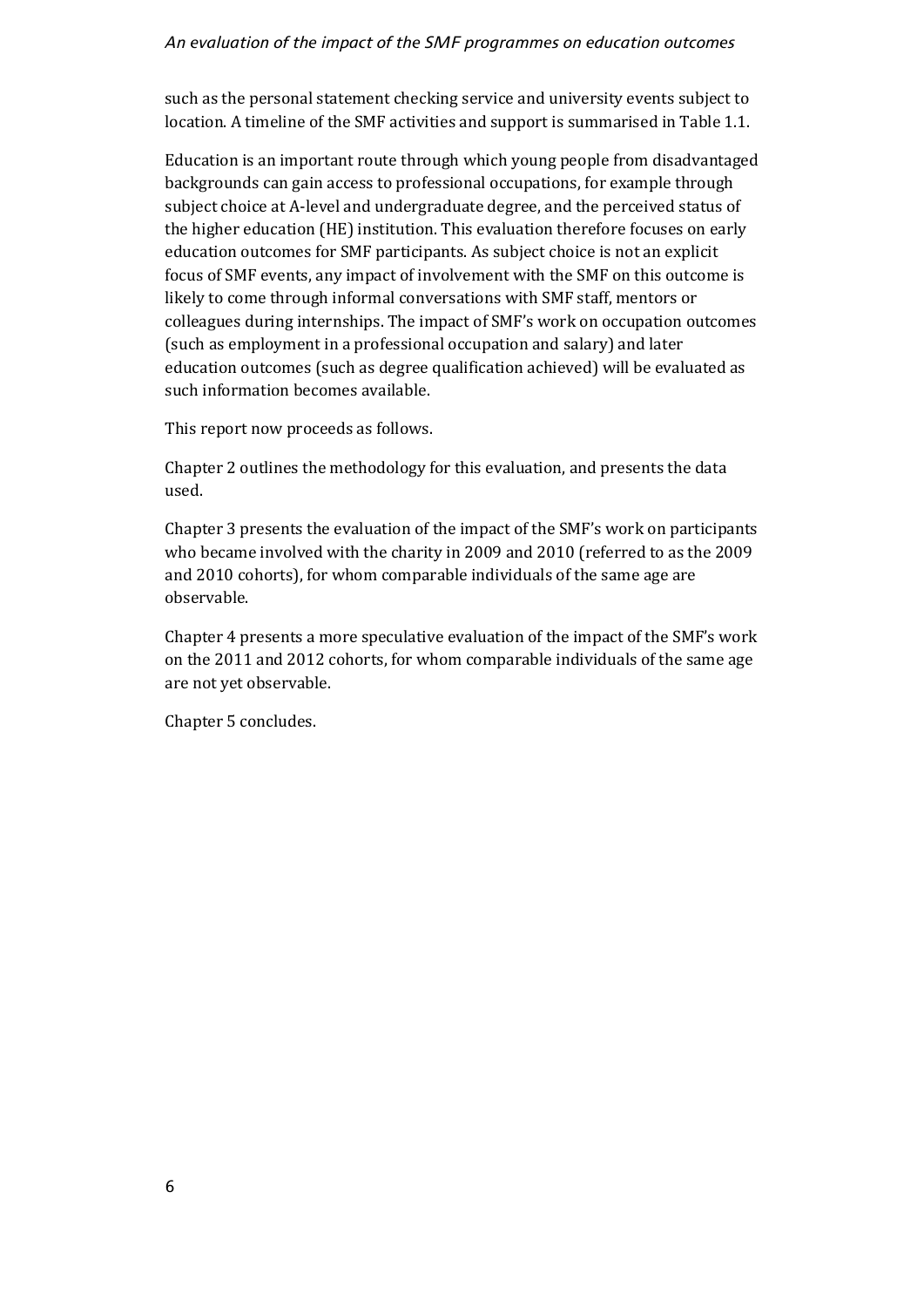|  | Table 1.1. SMF participants and activities for sixth-form students |  |  |  |
|--|--------------------------------------------------------------------|--|--|--|
|--|--------------------------------------------------------------------|--|--|--|

| Cohort                  | Number of<br>participants | <b>SMF</b> activities                                                                                                           | 2008/09 | 2009/10 | 2010/11 | 2011/12 | 2012/13 |
|-------------------------|---------------------------|---------------------------------------------------------------------------------------------------------------------------------|---------|---------|---------|---------|---------|
| Third cohort            | 316 students              | Mentoring or internship (applied for separately)                                                                                | Y12     | Y13     |         |         |         |
| of SMF                  |                           | Events: Public Speaking skills workshop; Pre-internship                                                                         |         |         |         |         |         |
| (2009 cohort)           |                           | induction; Thinking of Oxbridge workshop; Interview<br><b>Practice and Interview Skills</b>                                     |         |         |         |         |         |
| Fourth cohort           | 507 students              | <b>APP</b>                                                                                                                      |         | Y12     | Y13     |         |         |
| of SMF                  |                           | Events: Thinking of Oxbridge and the Russell Group                                                                              |         |         |         |         |         |
| $(2010 \text{ cohort})$ |                           | (X3); University visit (X3); Making an Impression<br>Workshop (X4); 'Centre of the Cell'; Interview Skills<br>(X <sub>2</sub> ) |         |         |         |         |         |
| Fifth cohort            | 650 students              | APP (expansion of events)                                                                                                       |         |         | Y12     | Y13     |         |
| of SMF                  |                           | Events: Thinking of Oxbridge and the Russell Group<br>(X2); University visit (X5); Making an Impression                         |         |         |         |         |         |
| $(2011 \text{ cohort})$ |                           | Workshop (X3); 'Centre of the Cell'; Interview Skills                                                                           |         |         |         |         |         |
|                         |                           | (X2); 'What is Management Consultancy?'; Tour of<br>Houses of Parliament; 'Futures Day' (Career sector                          |         |         |         |         |         |
|                         |                           | $insight)$ (X2)                                                                                                                 |         |         |         |         |         |
| Sixth cohort            | $~1 - 530$                | APP (expansion of events and investment bank                                                                                    |         |         |         | Y12     | Y13     |
| of SMF                  | students                  | residential and Whitehall programmes)                                                                                           |         |         |         |         |         |
| $(2012 \text{ cohort})$ |                           | Events: Thinking of Oxbridge and the Russell Group<br>(X2); University visit (X7); Making an Impression                         |         |         |         |         |         |
|                         |                           | Workshop (X3); Interview Skills (X2); 'What is                                                                                  |         |         |         |         |         |
|                         |                           | Management Consultancy?'; Tour of Houses of                                                                                     |         |         |         |         |         |
|                         |                           | Parliament; 'Futures Day' (X6); Discussion group (X3)                                                                           |         |         |         |         |         |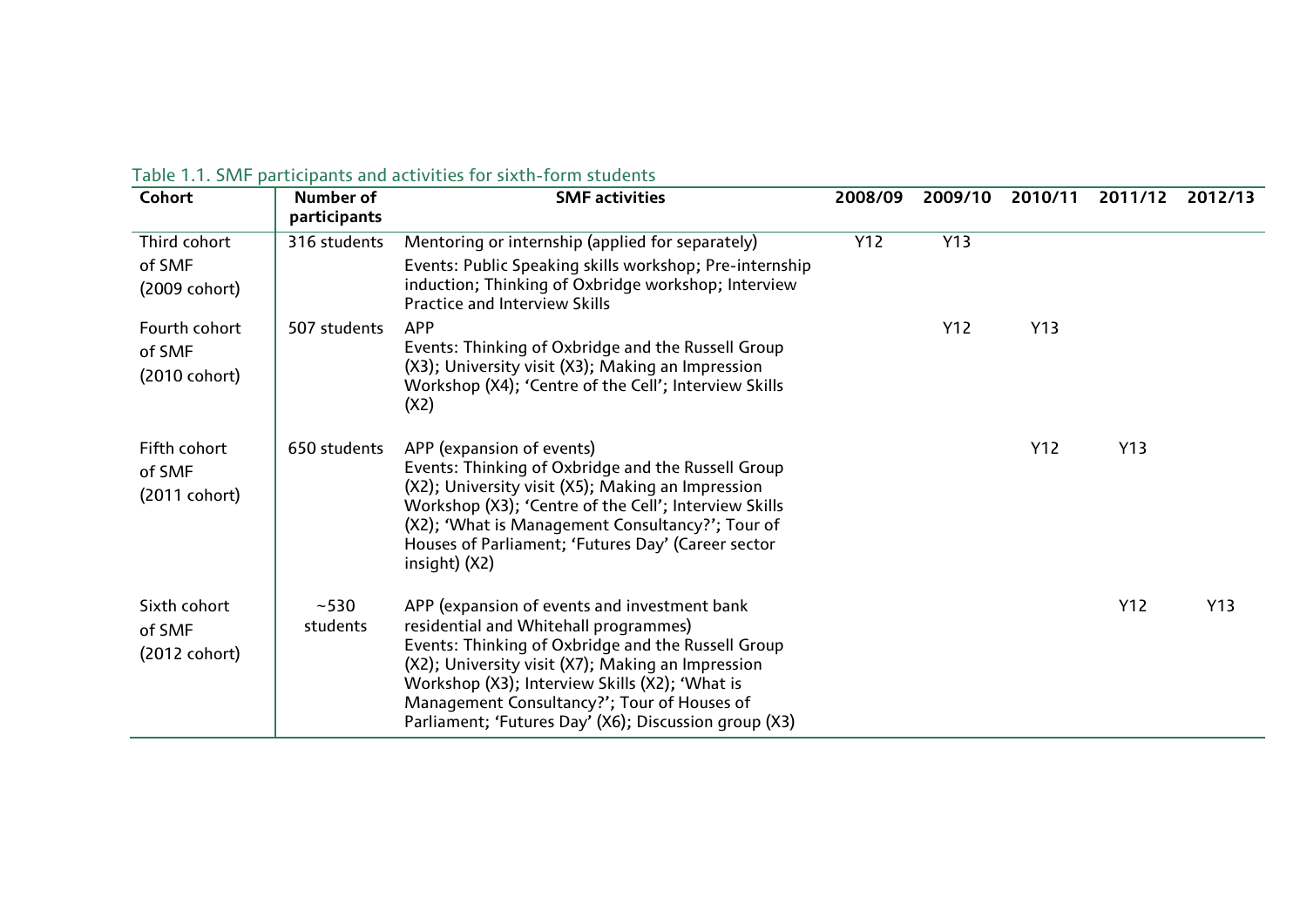## **2. Methodology**

### **2.1 The Evaluation Problem**

Evaluating the impact of a particular programme (including the work of the SMF) has a number of challenges. In an ideal world, one would compare the outcomes of individuals who participated in the programme (or received the 'treatment') with the outcomes of the same individuals had they not participated in the programme (the 'counterfactual outcome'). This is, of course, impossible; an individual either participates in the programme or does not, so one cannot observe outcomes for the same group of individuals under both scenarios.

One way to address this problem is to construct an appropriate comparison group who 'look' as similar as possible to programme participants. The idea is to provide a 'counterfactual outcome' to proxy as closely as possible what would have happened to participants' outcomes had they not participated in the programme, and to minimise the selection bias inherent in evaluating a programme in which participants have chosen to take part.

The construction of an appropriate comparison group is therefore the foundation of a robust evaluation. Ideally, the comparison group should be identical to the treatment group in all respects – in terms of characteristics that are both observed and unobserved to the researcher – except that one group received the treatment and the other did not. Perhaps the best way of doing this is for the treatment to be randomly assigned. In the absence of such an experiment, however, a wide range of techniques have been developed to enable researchers to construct appropriate comparison groups and hence to identify a suitable counterfactual outcome to proxy what would have happened to the outcomes of programme participants had they not participated in the programme.

Propensity score matching (PSM) is one such technique.[3](#page-13-0) PSM enables us to 'reweight' individuals from a potential comparison group so that they 'look' as similar as possible to SMF participants in terms of observable characteristics. The key to this approach is that we must have access to a rich enough set of characteristics that we are able to account for all the important ways in which SMF participants differ from individuals in the potential comparison group. In particular, we must be able to account for all the factors that determine whether or not these individuals chose to participate in the programme, and whether they chose to respond to the survey that collected information on their university destinations and on their education and employment prospects. The underlying assumption is one of 'selection on observables'; that is, conditional on the characteristics included in our model, there are no differences in unobservable characteristics (such as motivation and innate ability), on average, between the

<span id="page-13-0"></span><sup>3</sup> Propensity score matching is discussed in more detail in Appendix A.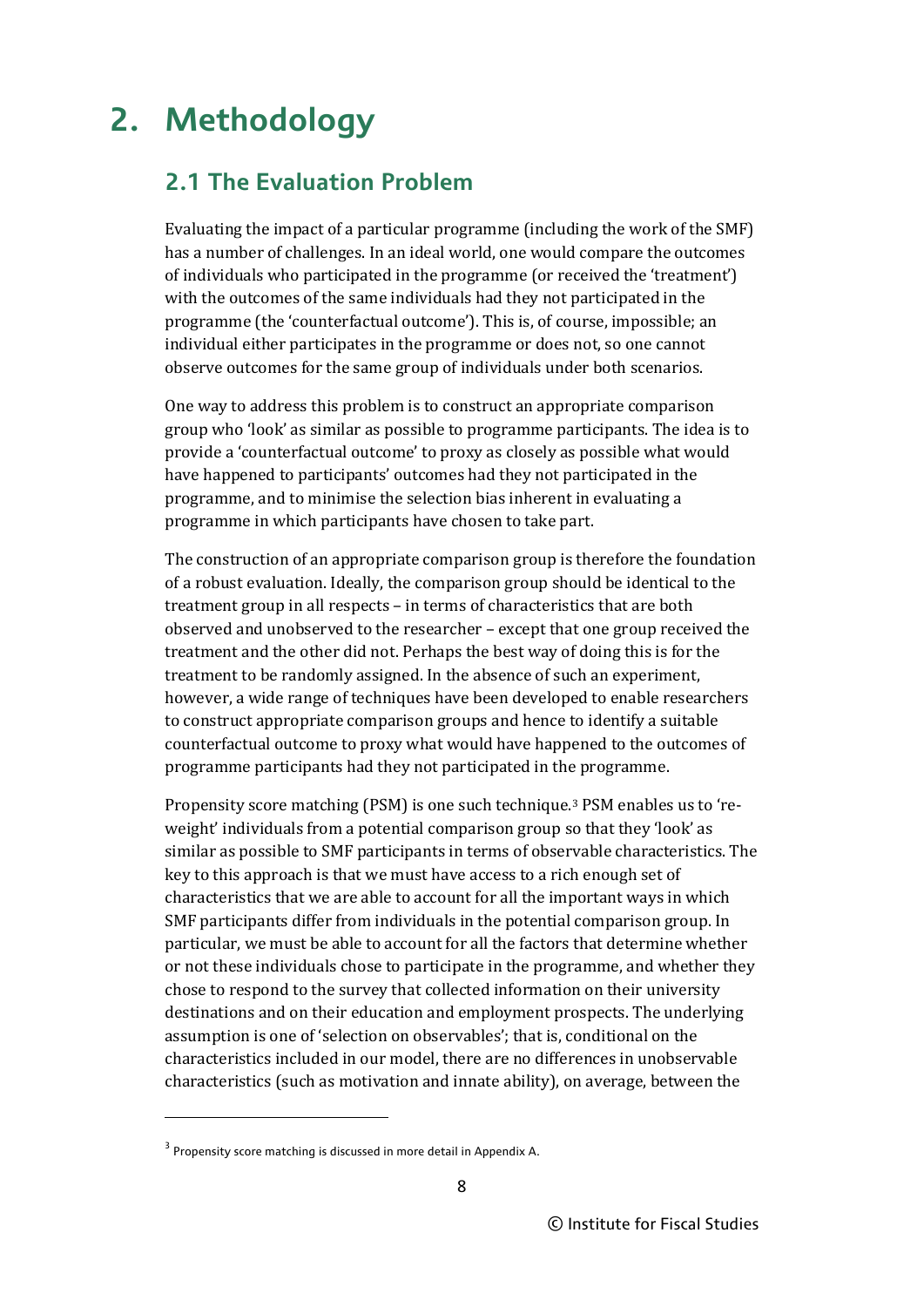treatment and control groups. This is a fundamentally untestable assumption, but one which relies primarily on the richness of the data available.

To construct an appropriate comparison group, we must therefore have access to a dataset that contains: (a) a rich set of background characteristics to help identify individuals who 'look' like SMF programme participants; (b) their subsequent education outcomes.

Section 2.2 outlines the data used to construct a credible control group to evaluate the impact of SMF on education outcomes, Section 2.3 outlines the method for doing so and Section 2.4 summarises assumptions under which this approach will enable us to identify the causal effect of the SMF programmes on university outcomes.

#### **2.2 Data**

Information about SMF participants was made available by the SMF using information supplied to them from participants and their parents and from their schools/colleges. The information about each SMF cohort varies slightly (summarised in Appendix B), but includes for all cohorts a detailed set of pupil and neighbourhood characteristics. These are summarised in Table 2.1. The university destination survey was completed soon after A-level results day (around September 2010 for the 2009 cohort, September 2011 for the 2010 cohort, and so on), and therefore captures immediate decisions and acceptances for the SMF cohort. Students who decide to reapply or take a gap year will therefore be recorded as not attending higher education, although they may have attended higher education in a subsequent year.

We construct a credible control group of young people from linked individuallevel administrative data from schools and universities, specifically, from the National Pupil Database (NPD) and the Higher Education Statistics Agency (HESA) student record data. The NPD comprises an annual census of pupils attending state schools in England, together with the results of national achievement tests for all pupils in England who sat them (including both state and private school students). The HESA data provide an annual census of all students attending HE institutions throughout the UK.

For this project, these linked datasets enable us to follow pupils in England who were in Year 12 in 2008–09 and 2009–10 through the education system, from age 11, through secondary school and post-compulsory education, and on to potential HE participation anywhere in the UK at age 18.

The combined dataset includes public examination results (GCSEs, A-levels and equivalent vocational qualifications) at ages 16 and 18 for all pupils who sat them, as well as an identifier for the school in which they did so. For state pupils, it also includes a variety of background characteristics – such as gender, date of birth, ethnicity, special educational needs (SEN) status, eligibility for FSMs, whether English is an additional language (EAL) and contextual information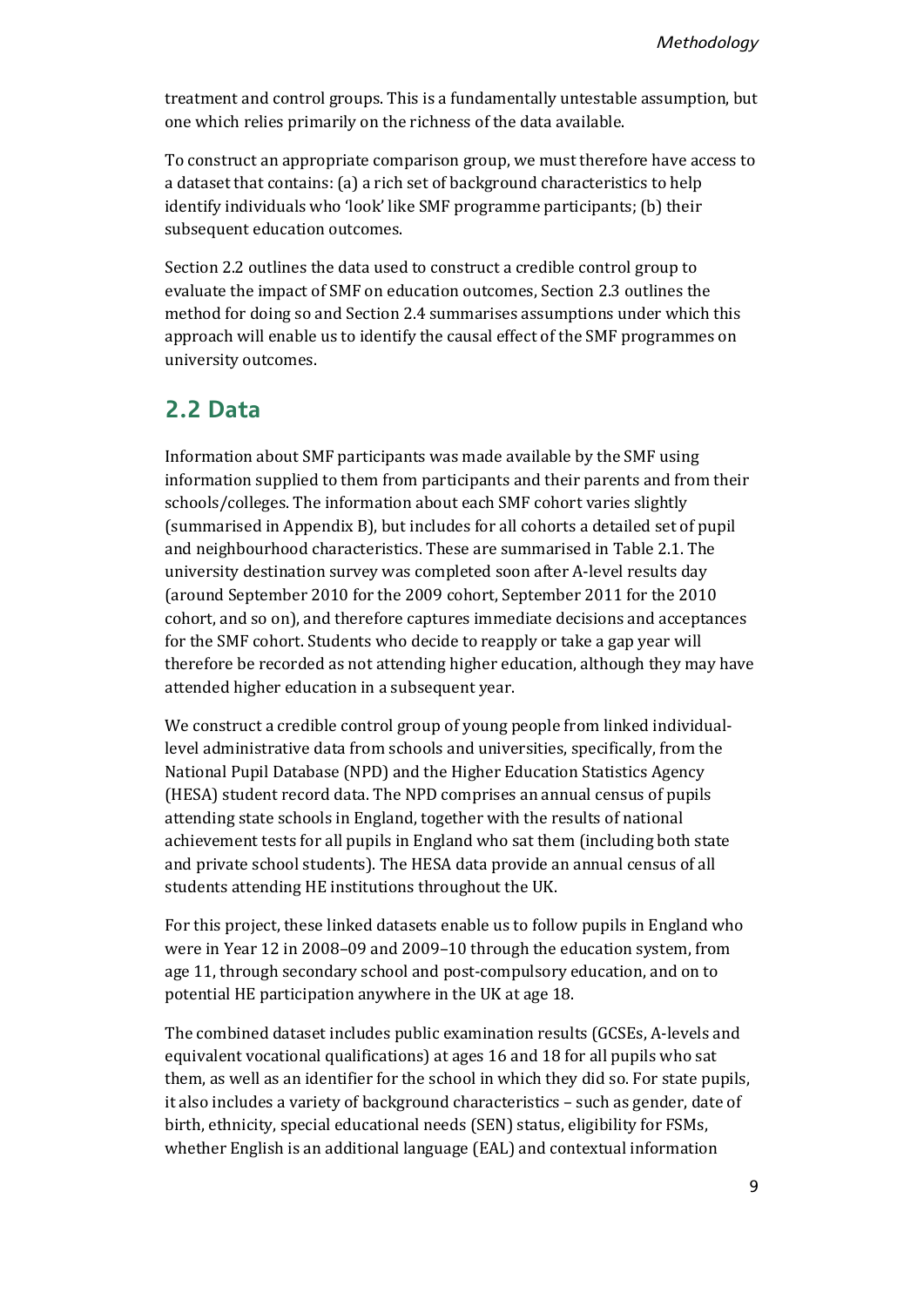#### *An evaluation of the impact of the SMF programmes on education outcomes*

about the pupil's local neighbourhood. It also includes information on university destination and subject choice in a similar format to that collected by the SMF.

#### **Outcomes**

The impact of the SMF programmes is evaluated according to the following outcomes, which are likely to be predictive of professional occupations later in life.

#### **Defined for all pupils**

• **HE participation**: defined as enrolling on a first degree in a UK HE institution included in the HESA data at age 18.

#### **Defined only for those pupils who go to university**

- **Russell Group HE participation**: defined as enrolling on a first degree in a UK HE institution that is part of the Russell Group included in the HESA data at age 18.
- **'Top 10' participation**: defined as enrolling on a first degree in a UK HE institution that was one of the ten most visited institutions by top employers in the academic years relevant to the SMF cohorts of interest (2008/09 to 2012/13) included in the HESA data at age 18.
- **Participation outside home region:** defined as enrolling on a first degree in a UK HE institution that is outside the home region, included in the HESA data at age 18.
- **Subject choice**: defined as binary indicators for enrolling on a first degree in each of the following subject areas: business and finance, engineering, law, and maths. The classification of courses into these aggregate groups is given in Appendix C.

Note that all outcomes are defined according to whether the student participates in higher education at age 18, which excludes those who choose to take a gap year or to reapply. This is necessary because information about HE participation is available for the SMF cohort only soon after university destination choices are made and not in subsequent years. However, this may introduce some bias to our estimates if SMF participants are more likely to take a gap year or to reapply once A-level grades are known than students in the selected comparison group.

#### **Common sample**

The impact of the SMF programmes on all outcomes defined above are estimated from a common sample, where individuals are included if KS4 and KS5 results are known, and university participation, destination and subject choice are known. This ensures that differences in estimates between outcomes are truly due to differences and not due to changes in the sample. Table D.1 in Appendix D shows the change in the common sample as these increasing conditions are imposed. For the control group, the majority of individuals are excluded from the common sample because they do not achieve at least one pass at A-level. This is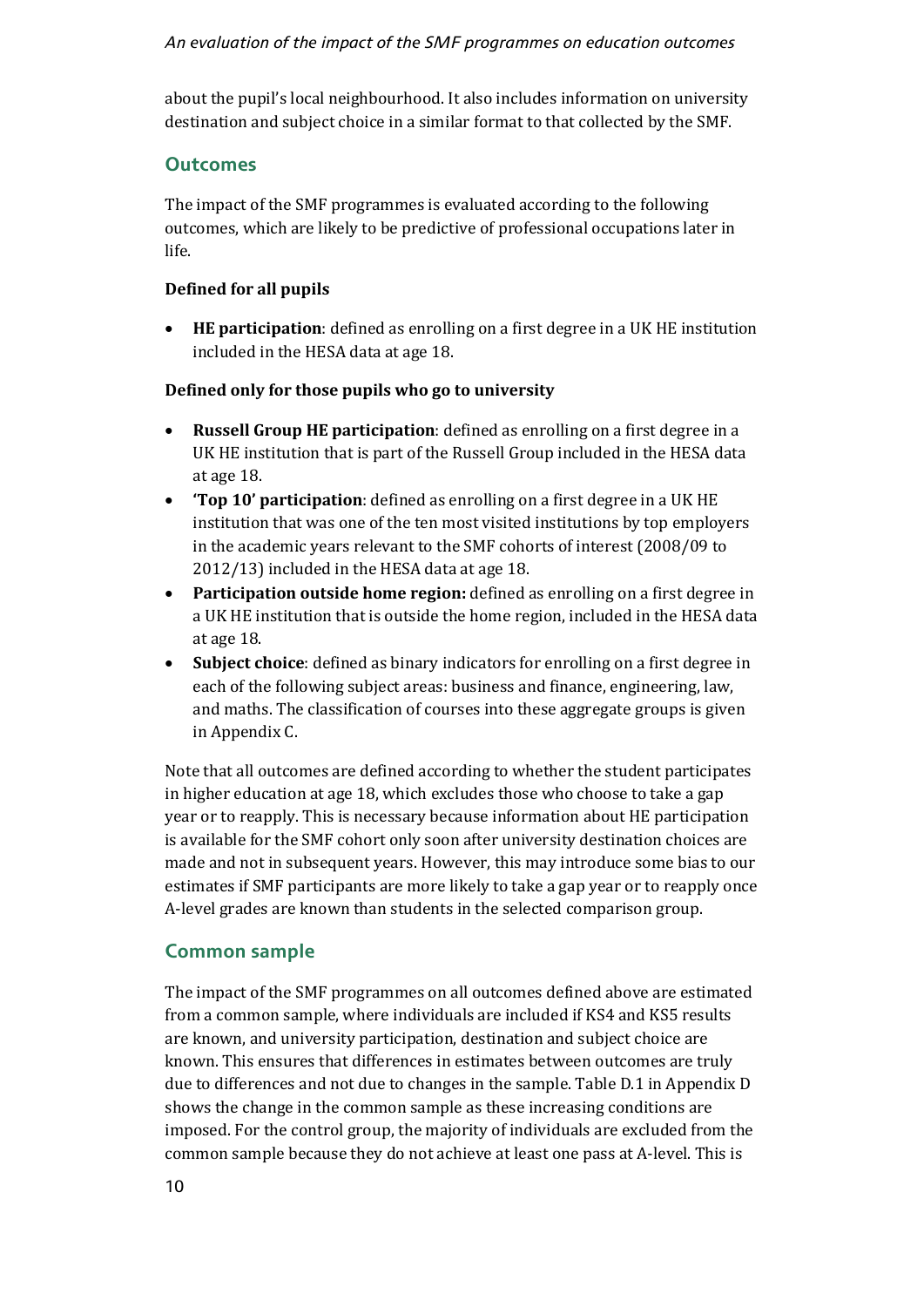desirable because these individuals would not form a suitable control group for the SMF cohorts. For the treatment group, the majority of individuals are excluded because education outcomes are not observed.

#### **2.3 Construction of a suitable comparison group**

We use these data to create a group of individuals who are as similar as possible to the SMF cohorts. The idea is that the outcomes of these individuals act as a proxy for what would have happened to the outcomes of the SMF participants had they not participated in the SMF programmes. Hence, a comparison of the outcomes of the two groups should provide a reasonable indication of the impact of the SMF programmes.

As outlined above, SMF participants must be predicted to achieve at least one A grade and two B grades at A-level. For cohorts prior to 2012, participants must also have been eligible for FSMs or the EMA, which was assigned on the basis of household income. For the 2012 cohort, participants must be eligible for FSMs or be in the first generation of their family to attend university where their school is relatively deprived.[4](#page-16-0) We note that whether a student is eligible for the EMA or is the in the first generation of their family to attend university is not observed for the potential comparison group of pupils. We must instead rely on the ability of neighbourhood characteristics (such as the proportion of adults in the local area with a degree level qualification and local area deprivation) to find a suitable comparison group.

Table 2.1 summarises the variables that we use to construct a group of individuals who are most similar to the SMF participants. Note that these characteristics are largely unaffected by participation in the SMF programme, as they are fixed over time. The exception is attainment at A-level, which could be influenced by higher aspirations, but A-level choice would be unaffected given the timing of involvement with the SMF.

We restrict attention to pupils in state schools who achieved at least three C grades at A-level. In addition, we exclude all pupils in schools that have ever been involved with the SMF. This is because potential SMF participants are likely to hear about the SMF programme through their school, and pupils who have heard about the programme but have decided not to apply would not form a suitable control group for SMF participants.

Amongst these pupils, the preferred control group is defined on the basis of PSM using nearest-neighbour matching according to the following characteristics: eligibility for FSMs, ethnic group, London region, local area (percentage of adults with professional occupations and degree level qualifications; classification

<span id="page-16-0"></span><sup>4</sup> Whether a school is relatively deprived is defined by whether the percentage of pupils eligible for FSMs at the school is higher than the regional average.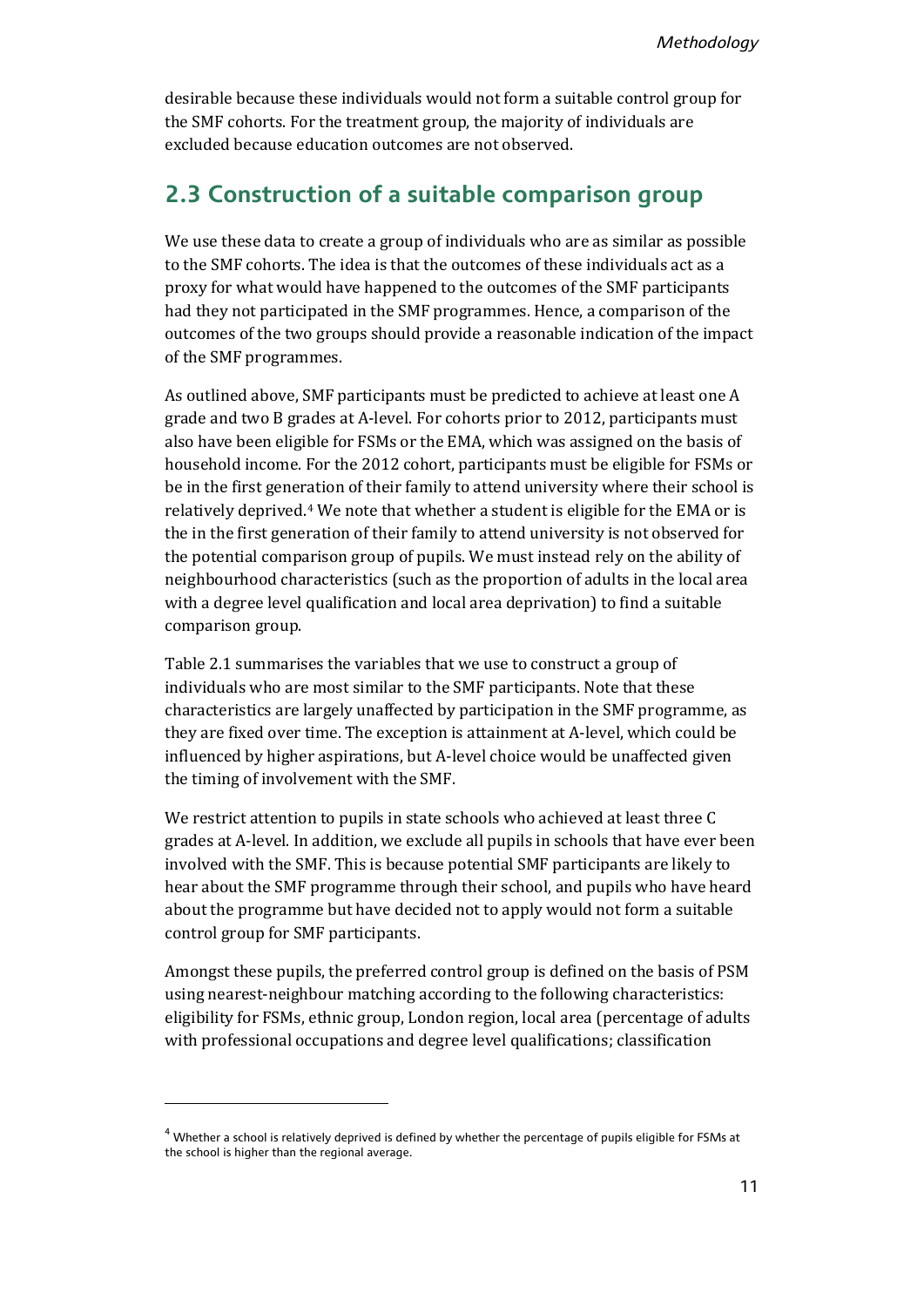#### *An evaluation of the impact of the SMF programmes on education outcomes*

according to ACORN;[5](#page-17-0) Income Deprivation Affecting Children Index − hereafter IDACI − decile) and prior attainment (lowest grade at KS4 from five subjects; KS4 mean grade; KS5 mean grade; whether three C/B/A/A\* grades achieved; whether the following subjects – a science A-level, A-level Maths, GCSE English and GCSE Maths – were taken and, for GCSE subjects, the grade achieved if so).

We believe the differences presented for this group are most likely to provide realistic estimates of the impact of the SMF programmes on university participation and other outcomes (under the assumptions outlined below).

Note that the process is slightly more complicated for the 2011 and 2012 cohorts than for the 2009 and 2010 cohorts, because administrative data on the university outcomes of the cohorts who started their A-levels in the same years as the 2011 and 2012 cohorts are not yet available from the Department for Education. Instead, the preferred control group for the 2011 and 2012 SMF cohorts is constructed from the administrative data relevant for the 2010 SMF cohort (making the transition from A-level to higher education in September 2011).

This is problematic to some extent because the pupils in the 2011 and 2012 SMF cohorts faced a higher tuition fee than these earlier cohorts, as the cap was raised from £3,375 to £9,000 for undergraduate courses for those entering higher education from the 2012/13 academic year. While this may cause some bias to the impact estimates, there is some evidence to suggest that the number of applications to university for relatively disadvantaged pupils did not decline markedly in response to the changes in university finance.[6](#page-17-1) Also relevant is the removal of the cap on student numbers for those achieving AAB or higher at Alevel from 2012/13 and ABB or higher from 2013/14, which means that there was no limit on the number of students with this high level of attainment who could be recruited. As the SMF cohorts are relatively high-attaining, this might suggest that the probability of acceptance to a high-status institution will be higher for the later SMF cohorts. Therefore, it is problematic to compare university attendance at high-status institutions with a control group formed from a previous cohort subject to a cap on student numbers. These impact estimates will be updated when the relevant nationally representative data are available to provide more reliable estimates for the later SMF cohorts, and should until then be treated as preliminary.

### **2.4 Caveats**

In addition to the caveats specific to estimates for the 2011 and 2012 cohorts, discussed above, there are also some more general caveats associated with this estimation method. As discussed in Section 2.1, this comparison of outcomes

j

<span id="page-17-0"></span> $<sup>5</sup>$  ACORN provides a classification of postcodes on the basis of demographic data, social factors, population</sup> and consumer behaviour; for further details, se[e http://acorn.caci.co.uk/.](http://acorn.caci.co.uk/)

<span id="page-17-1"></span><sup>6</sup> [http://www.ucas.com/news-events/news/2013/analysis-ucas-january-deadline-application-rates-country.](http://www.ucas.com/news-events/news/2013/analysis-ucas-january-deadline-application-rates-country)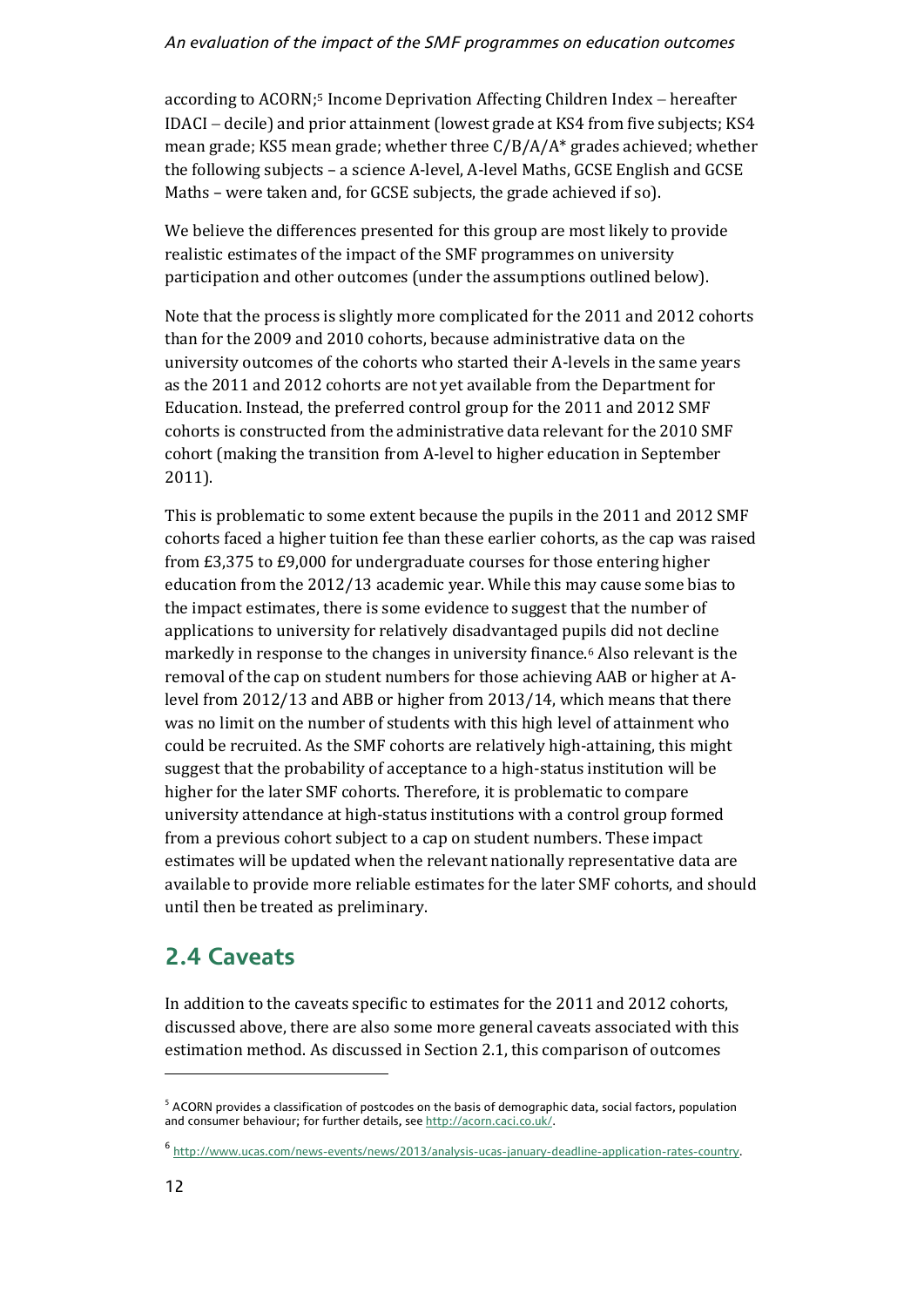between SMF participants and this similar group of pupils allows one to identify the causal impact of involvement with the SMF, under a number of assumptions.

First, participants who complete the SMF university destinations survey are similar in observable and unobservable ways to participants who do not complete the survey. There is no bias introduced from non-random non-response to the survey under this assumption. It is unlikely to hold in practice, however; young people who fill in the survey may find the SMF programmes more valuable than those who do not; young people who are accepted into their first choice university may feel more positive about the experience and willing to respond than those who are not (although anecdotal evidence from the SMF suggests that this is not universally true).

Table B.2 in Appendix B shows that, based on characteristics that are observed for SMF participants, those who complete the university destinations survey (and have other relevant information) have significantly higher attainment at GCSE and A-level, are more likely to take Maths and a science A-level, are less likely to be eligible for FSMs and are more likely to be White British than those who do not complete the survey. If these characteristics are correlated with education participation, then our estimates of the impact of the SMF programme are likely to be biased.

Second, prior to the programme, SMF participants and our group of similar young people have the same unobservable characteristics (such as motivation and desired career) on average, conditional on characteristics that are observable to us. For example, we require that young people's motivation is the same across the two groups, on average, conditional on GCSE and A-level grades. Despite the rich data available to us, there are likely to be some characteristics of SMF participants that are systematically different to the group of pupils who look most similar to them on the basis of observable characteristics. This is because SMF participants have been sufficiently motivated (or targeted by teachers) to apply to the programme, and are perhaps more likely to have a professional career in mind prior to participation.

Table 2.1 highlights some of these characteristics. If these characteristics influence education outcomes (above the characteristics we are able to account for) and also influence the probability of participating with the SMF, the estimates we present will be biased. If they are biased, then it is more likely that the estimates are biased upwards (i.e. that the true impact of the SMF programmes is lower than the estimate we present) rather than biased downwards. This is because many of the unobservable characteristics have a positive influence on university participation and facilitating subject choice, and also have a positive influence on application to the SMF programme.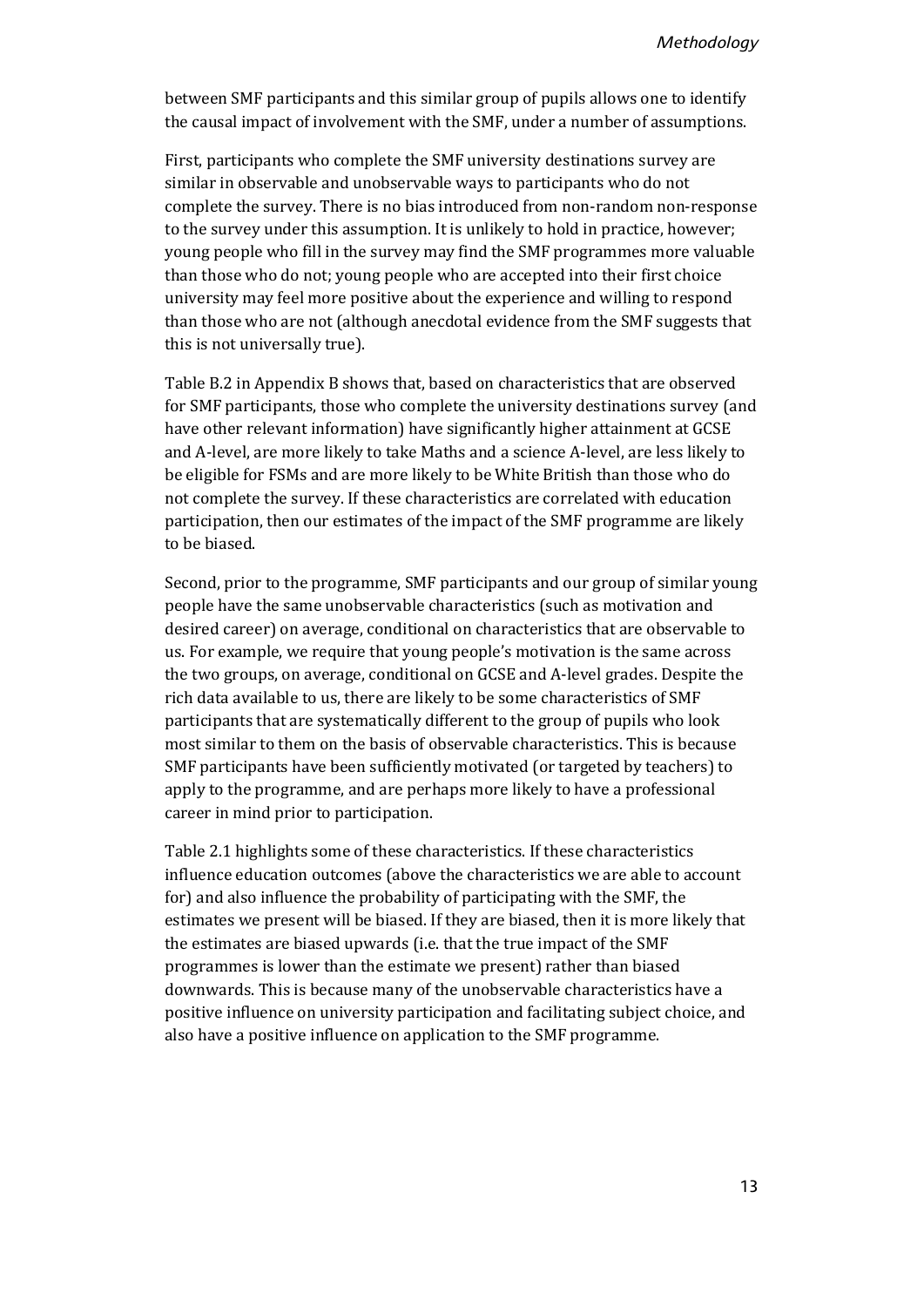#### *An evaluation of the impact of the SMF programmes on education outcomes*

| Table 2.1. Summary of individual and school characteristics used to create |  |
|----------------------------------------------------------------------------|--|
| a credible control group                                                   |  |

| Observable/available characteristics                                                                                                                                                                                                                                                                              | Unobservable/unavailable<br>characteristics                                                                       |
|-------------------------------------------------------------------------------------------------------------------------------------------------------------------------------------------------------------------------------------------------------------------------------------------------------------------|-------------------------------------------------------------------------------------------------------------------|
| Attainment at the end of compulsory<br>schooling: number, subject and grade<br>for GCSE qualifications. We construct<br>a credible control group according to<br>individual's best eight results.                                                                                                                 |                                                                                                                   |
| Attainment at post-compulsory<br>schooling: number, subject and grade<br>for A-level. We construct a credible<br>control group according to all of the<br>individual's results.*                                                                                                                                  |                                                                                                                   |
| Individual deprivation: indicator for<br>eligibility for FSMs.                                                                                                                                                                                                                                                    | Individual deprivation: household<br>income.                                                                      |
| Neighbourhood context: rank of<br>deprivation according to the IDACI;<br>the proportion of adults with a<br>university qualification; the<br>proportion of adults with professional<br>occupations.                                                                                                               | Household context: parents' level of<br>education, parents' aspirations.                                          |
| Individual characteristics: ethnic<br>group.                                                                                                                                                                                                                                                                      | Individual characteristics: motivation,<br>career aspirations.                                                    |
| School characteristics: the academic<br>attainment of pupils in the previous<br>academic year; the proportion of<br>pupils eligible for FSMs. We are also<br>able to observe schools that have ever<br>had a participating pupil - pupils<br>from these schools are excluded from<br>the potential control group. | School characteristics: availability<br>and quality of careers service; teacher<br>involvement and encouragement. |

Note: \*We repeat the main analysis without using A-level attainment to form a suitable control group, because attainment could be indirectly affected by participation in the SMF programme. If attainment is positively affected by participation, then matching closely on this set of characteristics would therefore reduce the estimated impact. The results of these robustness checks are commented upon in Chapters 3 and 4.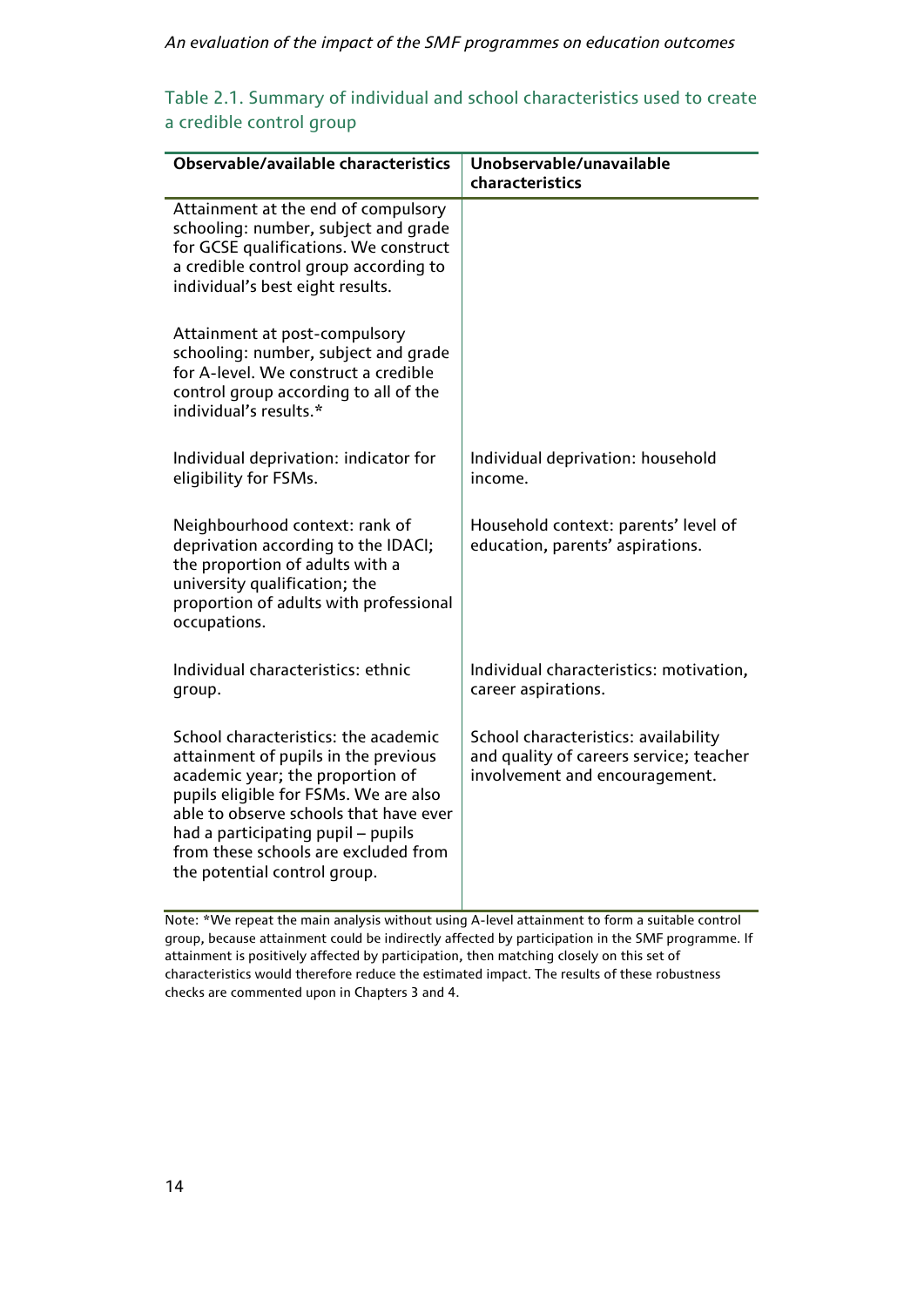## **3. The Early Impact of the SMF: 2009 and 2010 cohorts**

### **3.1 Characteristics of the SMF cohorts**

Table 3.1 presents the characteristics of the 2009 SMF cohort, compared to four different sets of pupils. The first is the national population of pupils in postcompulsory education who achieve at least one A-level at grade E. To be more comparable to the SMF cohort, the second group is restricted to those who achieve at least three A-level grades above a C. As the SMF cohort come from disadvantaged backgrounds, the third group is restricted to those eligible for FSMs, and the fourth group to those eligible for FSMs and with high prior attainment at A-level (most similar to the SMF cohort). Figure 3.1 summarises the A-level attainment of SMF participants in more detail.

Consistent with the SMF selection criteria that SMF participants must be predicted to achieve at least one A grade and two B grades, Figure 3.1 shows that the majority of SMF participants achieve at least three A-levels at grade B or above. A non-negligible proportion of SMF participants also achieve between three A-levels at grade C and three A-levels at grade B (around 20% for the 2012 cohort), which suggests that some participants do not meet their predicted grades. Very few participants achieve below this level, which implies that a credible control group should take attainment at A-level into account.[7](#page-20-0)

The eligibility criteria for SMF also accounts for individual deprivation, to reflect the SMF's purpose to increase access to professional occupations for those from disadvantaged backgrounds. Consistent with these eligibility criteria, Table 3.1 shows that the 2009 SMF cohort are distinct from the national population in their background characteristics, with a higher proportion eligible for FSMs (42% compared to 4% of those with high attainment) and a lower proportion with White British ethnic group (32% compared to 83% of those with high attainment). This suggests that accounting for ethnic group and individual level indicators for deprivation will be important to construct a credible control group for the SMF cohort.

The 2009 SMF cohort has higher attainment at KS4 than the national population of A-level pupils. For example, the first row of Table 3.1 shows that the average GCSE points for pupils in the SMF programme is 53 (equivalent to an A grade)

<span id="page-20-0"></span> $<sup>7</sup>$  An alternative argument is that A-level attainment could be positively affected by participation in the</sup> programme. Accounting for A-level attainment when creating a matched comparison group would therefore match SMF participants to more able peers (who have achieved the same high level of attainment without access to the SMF programme), and hence understate the impact of the SMF programme. We explore this in robustness checks in the subsequent discussion of results. Accounting for A-level attainment when creating our preferred control group reflects our assumption that A-level attainment is unlikely to be significantly affected through participation in the SMF programme, as the participants have been predicted to achieve a high level before application.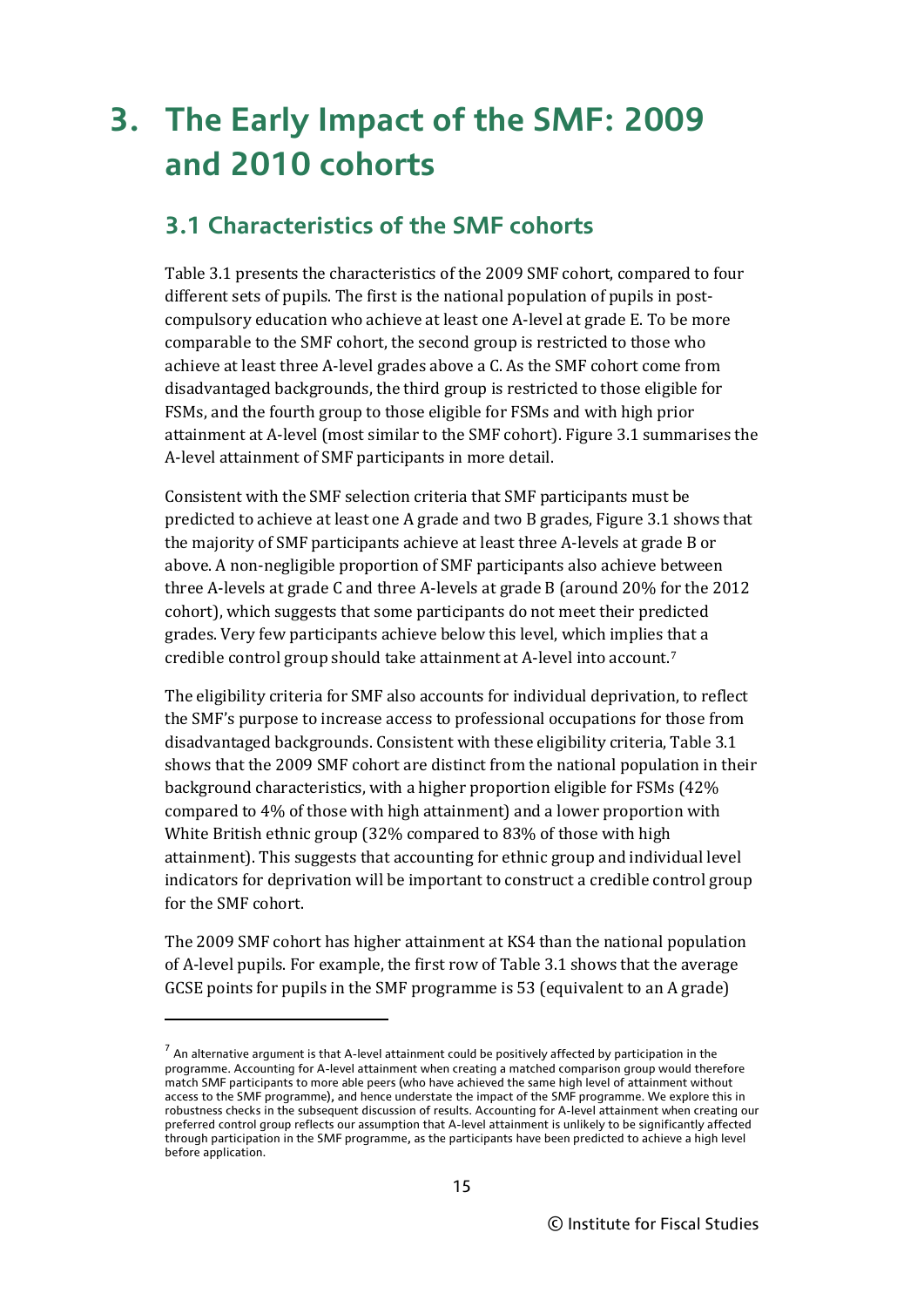#### *An evaluation of the impact of the SMF programmes on education outcomes*

compared to 46 (equivalent to a B grade) for those who achieve at least an E at Alevel. Similarly, the lowest grade of the best five and eight GCSE results is around two grades higher for the SMF participants. This confirms that SMF participants have a high level of attainment, consistent with SMF's selection criteria. It is therefore important to account for such differences in prior attainment when constructing a credible control group.

Similarly, attainment at KS5 is higher for the SMF cohort than for A-level students as a whole, which reflects SMF selection criteria that participants must be predicted to achieve at least one A grade and two B grades. SMF participants are also more likely to take an A-level in Maths (55% compared with 23% of those who achieve at least one A-level) and in one science subject (53% compared with 28%). This suggests that SMF participants are disproportionately likely to study particular subjects, and it is therefore important to account for A-level subject choice when constructing a credible control group.[8](#page-21-0)

The SMF participants are more similar to pupils with relatively high prior attainment (defined as achieving at least three C grades at A-level), both for the national population and the subsample that are eligible for FSMs.

Table 3.1 also summarises local neighbourhood characteristics of the SMF cohort relative to the national population of A-level pupils and A-level pupils eligible for FSMs. The SMF participants are more likely to live in areas with higher deprivation, which is captured by the Index of Multiple Deprivation (IMD) and the IDACI. SMF participants, on average, live in a neighbourhood that is more deprived than around 80% of other areas in England, compared to more deprived than around 53% for the national population that achieve at least one A-level. The level of neighbourhood deprivation is more similar for A-level pupils eligible for FSMs, which is consistent with SMF eligibility criteria. Adults in the local neighbourhood of SMF participants are also less likely to own or have a mortgage for their home (28% compared to 38%). Most relevant to the work of the SMF, adults living in the local neighbourhood of SMF participants are around one-third less likely to have a professional occupation, and are also less likely to have achieved a degree level qualification, although A-level students eligible for FSMs are again more comparable in this regard.

In the years being looked at, SMF participants are disproportionately likely to have studied in London rather than other regions. As London is likely to have distinct opportunities for work experience and proximity to a large number of universities, it will be important to account for this when constructing a credible control group. In addition, the characteristics of pupils in London or the qualit[y](#page-21-1) of London schools may also lead to higher post-compulsory education outcomes.<sup>9</sup>

<span id="page-21-0"></span> $8$  These differences in A-level choices are likely to reflect the interests of the SMF participants prior to their application to the SMF programme. This is because the SMF targets particular occupations, including medicine (which is typically one-third of the cohort), engineering and science.

<span id="page-21-1"></span><sup>9</sup> https://www.gov.uk/government/uploads/system/uploads/attachment\_data/file/321969/London\_Schools\_- FINAL.pdf.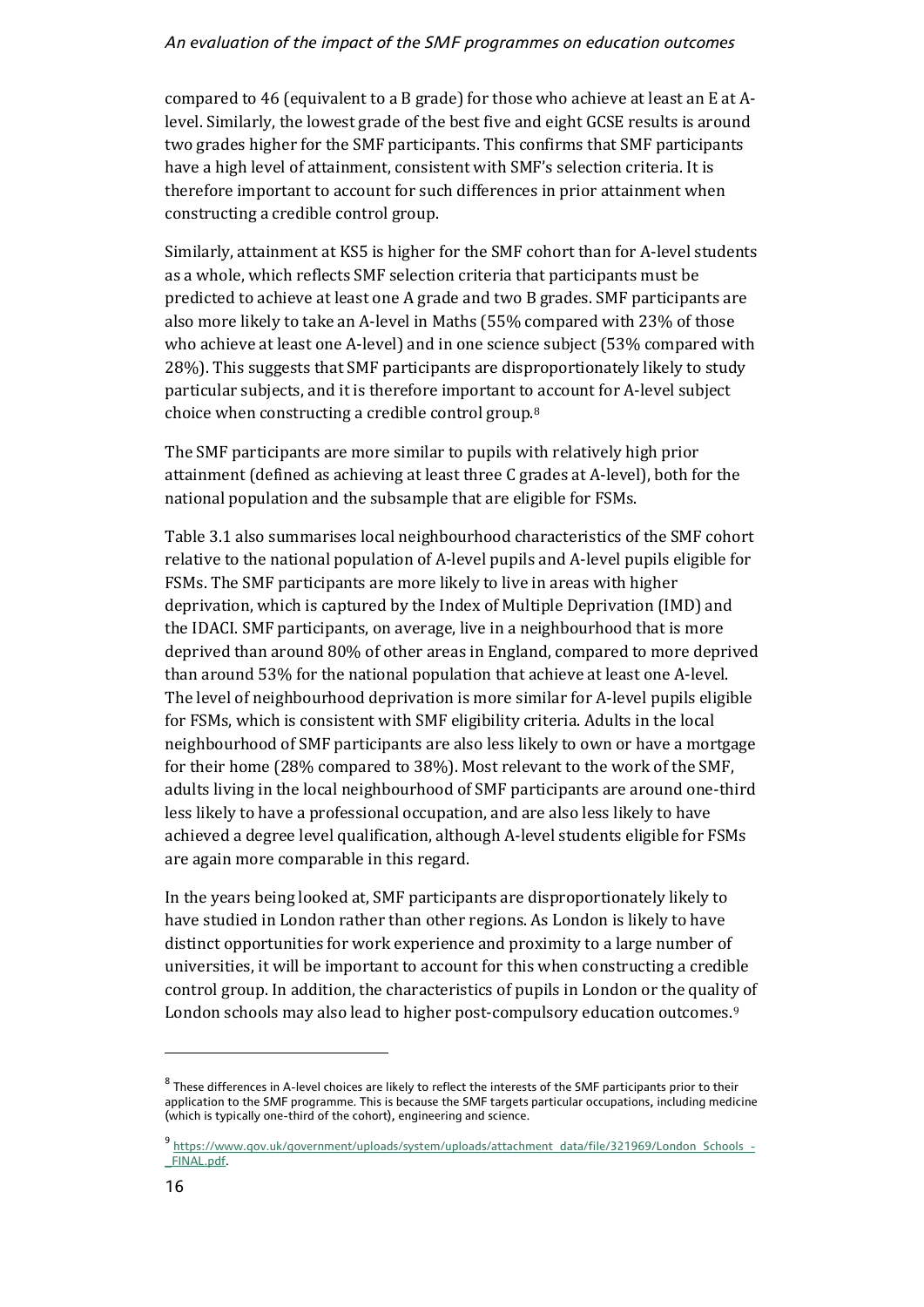An equivalent summary for the 2010–2012 SMF cohorts is presented in Appendix E, where the 2011 and 2012 SMF cohorts are compared to the national population relevant to the 2010 SMF cohort, as the most recent national data are not yet available. The prior attainment and local neighbourhood characteristics of the later SMF cohorts are very similar to the 2009 SMF cohort. In comparison with the national population of pupils who achieve at least one A-level, the SMF cohorts have higher prior attainment, on average, and live in areas with higher deprivation and with a lower proportion of professional and highly educated adults. The later SMF cohorts are also even more likely to choose an A-level in Maths or a science than the 2009 SMF cohort, while the proportion in the national population is almost unchanged.

For all SMF cohorts, therefore, it is important to find a credible control group to act as the counterfactual for the participants' outcomes that are similar in prior attainment, A-level subject choice, own and neighbourhood deprivation, ethnic group and home region.



Figure 3.1. The attainment at A-level for SMF participants, by cohort

Note: Each bar represents the percentage of the relevant SMF cohort that achieves the level of attainment shown on the *x*-axis. These categories are not cumulative. For example, '3 above A' refers to achieving at least three A grades at A-level, but not achieving as highly as three A\* grades at A-level.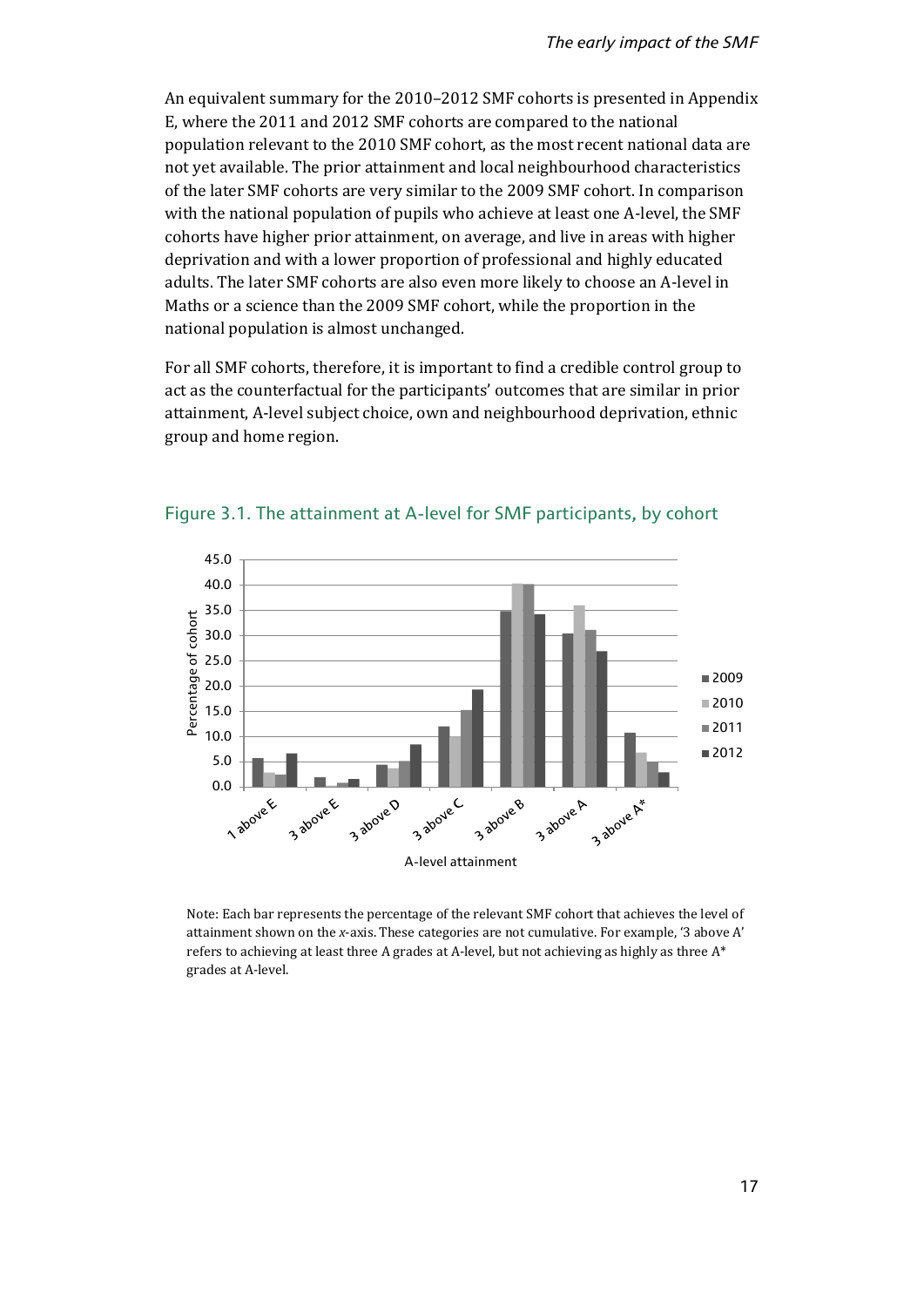| Characteristics: 2009 cohort                | A-level students           |                               |                                                |                                              |                                                     |  |
|---------------------------------------------|----------------------------|-------------------------------|------------------------------------------------|----------------------------------------------|-----------------------------------------------------|--|
|                                             | <b>SMF</b><br>participants | <b>National</b><br>population | A-level<br>students<br>with high<br>attainment | <b>Pupils</b><br>eligible for<br><b>FSMs</b> | Pupils with high<br>attainment<br>eligible for FSMs |  |
| GCSE points (grade) (average)               | 53.0(A)                    | 46.2(B)                       | 49.6(B)                                        | 43.9(C)                                      | 47.7(B)                                             |  |
| GCSE points (grade) (lowest of best eight)  | 49.8(B)                    | 42.0(C)                       | 45.7(C)                                        | 38.9(D)                                      | 43.0(C)                                             |  |
| GCSE points (grade) (lowest of best five)   | 53.5(A)                    | 45.7(C)                       | 49.5(B)                                        | 42.7(C)                                      | 46.9(B)                                             |  |
| <b>GCSE points (grade) in English</b>       | 54.1(A)                    | 46.9(B)                       | 50.1(B)                                        | 44.6(C)                                      | 48.1(B)                                             |  |
| GCSE points (grade) in Maths                | 53.5(A)                    | 46.6(B)                       | 50.1(B)                                        | 44.2(C)                                      | 48.2(B)                                             |  |
| A-level points (grade) (average)            | 113.1(B)                   | 85.4(C)                       | 103.9(B)                                       | 78.6(D)                                      | 100.7(B)                                            |  |
| Take A-level in Maths (%)                   | 55.1                       | 22.7                          | 34.8                                           | 19.0                                         | 33.3                                                |  |
| Take a science A-level (%)                  | 53.2                       | 28.3                          | 39.6                                           | 23.0                                         | 37.5                                                |  |
| Eligible for FSMs                           | 42.4                       | 5.3                           | 3.7                                            | 100.0                                        | 100.0                                               |  |
| White British ethnic group                  | 32.3                       | 82.1                          | 82.6                                           | 47.0                                         | 42.8                                                |  |
| Neighbourhood deprivation decile (IMD)      | 7.7                        | 5.3                           | 4.9                                            | 8.1                                          | 7.9                                                 |  |
| Neighbourhood deprivation decile (IDACI)    | 8.1                        | 5.3                           | 4.9                                            | 8.2                                          | 8.0                                                 |  |
| Own/mortgage for home: % in neighbourhood   | 27.5                       | 38.3                          | 38.8                                           | 28.4                                         | 28.5                                                |  |
| Professional occupation: % in neighbourhood | 11.1                       | 15.9                          | 17.7                                           | 9.3                                          | 10.2                                                |  |
| Degree: % in neighbourhood                  | 11.1                       | 12.1                          | 12.1                                           | 11.1                                         | 11.1                                                |  |
| Region: London                              | 75.9                       | 14.0                          | 14.6                                           | 36.4                                         | 40.5                                                |  |
| HE participation                            | 84.8                       | 54.5                          | 72.3                                           | 51.9                                         | 73.6                                                |  |

### Table 3.1. Comparison of SMF participants in 2009 with other groups of young people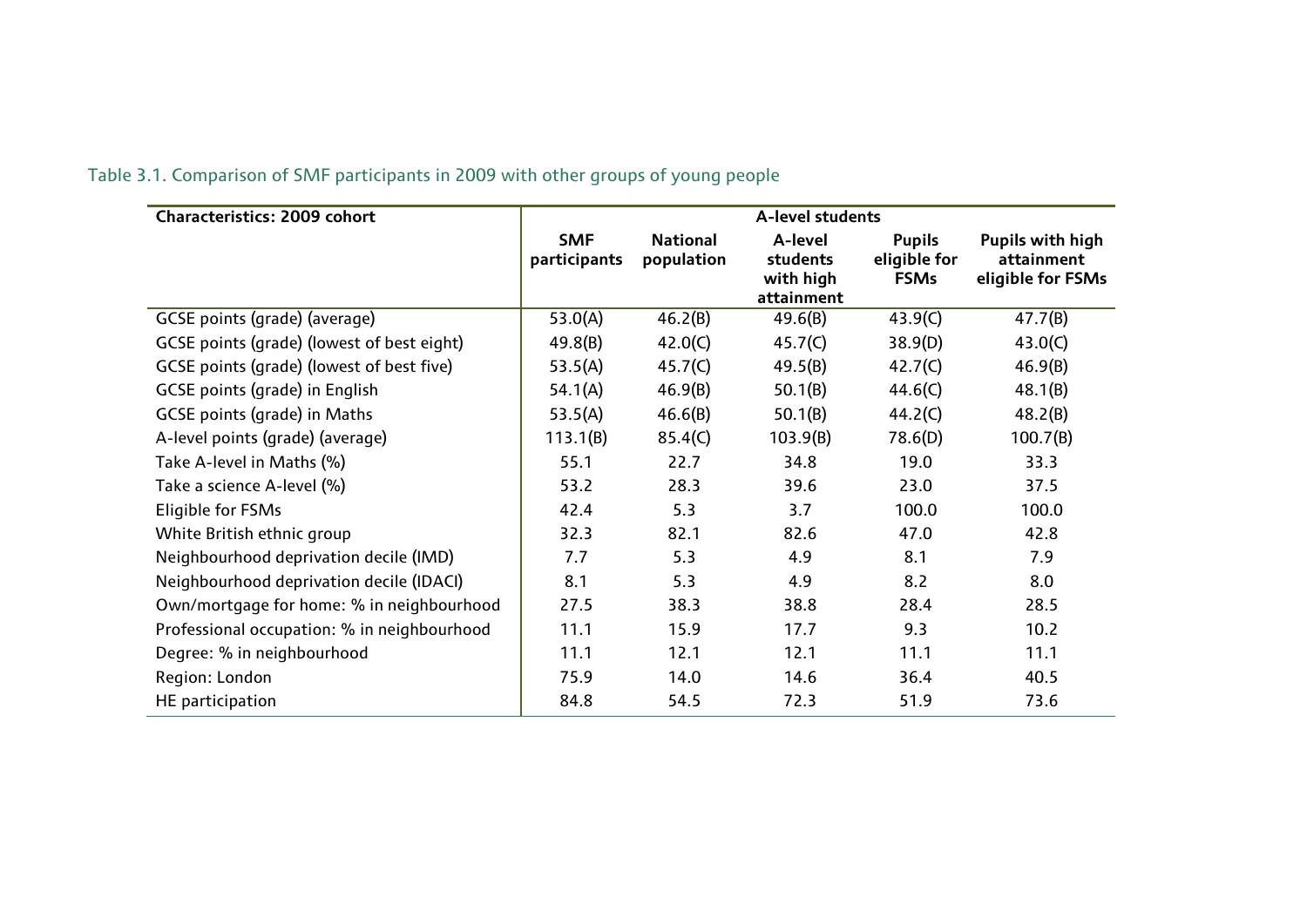| Conditional on HE participation:   |      |      |      |      |      |
|------------------------------------|------|------|------|------|------|
| <b>Russell Group participation</b> | 70.5 | 26.2 | 42.3 | 15.5 | 32.8 |
| 'Top 10' participation             | 42.5 | 15.2 | 24.8 | 8.0  | 17.2 |
| HE participation outside region    | 53.4 | 58.8 | 65.7 | 35.8 | 40.3 |

Note: A common sample is imposed: individuals are included if KS4 and KS5 results are reported, and university destination and subject choice is known. A higher decile corresponds to a more deprived area. 'High attainment' refers to achieving at least three C grades at A-level.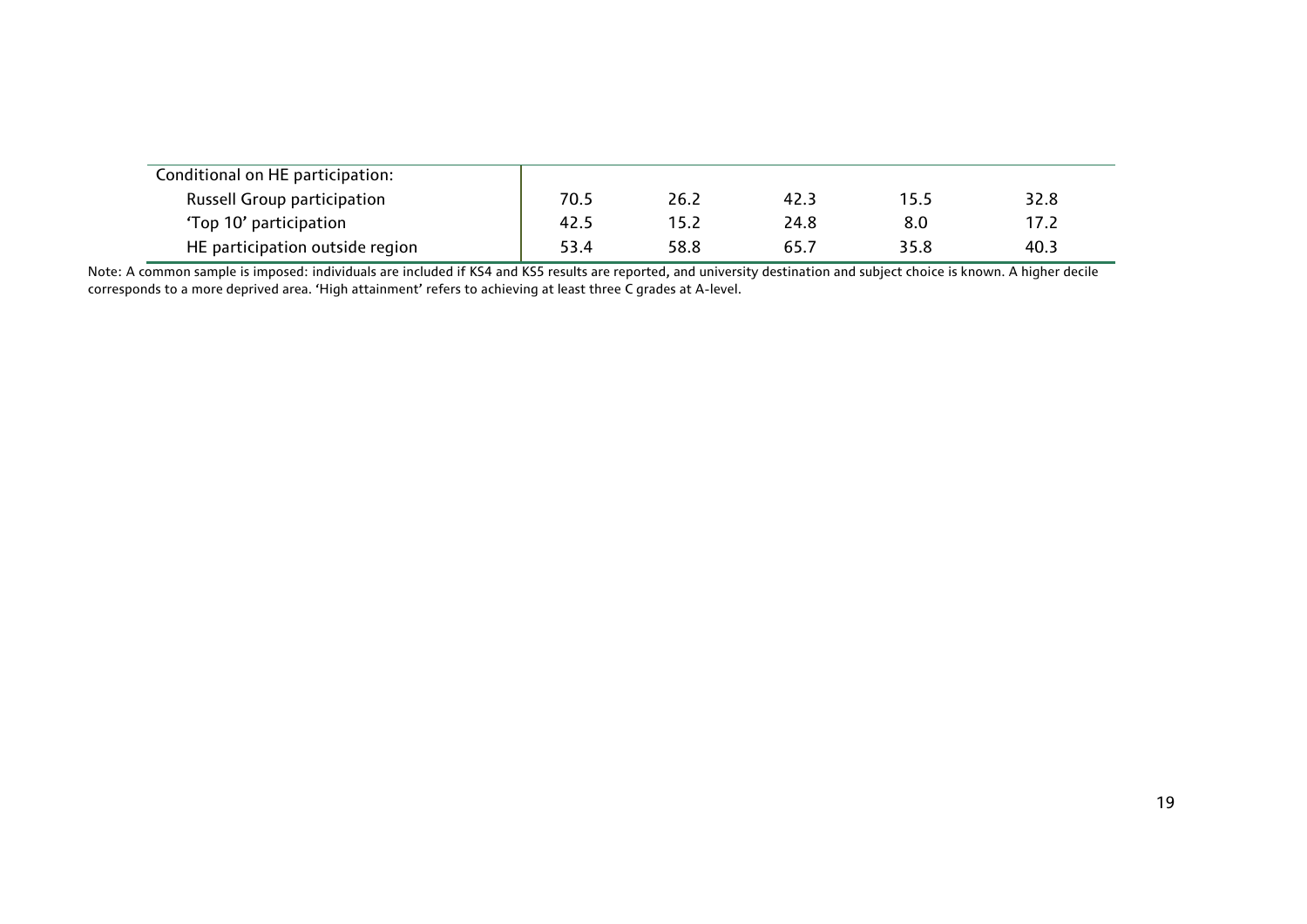### **3.2 Successful construction of a suitable comparison group**

As discussed above, our ability to credibly estimate the effect of the SMF programme on university outcomes depends on our ability to construct a comparison group of young people who 'look' as similar as possible to SMF participants.

Table 3.2 shows the characteristics of the treatment and control group after the matching process to construct the preferred control group. It shows that the preferred control group is well balanced with the SMF cohort, because the pupils have very similar prior attainment, ethnicity and region. (Only the difference in average GCSE points in English is statistically significantly different from zero, and only at the 10% level of significance, which is outside conventional levels.) The matching process has done a much better job than simply comparing SMF participants to any of the groups summarised in Table 3.1. As noted, this does not ensure that SMF participants are also very similar to our preferred control group in ways that are unobservable to us (such as their motivation), but it does ensure that they are balanced in these very important observable ways.

### **3.3 Estimated impact of SMF participation on university participation**

Figures 3.2(a) and 3.2(b) compare the education outcomes of the 2009 SMF cohort to our preferred control group (described above). The difference in education outcomes between the SMF cohort and this group of pupils is represented by the bars in each panel.

The statistical significance of the difference in outcomes between the SMF cohort and the control group is represented by the confidence interval (black line) centred around the top of each bar. Where the difference is statis[tic](#page-25-0)ally significant from zero, the confidence interval does not cross zero.10 This means that we can be confident that the difference between the two groups is not zero.<sup>[11](#page-25-1)</sup>

Relative to this preferred control group, Figure 3.2(a) shows that the 2009 SMF cohort is around 10 percentage points more likely to attend university. This is equivalent to a 12% increase in participation. This provides some evidence that

<span id="page-25-0"></span> $10$  These confidence intervals are based on a test that the difference between the SMF cohort and treatment group is zero. This premise is called the null hypothesis. 'Statistical significance' means that we can reject the null hypothesis that the difference between the SMF cohort and treatment group is zero. In this case, the tests are based on a 95% confidence interval. If a difference is statistically significant, this means that the chance of observing the difference we do observe if the null hypothesis is actually true (the difference is zero) is less than 5%.

<span id="page-25-1"></span> $11$  Confidence intervals and significance tests are affected by the size of the sample: when the sample size (or the number of pupils in the SMF cohort) increases, more information is available and so the precision of the estimates (or size of the confidence interval) improves.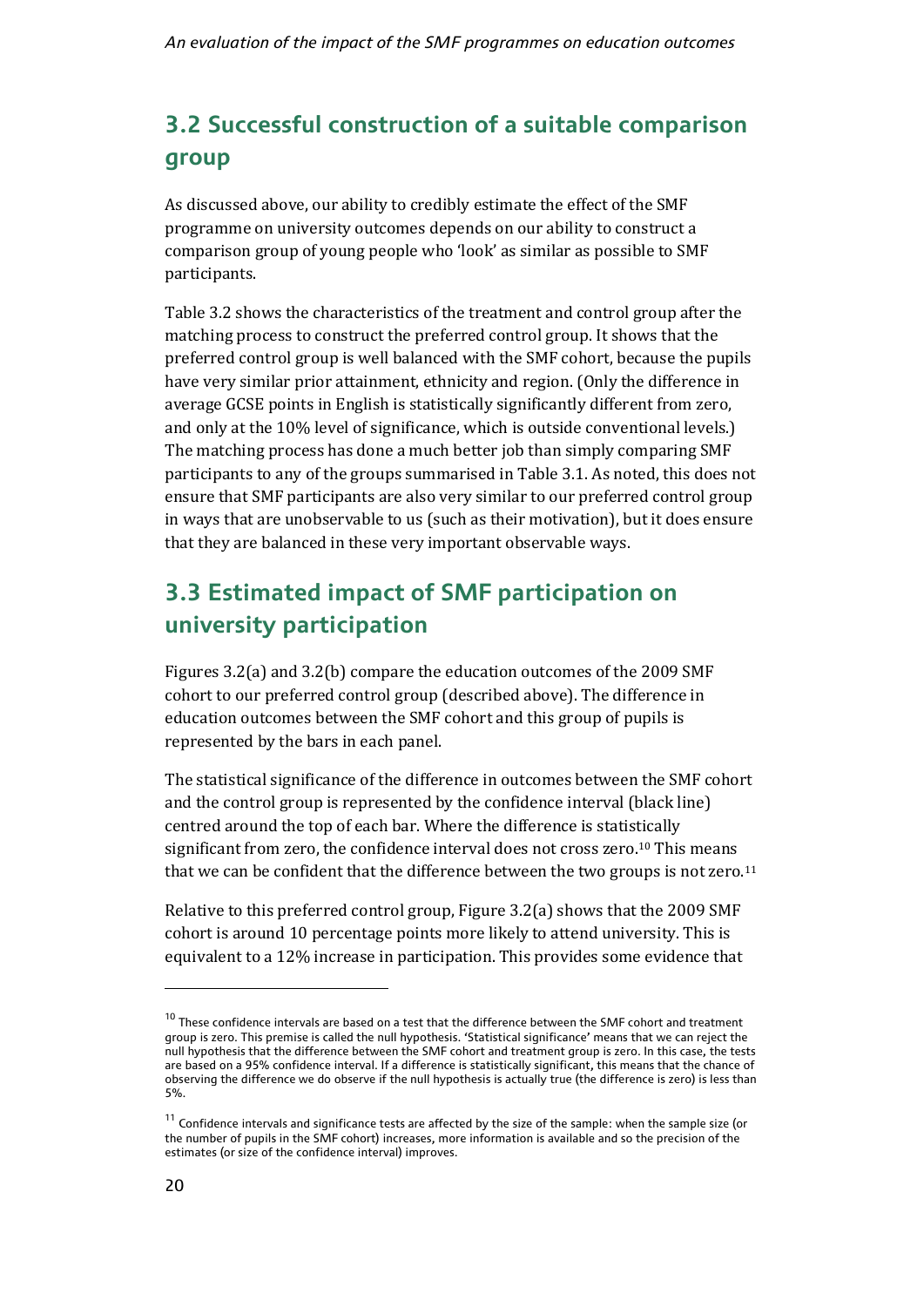| <b>Characteristics:</b>                     | <b>SMF</b>   | Preferred | <b>Difference</b> |
|---------------------------------------------|--------------|-----------|-------------------|
| 2009 cohort                                 | participants | control   |                   |
|                                             |              | group     |                   |
| GCSE points (grade) (average)               | 53.24        | 53.09     | 0.15              |
| <b>GCSE</b> points (grade)                  | 42.63        | 40.08     | 2.55              |
| (lowest of best eight)                      |              |           |                   |
| <b>GCSE</b> points (grade)                  | 53.71        | 53.49     | 0.22              |
| (lowest of best five)                       |              |           |                   |
| GCSE points (grade) in English              | 54.19        | 53.35     | $0.84*$           |
| <b>GCSE points (grade) in Maths</b>         | 53.68        | 53.93     | $-0.25$           |
| A-level points (grade) (average)            | 115.85       | 116.20    | $-0.35$           |
| Take A-level in Maths (%)                   | 54.75        | 56.20     | $-1.46$           |
| Take a science A-level (%)                  | 53.29        | 53.91     | $-0.62$           |
| <b>Eligible for FSMs</b>                    | 40.34        | 44.32     | $-3.98$           |
| White British ethnic group                  | 35.77        | 35.40     | 0.37              |
| Neighbourhood deprivation decile<br>(IMD)   | 7.66         | 7.67      | $-0.02$           |
| Neighbourhood deprivation decile<br>(IDACI) | 8.06         | 8.14      | $-0.08$           |
| Own/mortgage for home:                      | 27.22        | 29.58     | $-2.36$           |
| % in neighbourhood                          |              |           |                   |
| Professional occupation:                    | 10.98        | 11.97     | $-0.99$           |
| % in neighbourhood                          |              |           |                   |
| Degree: % in neighbourhood                  | 11.30        | 11.56     | $-0.25$           |
| A-level: three above C                      | 12.41        | 14.96     | $-2.56$           |
| A-level: three above B                      | 37.96        | 40.33     | $-2.37$           |
| A-level: three above A                      | 34.31        | 33.21     | 1.10              |
| A-level: three above A*                     | 12.41        | 11.50     | 0.91              |
| London region                               | 76.64        | 70.95     | 5.69              |

Table 3.2. Comparison of SMF participants in 2009 with preferred control group

Note: \*, \*\* and \*\*\* denote statistical significance at the 10%, 5% and 1% levels, respectively. A common sample is imposed: individuals are included if KS4 and KS5 results are reported, and university destination and subject choice is known. A higher decile corresponds to a more deprived area.

participation in an SMF programme led to a meaningful increase in participation for the 2009 cohort.

There is evidence to suggest that the SMF participants are more likely to attend Russell Group institutions, and suggestive evidence that the probability of attending an institution most frequently visited by top employers is also increased. These outcomes are defined conditional on going to university. These differences are large, equivalent to a 17% increase for Russell Group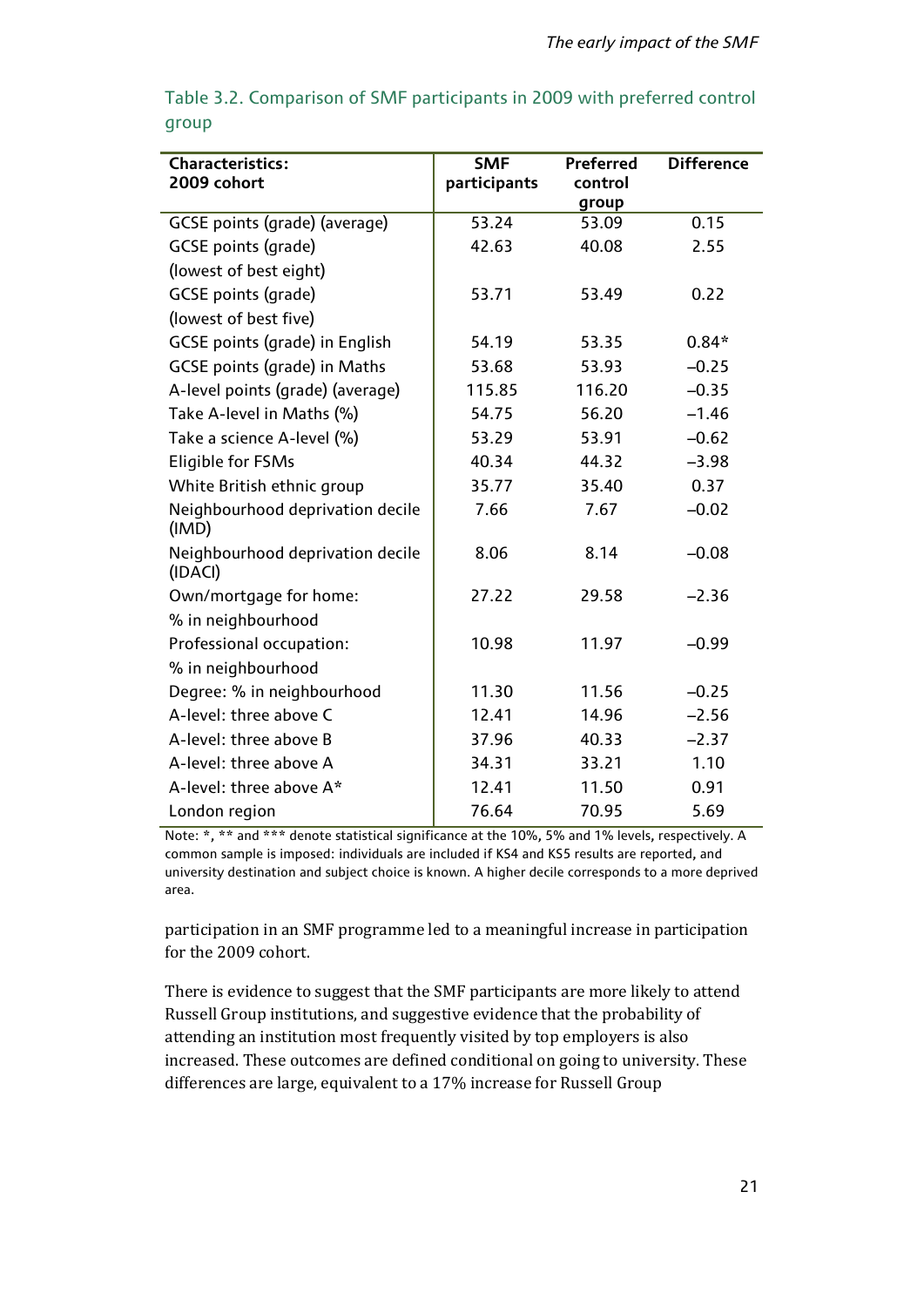



Note: A common sample is imposed: SMF participants are included if KS4 and KS5 results are reported, and university destination and subject choice are known. Russell Group participation, 'Top 10' participation and subject choice outcomes are defined only for pupils who go on to university at age 18. 'High A-level' is defined as achieving at least three C grades. The preferred control group is defined from PSM using nearest-neighbour matching according to the following characteristics: eligibility for FSMs, ethnic group, London region, local area (percentage of adults with professional occupations and degree level qualifications; classification according to ACORN; IDACI decile) and prior attainment (lowest grade at KS4 from five subjects; KS4 mean grade; KS5 mean grade; whether three C/B/A/A\* grades achieved; whether the following subjects – a science A-level, A-level Maths, GCSE English and GCSE Maths – were taken and, for GCSE subjects, the grade achieved if so).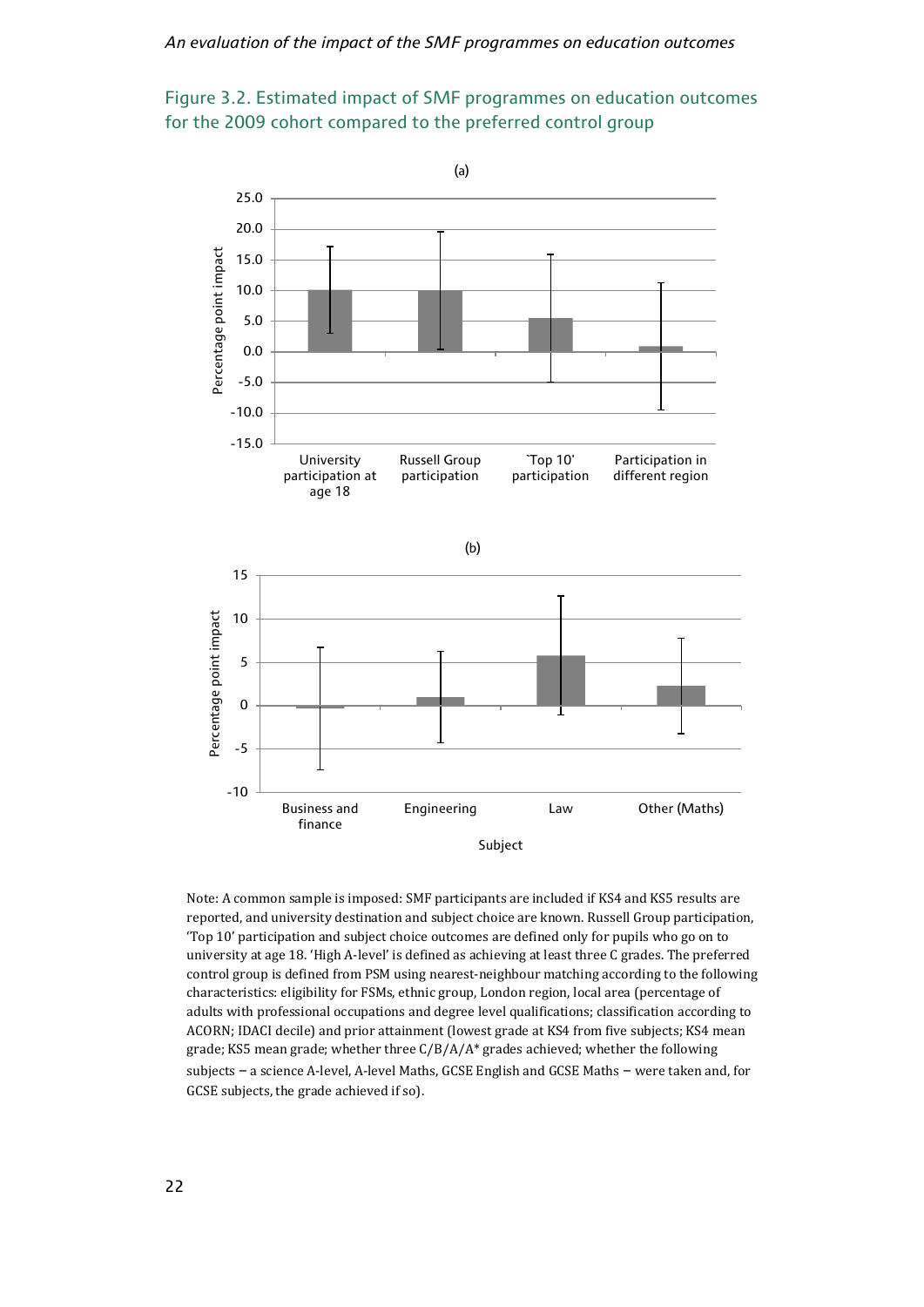participation and a 16% increase for 'Top 10' participation.[12](#page-28-0) This suggests that the increase in participation for this cohort seems to be primarily participation at a high-status institution. There is no evidence that participation in the SMF programme increases the probability of attending an institution outside the home region.

Figure 3.2(b) shows that there are no statistically significant or sizeable differences in subject choice between our preferred control group and the 2009 SMF cohort. Again, these outcomes are defined conditional on going to university. Given the set of subjects studied and grades achieved, the participants in the SMF 2009 cohort are not significantly more likely to choose subjects related to the SMF's target professions, with the exception of law. The general pattern is repeated for subsequent SMF cohorts, where there are few significant differences in subject choice between the SMF cohort and preferred control group. Figures F.1–F.3 in Appendix F summarise these results[.13](#page-28-1)

Figure 3.3 shows the equivalent estimated impact of the SMF programmes for the 2010 cohort on HE participation. For this cohort, relative to our preferred control group, there is no evidence of a positive impact on university participation or attending an institution outside the home region, although, conditional on going to university, participants are significantly more likely to attend a Russell Group institution. This increase is statistically significant and meaningful (as it was for the 2009 cohort): the increase in Russell Group participation of 11 percentage points is equivalent to an 18% increase. This is a large increase on an already high level of participation. Estimates of this magnitude are not commonly observed for programmes of this kind. Participation at a 'Top 10' institution also increased (although not significantly so) where the increase of 5 percentage points is equivalent to a 13% increase.[14](#page-28-2) 

As participation overall did not increase significantly, this suggests that the SMF programmes may have been more successful in changing the participants' decisions concerning which universities to apply to, and/or increasing the probability of acceptance at those they had already decided on, rather than increasing their likelihood of applying to university in the first place (or being accepted).

<span id="page-28-0"></span> $12$  These results are robust to excluding A-level attainment from the characteristics used to find a suitable comparison group. The equivalent percentage point impacts for Russell Group and 'Top 10' participation are 11.5 (compared to 10) and 7.9 (compared to 5.5), respectively, which are not statistically significantly different to the main estimates.

<span id="page-28-1"></span> $13$  These results are robust to excluding A-level attainment from the characteristics used to find a suitable comparison group.

<span id="page-28-2"></span><sup>&</sup>lt;sup>14</sup> These results are robust to excluding A-level attainment from the characteristics used to find a suitable comparison group. The equivalent percentage point impacts for Russell Group and 'Top 10' participation are 23.8 (compared to 10.7) and 14.8 (compared to 5.1), respectively, which are not statistically significantly different to the main estimates. These estimates imply a higher impact of the SMF programme for the 2010 cohort, but the match of background characteristics between the SMF participants and preferred control group is much worse than for the main estimates, suggesting that the preferred control group is not suitable.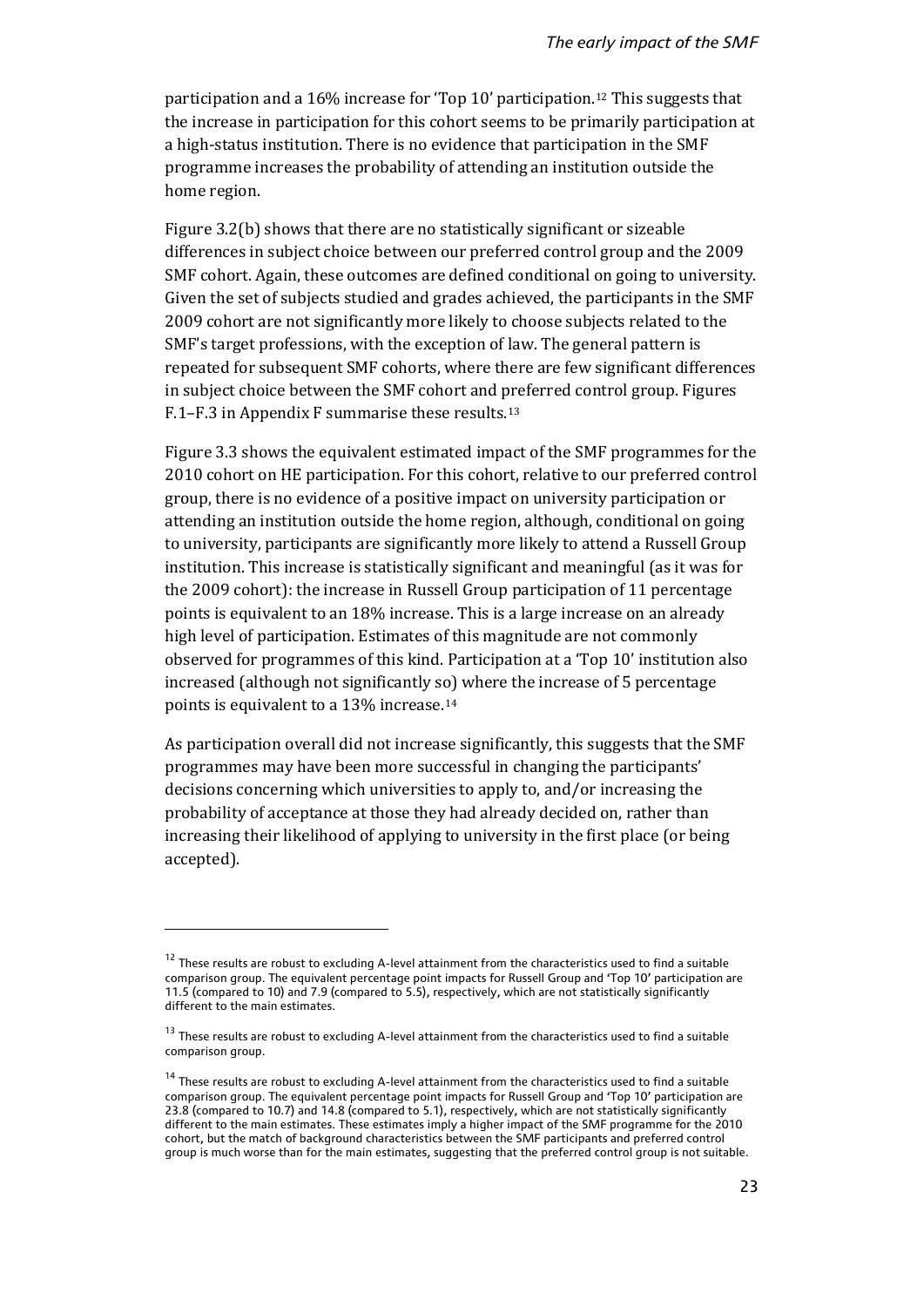



Note: See note to Figure 3.2.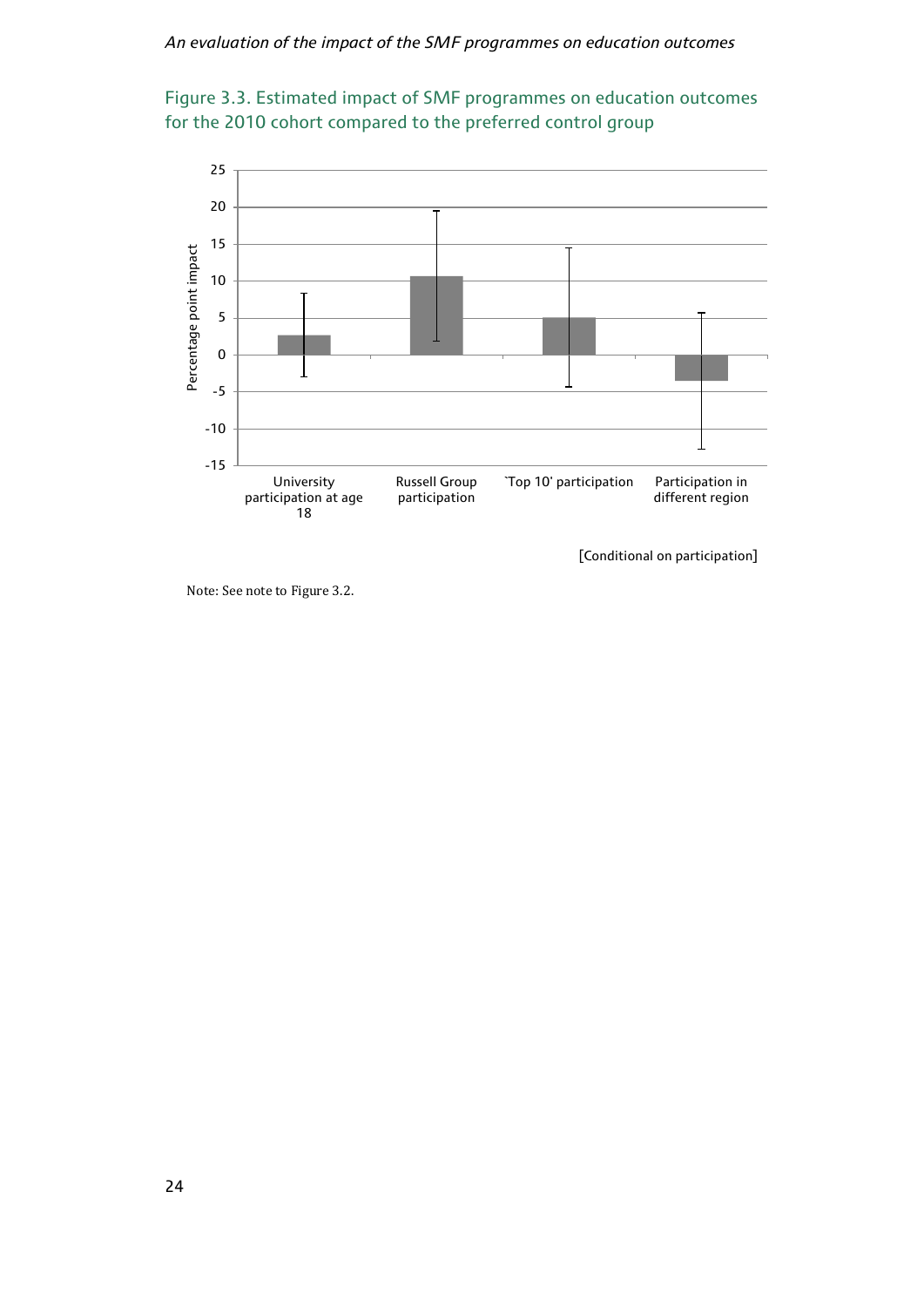## **4. The Later Impact of the SMF: 2011 and 2012 Cohorts**

The impact of the SMF on later cohorts is estimated using the same methodology as for earlier cohorts. However, as described above, the preferred control group for the 2011 and 2012 SMF cohorts is constructed from the administrative data relevant for the 2010 SMF cohort (making the transition from A-level to higher education in September 2011). This is because the appropriate administrative data are not yet available from the Department for Education.

Figure 4.1 shows that university participation was significantly lower for the SMF cohort relative to the preferred control group. This may be because of the necessity to use a control group from a previous cohort subject to lower tuition fees, although the summary statistics presented in Tables E.1 and E.2 in Appendix E show that the proportion of the SMF cohort that attends higher education also fell between these two cohorts (from 88% to 78%). Note that the probability of taking a gap year or reapplying may also have increased between these cohorts, which would be recorded as not attending in the data collected by SMF (soon after A-level grades are received). It may also be the case that the group of participants in each successive cohort is [di](#page-30-0)fferent, as the size of the cohort expanded and eligible criterion changed.15 This is suggested by the decreasing attainment across cohorts, on average, which is shown in Figure 3.1. However, this could also be explained by the change in eligibility criteria over time, if pupils eligible for EMA are relatively less disadvantaged than those eligible for FSMs, on average.

The significant increase in participation in high-status institutions is again replicated, and again is quantitatively meaningful. The 14 percentage point increase for Russell Group participation is equivalent to a 23% increase, and the 9 percentage point increase for 'Top 10' participation is equivalent to a 27% increase.[16](#page-30-1)

The following discussion focuses on the 2012 cohort that participated with APP; the J.P. Morgan Residential Programme participants are discussed separately. Figure 4.2 shows that university participation was slightly lower for the 2012

<span id="page-30-0"></span><sup>15</sup> Moving the SMF eligibility criteria from eligibility for FSMs and/or EMA eligibility to eligibility for FSMs only (after the abolition of the EMA) reduced the maximum household income of potential SMF participants by almost one-half. Note that, at the same time, students became eligible for the SMF programmes if they were in the first generation of their family to attend university and if they attended a relatively disadvantaged school. We do not know the average income level for this group.

<span id="page-30-1"></span><sup>&</sup>lt;sup>16</sup> These results are robust to excluding A-level attainment from the characteristics used to find a suitable comparison group. The equivalent percentage point impacts for Russell Group and 'Top 10' participation are 22.8 (compared to 14.1) and 11.7 (compared to 9.1), respectively, which are not statistically significantly different to the main estimates. These estimates imply a higher impact of the SMF programme for the 2011 cohort, but the match of background characteristics between the SMF participants and preferred control group is much worse than for the main estimates, suggesting that the preferred control group is not suitable.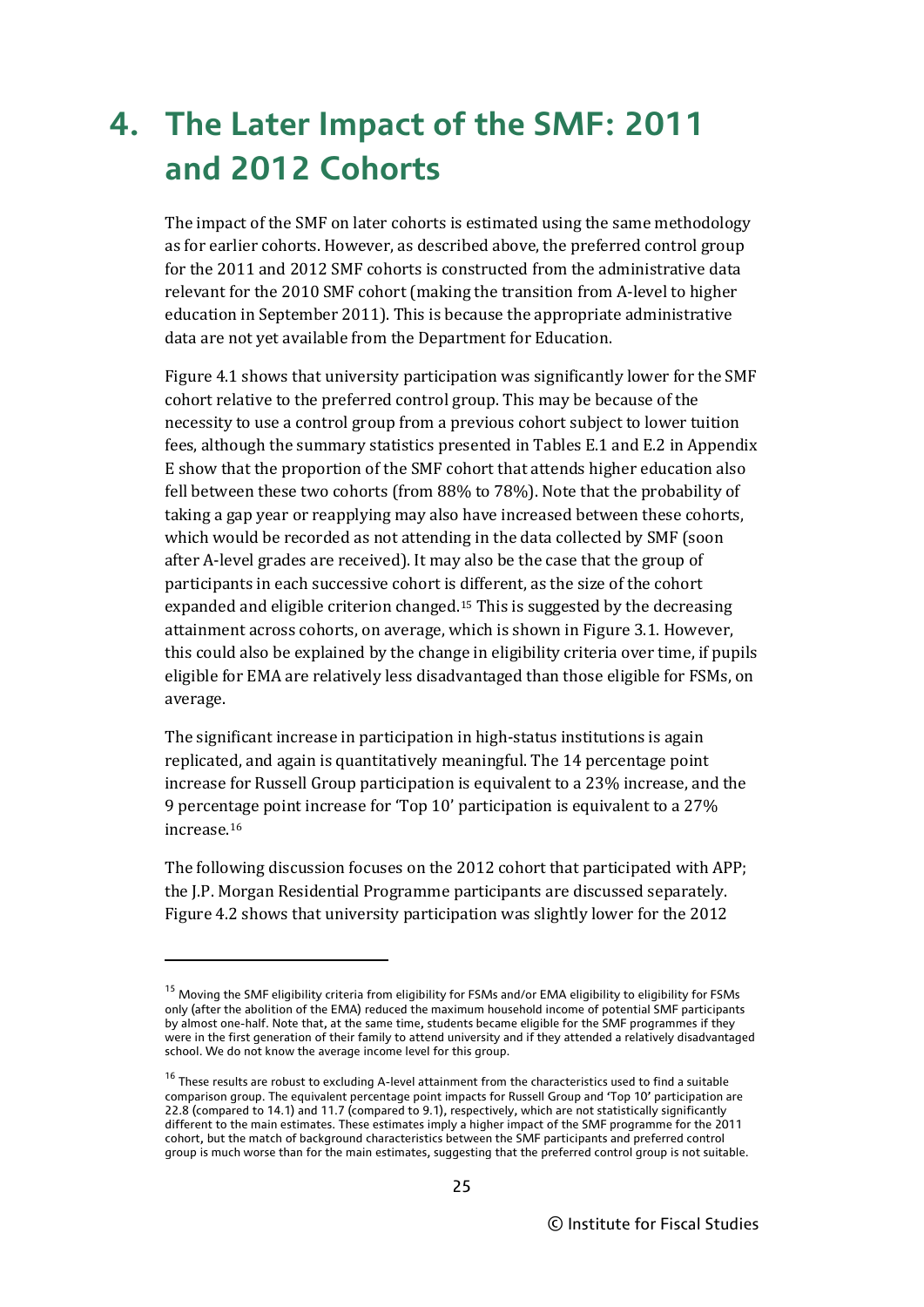



Note: See note to Figure 3.2.

APP SMF cohort relative to the preferred control group, although not significantly so. As for the 2011 SMF cohort, this may be because of the necessity to use a control group from a previous cohort subject to lower tuition fees, although again the summary statistics presented in Tables E.1 and E.3 in Appendix E show that the proportion of the SMF cohort that attends higher education also fell between these two cohorts (from 88% to 82%).

The significant increase in participation in high-status institutions is again evident and quantitatively meaningful. The 13 percentage point increase for Russell Group participation is equivalent to a 27% increase, and the 13 percentage point increase for 'Top 10' participation is equivalent to a 43% increase.[17](#page-31-0)

It may be hypothesised that participants outside London gain more from the SMF programme, as alternative programmes and internships are less readily available. Figure 4.3 suggests that the impact for those inside and outside London is relatively similar, however, and is such that participants inside and outside the

<span id="page-31-0"></span><sup>&</sup>lt;sup>17</sup> These results are robust to excluding A-level attainment from the characteristics used to find a suitable comparison group. The equivalent percentage point impacts for Russell Group and 'Top 10' participation are 16.9 (compared to 12.4) and 12.0 (compared to 11.0), respectively, which are not statistically significantly different to the main estimates. These estimates imply a slightly higher impact of the SMF programme for the 2012 cohort, but the match of background characteristics between the SMF participants and preferred control group is much worse than for the main estimates, suggesting that the preferred control group is not suitable.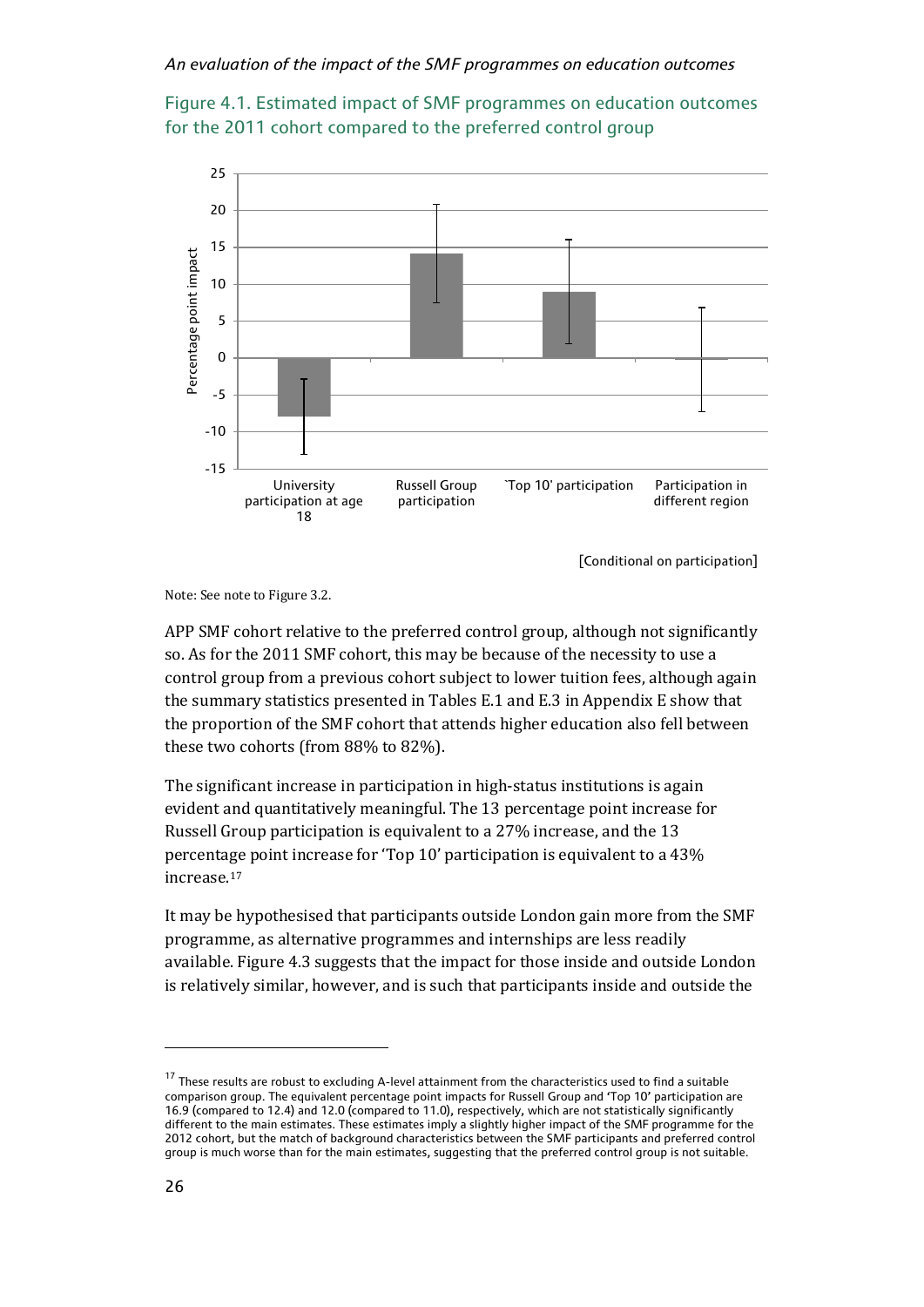



Note: See note to Figure 3.2. Note that eligibility for FSMs is defined for the SMF cohort according to whether household income is below  $£16,000$  per annum, as eligibility for FSMs is not reported in data collected by the SMF. Note that the following area-characteristics are not included as it was not possible to match these area-characteristics to the SMF cohort: IDACI decile; percentage of adults with professional occupations and degree level qualifications; classification according to ACORN.

capital gain from involvement with the SMF in terms of participation at highstatus institutions.

Figure 4.4(a) presents the equivalent estimates for the 2012 J.P. Morgan cohort. Reflecting the high level of participation in high-status institutions, conditional on attending higher education, shown in Column 2 of Table E.3 in Appendix E, the 2012 J.P. Morgan cohort are significantly more likely to participate in both Russell Group and 'Top 10' institutions than the preferred control group. The 31 percentage point increase for Russell Group participation shown in Figure 4.4(a) is equivalent to a 72% increase, and the 35 percentage point increase for 'Top 10' participation is equivalent to a 130% increase. The estimated impact is therefore largest for this group of SMF participants compared with participants on the APP, but it should be noted that the number of participants in the J.P. Morgan Residential Programme is relatively small. It may also be a relatively more selected group (see below).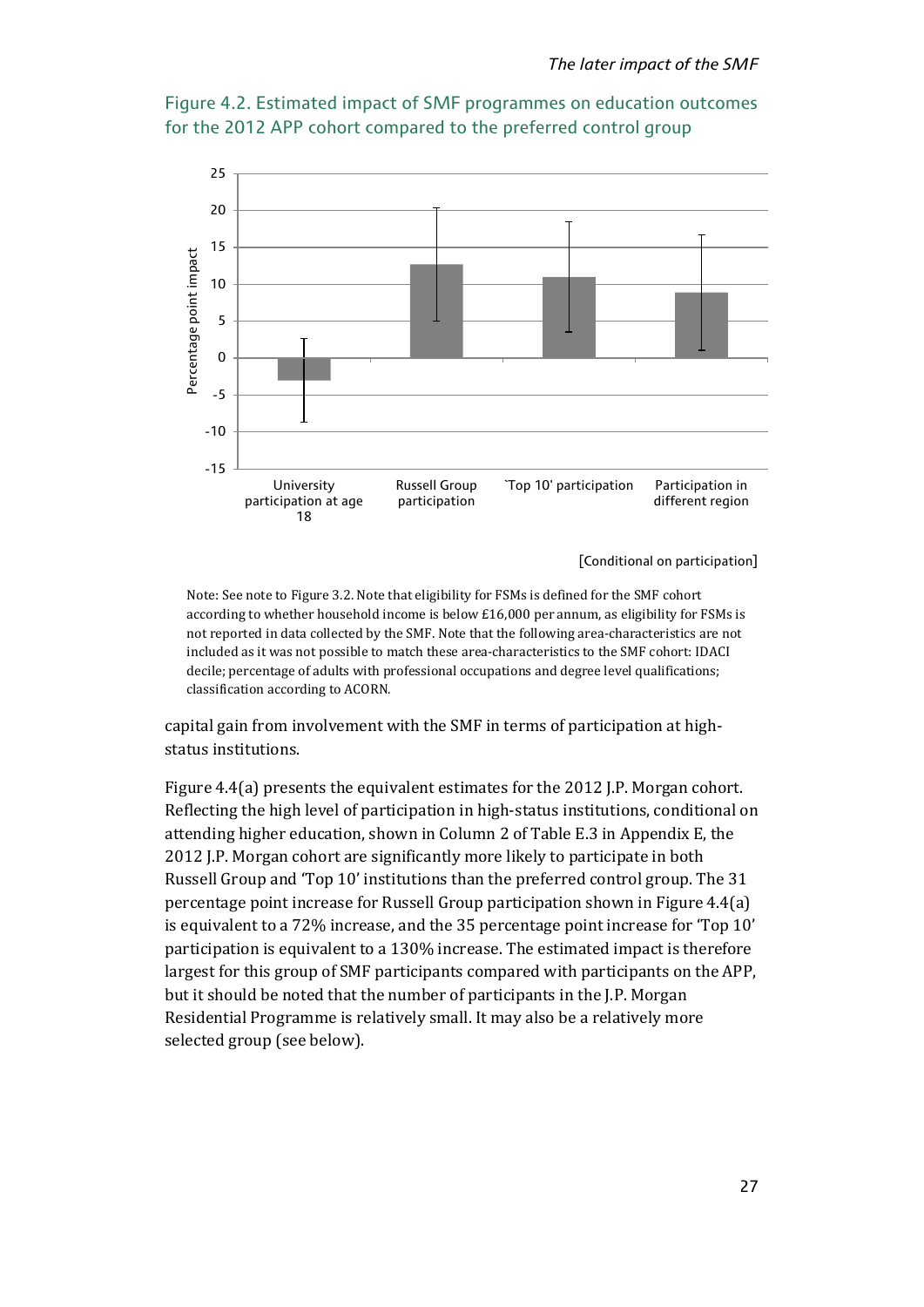



Note: See note to Figure 3.2. Note that eligibility for FSMs is defined for the SMF cohort according to whether household income is below £16,000 per annum, as eligibility for FSMs is not reported. Note that the following area-characteristics are not included as it was not possible to match these area-characteristics to the SMF cohort: IDACI decile; percentage of adults with professional occupations and degree level qualifications; classification according to ACORN.

Figure 4.4(b) also shows a distinct comparison with participants on the APP: the 2012 J.P. Morgan cohort are significantly more likely to choose a subject related to banking and finance than our preferred control group. This could solely reflect the impact of the J.P. Morgan Residential Programme, but is also likely to reflect some degree of selection into this particular programme. This is because individuals with a pre-existing interest in the banking and finance sector are more likely to apply to the programme, and to have chosen a subject related to this in the absence of involvement with the SMF.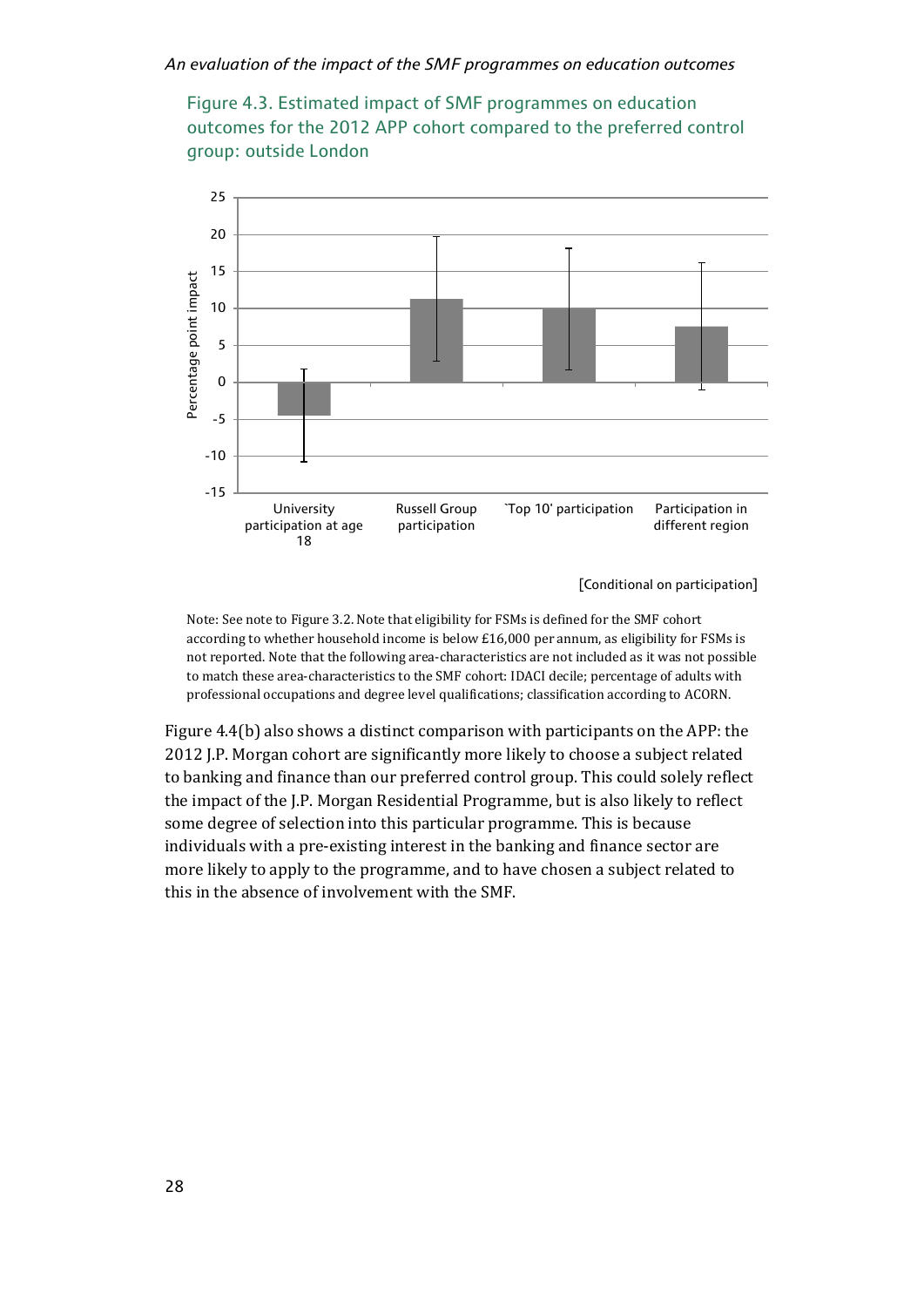



Note: See note to Figure 3.2. Note that eligibility for FSMs is defined for the SMF J.P. Morgan cohort according to whether household income is below £16,000 per annum, as eligibility for FSMs is not reported. Note that the following area-characteristics are not included: percentage of adults with professional occupations and degree level qualifications; classification according to ACORN.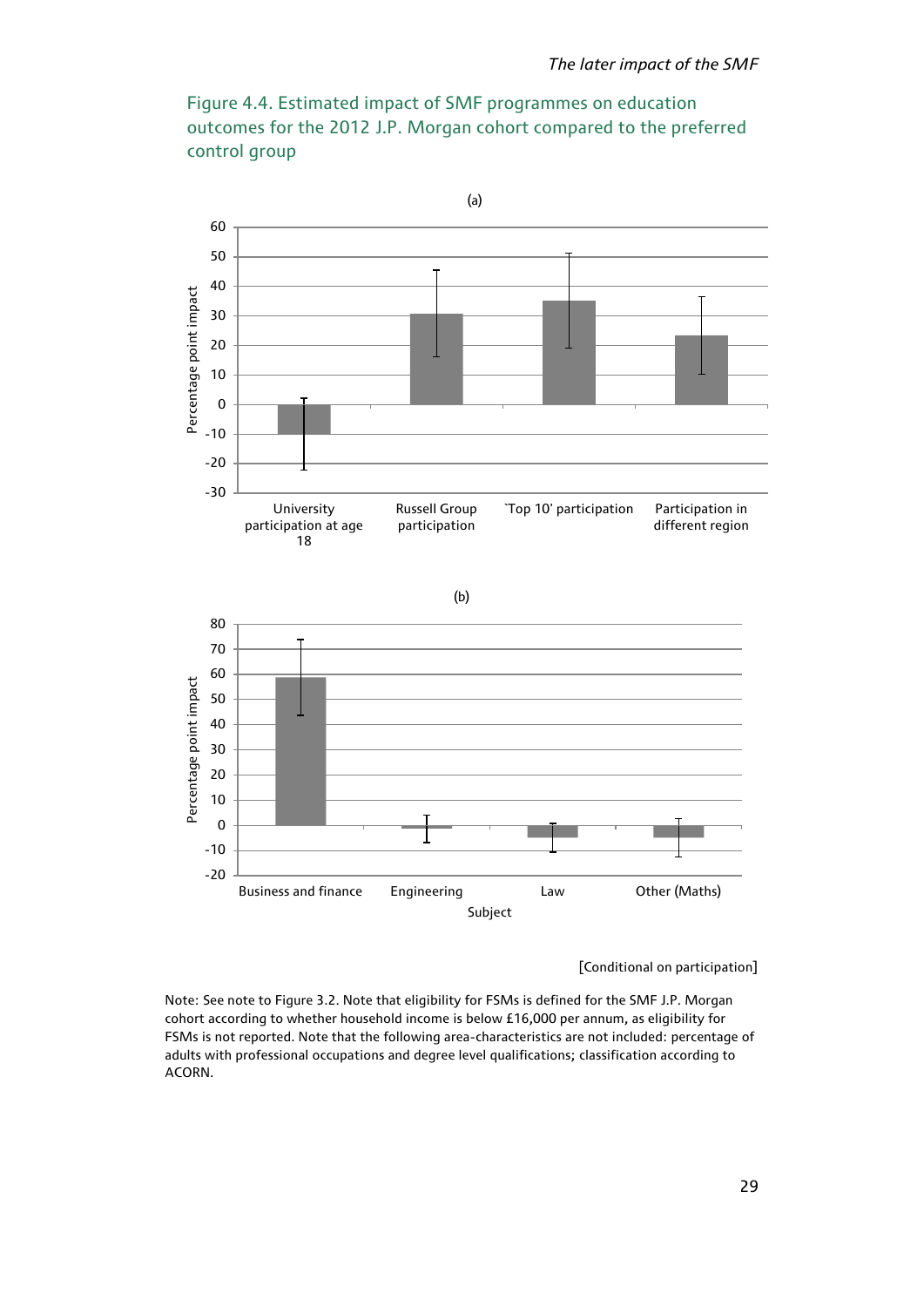## **5. Conclusions**

Improving social mobility is a priority for the current government, and there is great interest in the effectiveness of programmes designed to improve outcomes for relatively disadvantaged young people in the UK.

While there is little evidence that participation in one of the SMF's programmes increased participation at university (except for the 2009 cohort) or affected their choice of subject, amongst those who go to university, there is evidence that the SMF programmes improved participation at high-status institutions defined both by Russell Group status and the frequency of visits by top employers. These increases are large in magnitude, between 17% and 27% across SMF APP cohorts for Russell Group participation and between 13% and 43% for participation at an institution most likely to be visited by top employers. The increases are especially large given the high participation rate otherwise expected for this group of academically able individuals in the absence of involvement with the SMF.

To give some sense of the scale, the range is roughly equivalent to the increase in participation, on average, between pupils who achieve three A grades at A-level and three A\* grades at A-level. As an additional comparison, around 65% of pupils attending independent schools during their A-levels and achieving a high level of attainment (at least three C grades) attend a Russell Group institution, conditional on university participation.

As participation at a high-status institution tends to be associated with greater access to professional occupations, it is possible that post-graduation labour market outcomes will also be affected; this will be the subject of future work by the Institute for Fiscal Studies (IFS).

This report has demonstrated the data and methods that can be used to evaluate the impact of the SMF programmes by using administrative data to create a reasonable control group. Such methods could also potentially be adopted to evaluate the impact of other programmes with clear eligibility criteria and reasonably rich data on participants, but without access to an experimental control group.

Our approach has been to construct a credible group of pupils to represent the 'counterfactual' outcomes for the SMF participants (or the likely outcomes for this group in the absence of the SMF programmes). To do so, we 're-weighted' individuals in the control group to 'look' as similar as possible to SMF participants. This matching process worked well: our preferred control group has similarly high levels of prior attainment and background characteristics, similar A-level subject choice and neighbourhood context to the SMF cohorts.

There are limitations to analysis of this kind, however, which must be borne in mind. First, it is not possible to construct a group of similar pupils in terms of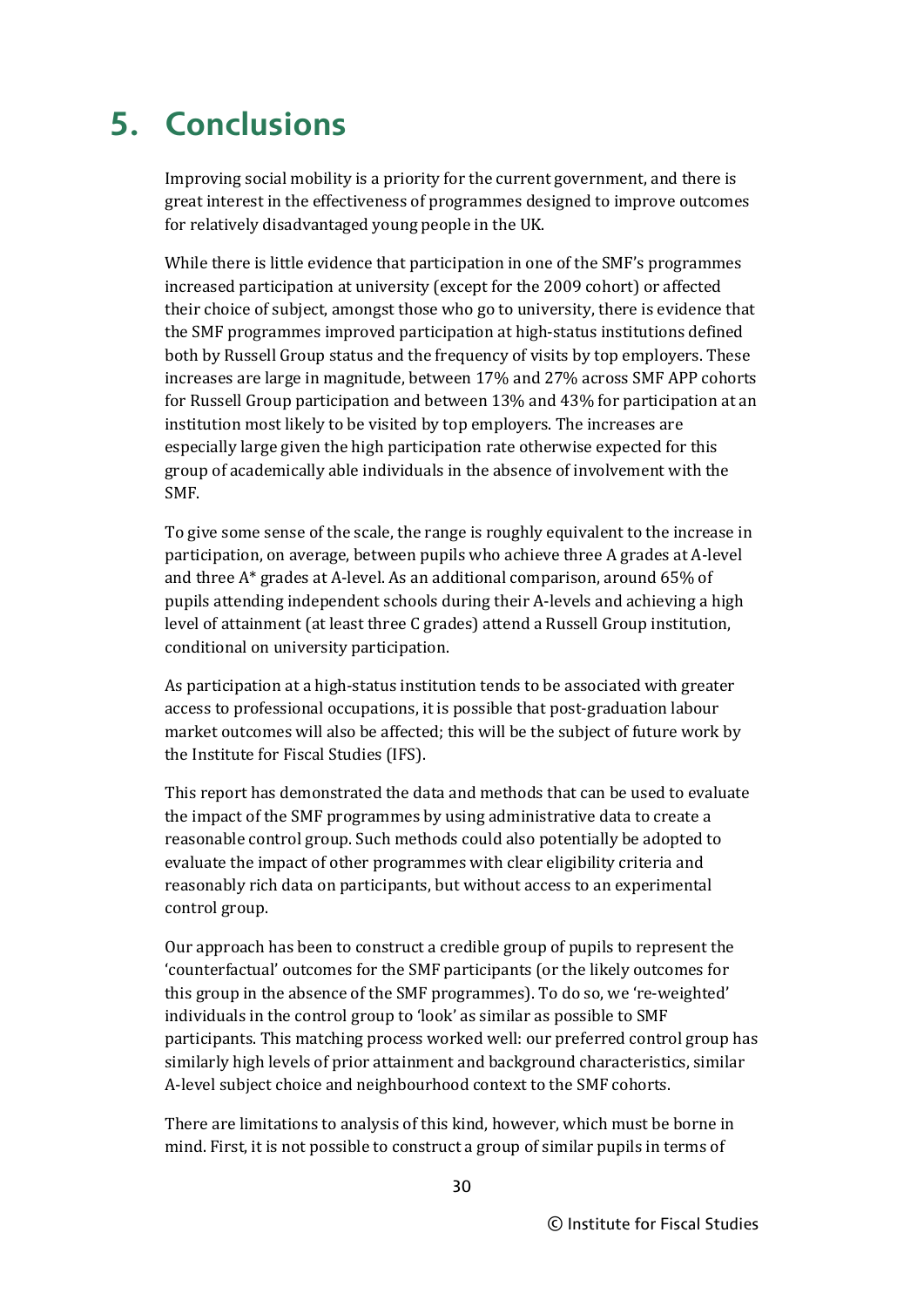motivation or desired professional career prior to participation on an SMF programme. Despite the rich data available to us, there are likely to be some characteristics of SMF participants that are systematically different to the group of pupils who look most similar on the basis of observable characteristics. This is because SMF participants have been sufficiently motivated (or targeted by teachers) to apply to the programme, and are perhaps more likely to have a professional career in mind prior to participation. Second, our estimates rely on the outcomes we observe for SMF participants being representative of SMF participants as a whole. This is unlikely to hold in practice, as SMF participants included in the analysis (those who respond to the SMF survey on university destinations) have significantly higher attainment at GCSE level and A-level, are more likely to take Maths and a science A-level, are less likely to be eligible for FSMs and are more likely to be White British than SMF non-respondents. If these characteristics are correlated with education participation, then our estimates of the impact of the SMF programme are likely to be biased.

It is not possible to assess the scale of any potential bias, but if the estimates are biased, then it is likely that they are biased upwards (i.e. higher than the true impact of the SMF programme). Notwithstanding these concerns, given the magnitude of the estimated effects, especially in terms of Russell Group participation, it is likely that the programme has a sizeable positive effect on the likelihood of attending a high-status institution.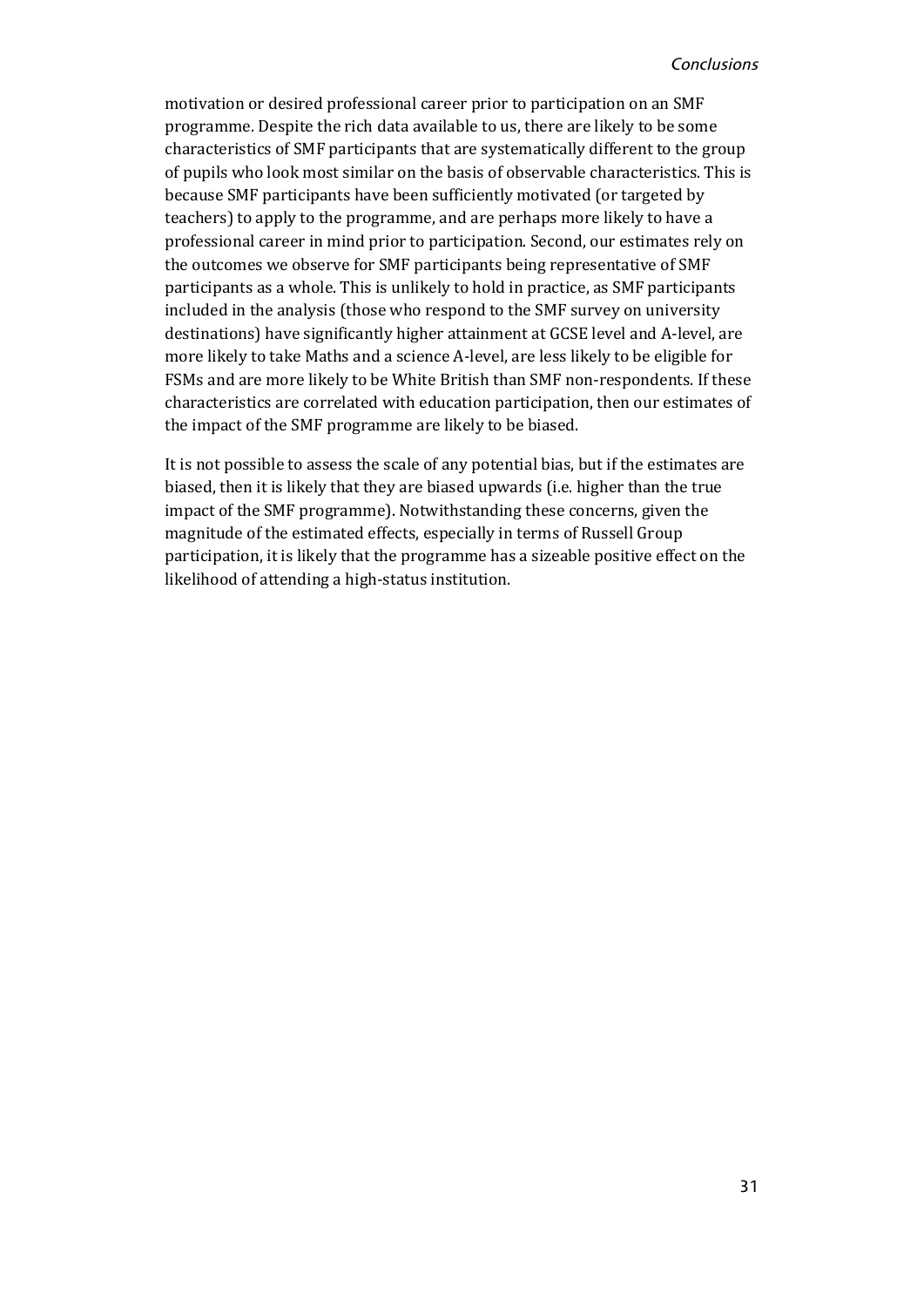### **A. Propensity Score Matching**

Propensity score matching relies on constructing a suitable comparison group on the basis of a wide range of characteristics that are observable to the researcher (i.e. available in the data at their disposal). The key assumptions underlying this approach are as follows. First, it must be assumed that, conditional on all observable characteristics included in the model, the outcomes for the treatment and comparison groups would be identical in the absence of the pilot; this is known as the conditional independence assumption (CIA). Second, there must be some degree of common support between the characteristics of pupils in the treatment and comparison areas (i.e. there must be some individuals in the comparison group who 'look' like the individuals in the treatment group); otherwise it will be impossible to find a suitable match for these individuals.

For the CIA to hold, the researcher must be able to observe all of the characteristics that are relevant both for determining whether the individual is in the treatment or comparison group and for determining the outcomes of interest. This means that the availability and selection of characteristics on which to match is crucial to the likelihood of the CIA holding. The larger the number of characteristics that must be included in the model, the harder it becomes to find a perfect match for each individual. One way to get around this problem is to estimate a propensity score, which is a simple way of summarising an individual's characteristics. This means that, rather than finding an exact match for each individual in the treatment group in terms of all of their observable characteristics, similar individuals can be found in terms of this summary propensity score.

The propensity score is simply the predicted probability from a discrete choice model where the dependent variable is a binary variable equal to one if the individual is in the treatment group, and to zero if they are in the comparison group. All characteristics that are thought to predict either the likelihood of treatment or the outcomes of interest should be included in the model.

Once the propensity score has been estimated, individuals in the comparison group are weighted according to how closely matched they are to each individual in the treatment group. There are a number of different approaches to undertaking this weighting process, for example, giving weight only to those individuals in the comparison group that are closest in absolute terms to a particular individual in the treatment group (nearest-neighbour matching), allocating a fixed weight to all individuals within a certain absolute distance (radius matching), or allocating weight depending on how close they are to each individual in the treatment group (weighted smoothed matching).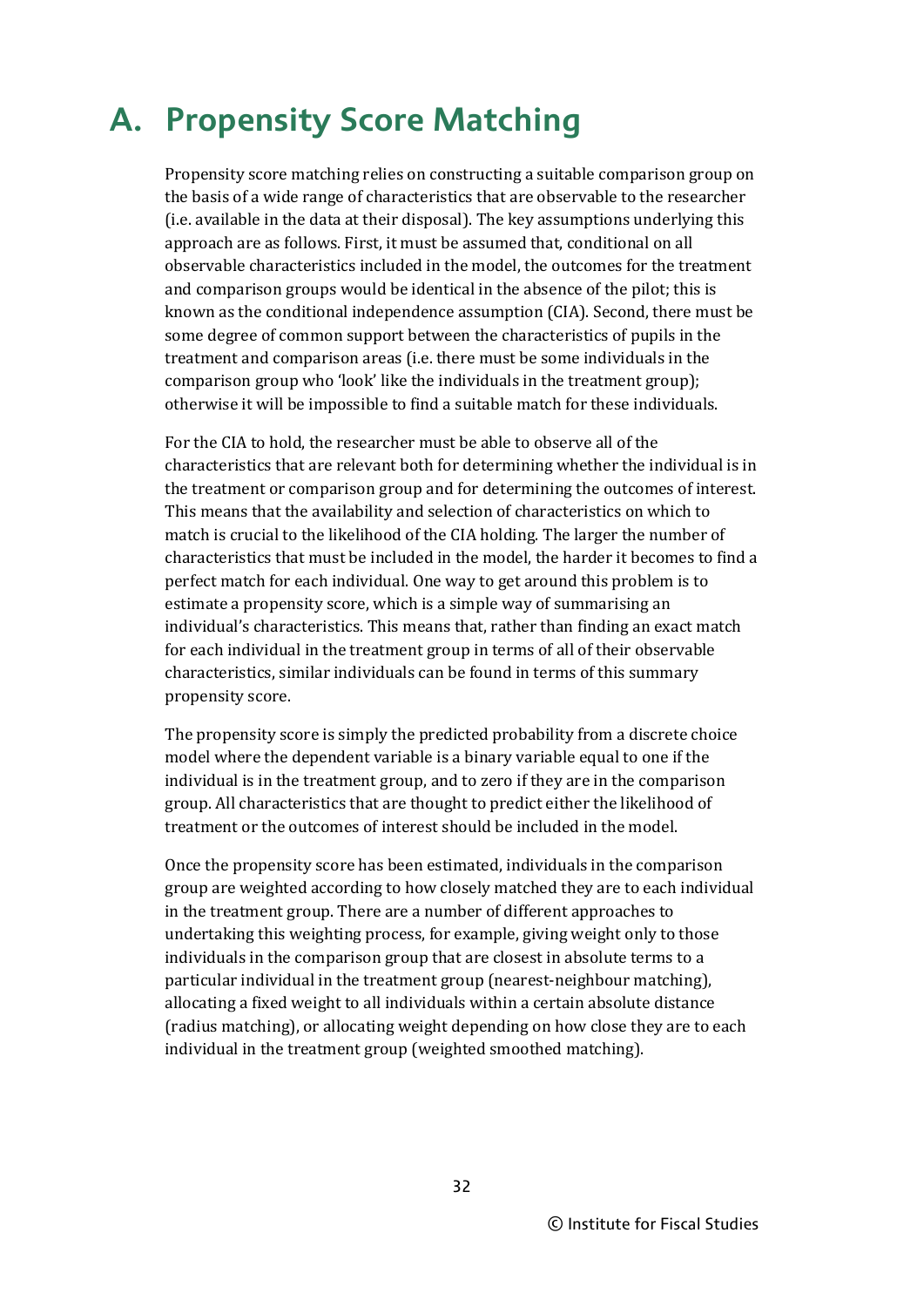## **B. Information Available about the SMF Participants**

| <b>Characteristics</b>      | 2009<br><b>SMF</b><br>cohort | 2010<br><b>SMF</b><br>cohort | 2011<br><b>SMF</b><br>cohort | 2012<br><b>SMF</b><br>cohort |
|-----------------------------|------------------------------|------------------------------|------------------------------|------------------------------|
| <b>Eligibility for FSMs</b> | Yes                          | Yes                          | Yes                          | No                           |
| <b>Eligibility for EMA</b>  | Yes                          | Yes                          | Yes                          | No                           |
| Ethnic group                | Yes                          | Yes                          | Yes                          | Yes                          |
| Parents' education          | Yes                          | Yes                          | Yes                          | Yes                          |
| School name                 | Yes                          | Yes                          | Yes                          | Yes                          |
| Postcode                    | Yes                          | Yes                          | Yes                          | Yes<br>(limited)             |
| Parents' occupation         | Yes<br>(subset)*             | To follow                    | To follow                    | Yes                          |
| Household income            | No                           | No                           | No                           | Yes                          |
| <b>GCSE</b> grades          | Yes                          | Yes                          | Yes                          | Yes                          |
| A-level choices and grades  | Yes                          | Yes                          | Yes                          | Yes                          |
| University participation    | Yes                          | Yes                          | Yes                          | Yes                          |
| University chosen           | Yes                          | Yes                          | Yes                          | Yes                          |
| Course chosen               | Yes                          | Yes                          | Yes                          | Yes                          |
| Degree outcome              | Yes*                         | To follow                    | To follow                    | To follow                    |
| <b>Employment status</b>    | Yes*                         | To follow                    | To follow                    | To follow                    |
| Sector of employment        | Yes*                         | To follow                    | To follow                    | To follow                    |
| Salary                      | Yes*                         | To follow                    | To follow                    | To follow                    |

#### Table B.1. Available information about SMF participants

Note: \* We observe this information for the subset of the cohort that responded to an SMF survey of their employment following graduation.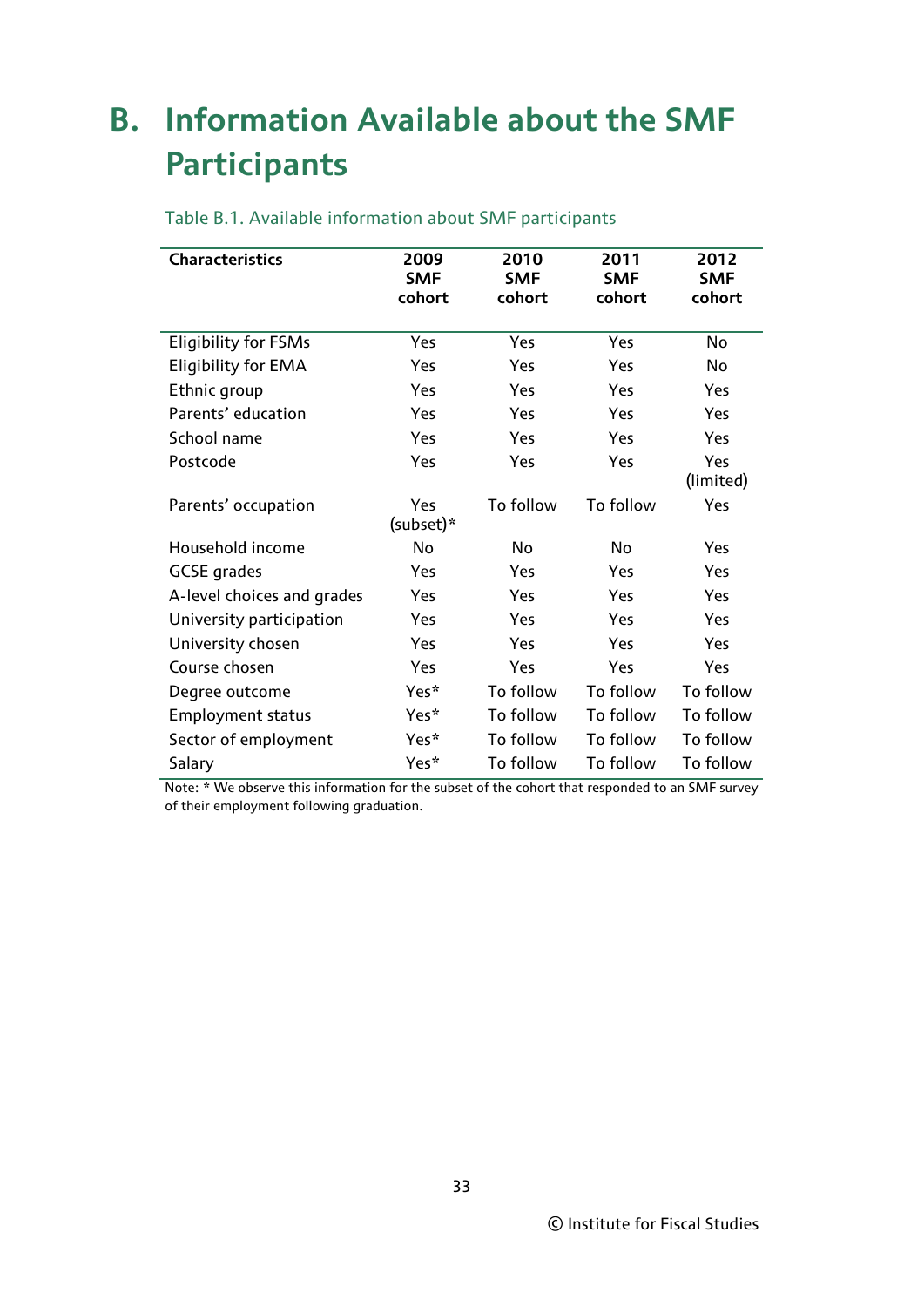| <b>Characteristics</b>                |                 | 2009            |                   |                 | 2010            |                   |                 | 2011            |                   |
|---------------------------------------|-----------------|-----------------|-------------------|-----------------|-----------------|-------------------|-----------------|-----------------|-------------------|
|                                       | <b>Included</b> | <b>Excluded</b> | <b>Difference</b> | <b>Included</b> | <b>Excluded</b> | <b>Difference</b> | <b>Included</b> | <b>Excluded</b> | <b>Difference</b> |
| GCSE points (grade) (average)         | 53.0(A)         | 52.0(A)         | $1.0**$           | 53.2(A)         | 51.7(B)         | $1.3***$          | 52.9(A)         | 51.4(B)         | $0.6***$          |
| GCSE points (grade)                   | 49.8(B)         | 48.4(B)         | 1.4               | 50.0(B)         | 47.3(B)         | $2.7***$          | 49.6(B)         | 47.5(B)         | $2.1***$          |
| (lowest of best eight)                |                 |                 |                   |                 |                 |                   |                 |                 |                   |
| <b>GCSE</b> points (grade)            | 53.5(A)         | 52.4(A)         | $1.1*$            | 53.7(A)         | 52.1(A)         | $1.6***$          | 53.3(A)         | 51.6(B)         | $1.7***$          |
| (lowest of best five)                 |                 |                 |                   |                 |                 |                   |                 |                 |                   |
| <b>GCSE points (grade) in English</b> | 54.1(A)         | 53.4(A)         | 0.7               | 54.0(A)         | 52.0(A)         | $2.0***$          | 53.2(A)         | 52.2(A)         | $1.0***$          |
| <b>GCSE points (grade) in Maths</b>   | 53.5(A)         | 52.7(A)         | 0.8               | 53.4(A)         | 51.8(B)         | $1.6***$          | 53.5(A)         | 51.4(B)         | $2.1***$          |
| A-level points (grade) (average)      | 113.1(B)        | 110.8(B)        | 2.3               | 114.7(B)        | 97.7(C)         | $17.7***$         | 111.0(B)        | 95.8(C)         | $16.0***$         |
| Take A-level in Maths (%)             | 55.1            | 32.1            | $23.0***$         | 65.4            | 21.2            | 44.2***           | 66.6            | 31.5            | $35.1***$         |
| Take a science A-level (%)            | 53.2            | 23.0            | 30.2***           | 64.9            | 20.0            | 44.9***           | 67.4            | 32.6            | 34.8***           |
| Eligible for FSMs                     | 42.4            | 56.6            | $-14.2**$         | 38.8            | 38.1            | 0.7               | 34.1            | 42.2            | $-8.1$            |
| White British ethnic group            | 32.3            | 17.0            | $15.3***$         | 25.4            | 22.9            | 2.5               | 21.2            | 16.9            | 4.3               |
| <b>IMD</b> decile                     | 7.7             | 8.3             | $-0.6**$          | 8.0             | 8.2             | $-0.2$            | 7.9             | 8.1             | $-0.2$            |
| <b>IDACI</b> decile                   | 8.1             | 8.7             | $-0.6**$          | 8.3             | 8.6             | $-0.3$            | 8.4             | 8.6             | $-0.2$            |
| Own/mortgage for home:                | 27.5            | 27.0            | 0.5               | 29.4            | 28.2            | 1.2               | 29.0            | 26.5            | $2.5*$            |
| % in neighbourhood                    |                 |                 |                   |                 |                 |                   |                 |                 |                   |
| Professional occupation:              | 11.1            | 10.7            | 0.4               | 11.3            | 10.4            | 0.9               | 12.0            | 11.1            | 0.9               |
| % in neighbourhood                    |                 |                 |                   |                 |                 |                   |                 |                 |                   |
| Degree: % in neighbourhood            | 11.1            | 10.6            | 0.5               | 10.6            | 10.4            | 0.2               | 10.7            | 10.0            | $0.7***$          |

Table B.2. Comparison of SMF participants included and excluded from analysis due to missing data

Note: \*, \*\* and \*\*\* denote statistical significance at the 10%, 5% and 1% levels, respectively. A common sample is imposed: individuals are included if KS4 and KS5 results are reported, and university destination and subject choice are known. A higher decile corresponds to a more deprived area.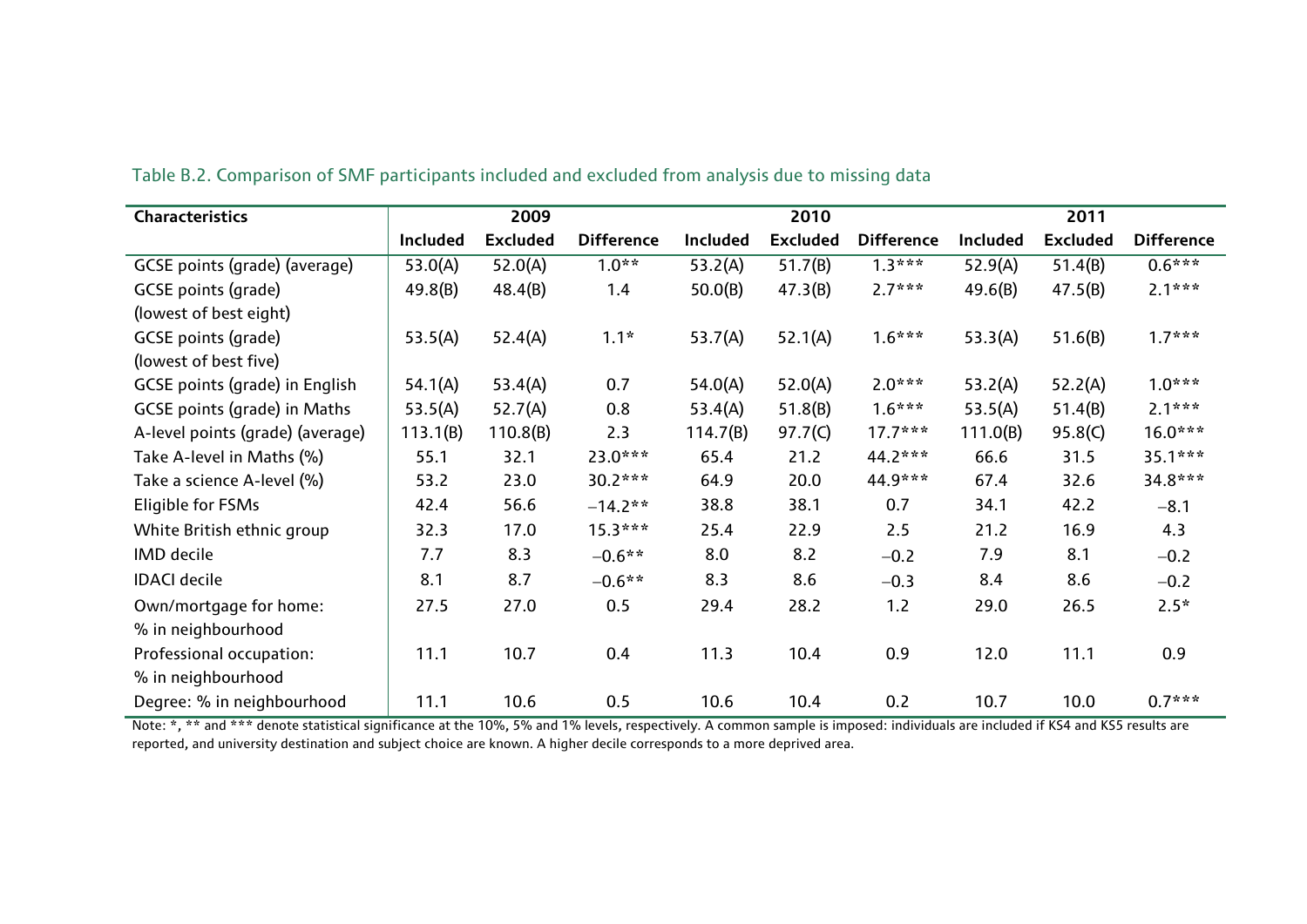## **C. Classification of Subjects into Broad Areas**

| Accountancy   | Architecture                                             | <b>Business and</b><br>finance     | <b>Engineering</b>                                                     | Law                                          | <b>Media</b>                                                | <b>Medicine and</b><br>dentistry                                               |
|---------------|----------------------------------------------------------|------------------------------------|------------------------------------------------------------------------|----------------------------------------------|-------------------------------------------------------------|--------------------------------------------------------------------------------|
| N4 Accounting | H5 Naval<br>architecture                                 | L1 Economics                       | HO Broadly-based<br>programmes<br>within engineering<br>and technology | MO Broadly-based<br>programmes<br>within law | P1 Information<br>services                                  | A1 Pre-clinical<br>medicine                                                    |
|               | KO Broadly-based<br>programmes<br>within<br>architecture | N1 Business<br>studies             | H1 General<br>engineering                                              | M1 Law by area                               | P2 Publicity<br>studies                                     | A2 Pre-clinical<br>dentistry                                                   |
|               | K1 Architecture                                          | N2 Management<br>studies           | H <sub>2</sub> Civil<br>engineering                                    | M2 Law by topic                              | P3 Media studies                                            | A3 Clinical<br>medicine                                                        |
|               | K2 Building                                              | N3 Finance                         | H3 Mechanical<br>engineering                                           | M9 Others in law                             | P4 Publishing                                               | A4 Clinical<br>dentistry                                                       |
|               | K3 Landscape<br>design                                   | N5 Marketing                       | H4 Aerospace<br>engineering                                            |                                              | P5 Journalism                                               | A9 Others in<br>medicine and<br>dentistry                                      |
|               | K4 Planning urban                                        | N6 Human<br>resource<br>management | H6 Electronic and<br>electrical<br>engineering                         |                                              | P9 Others in mass<br>communications<br>and<br>documentation | <b>BO Broadly-based</b><br>programmes<br>within subjects<br>allied to medicine |

Table C.1. Classification of subjects in HESA student record data (1)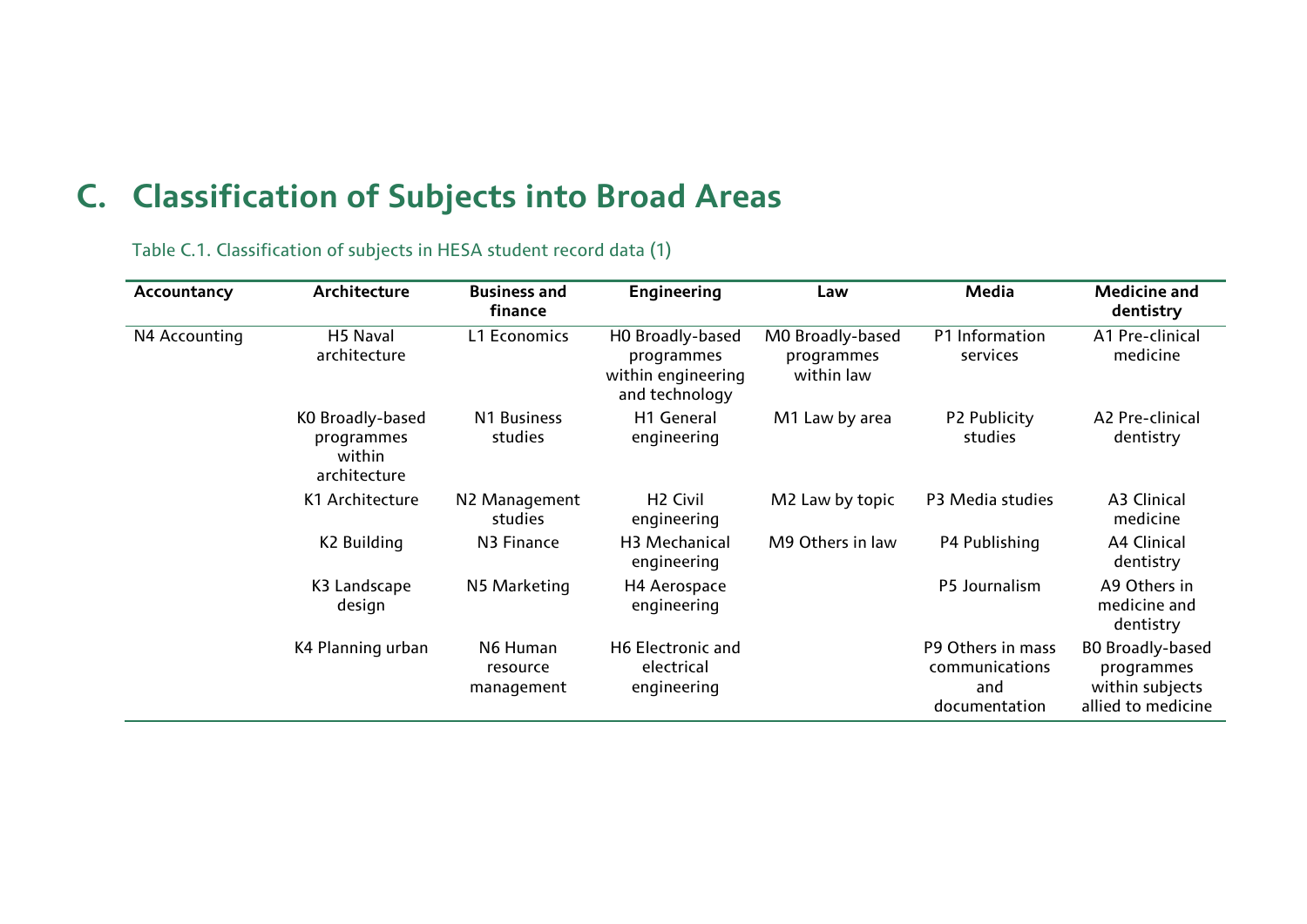| K9 Others in<br>architecture | N7 Office skills                                          | H7 Production and<br>manufacturing<br>engineering | <b>B1 Anatomy</b>                   |
|------------------------------|-----------------------------------------------------------|---------------------------------------------------|-------------------------------------|
|                              | N8 Tourism                                                | <b>H8 Chemical</b>                                | <b>B2 Pharmacology</b>              |
|                              | N9 Others in<br>business and<br>administrative<br>studies | H9 Others in<br>engineering                       | <b>B3 Complementary</b><br>medicine |
|                              |                                                           |                                                   | <b>B5 Ophthalmics</b>               |
|                              |                                                           |                                                   | <b>B6 Aural and oral</b>            |
|                              |                                                           |                                                   | sciences                            |
|                              |                                                           |                                                   | <b>B8 Medical</b>                   |
|                              |                                                           |                                                   | technology                          |
|                              |                                                           |                                                   | <b>B9 Others in</b>                 |
|                              |                                                           |                                                   | subjects allied to<br>medicine      |
|                              |                                                           |                                                   | D1 Pre-clinical                     |
|                              |                                                           |                                                   | veterinary                          |
|                              |                                                           |                                                   | medicine                            |
|                              |                                                           |                                                   | D2 Clinical                         |
|                              |                                                           |                                                   | veterinary                          |
|                              |                                                           |                                                   | medicine and                        |
|                              |                                                           |                                                   | dentistry                           |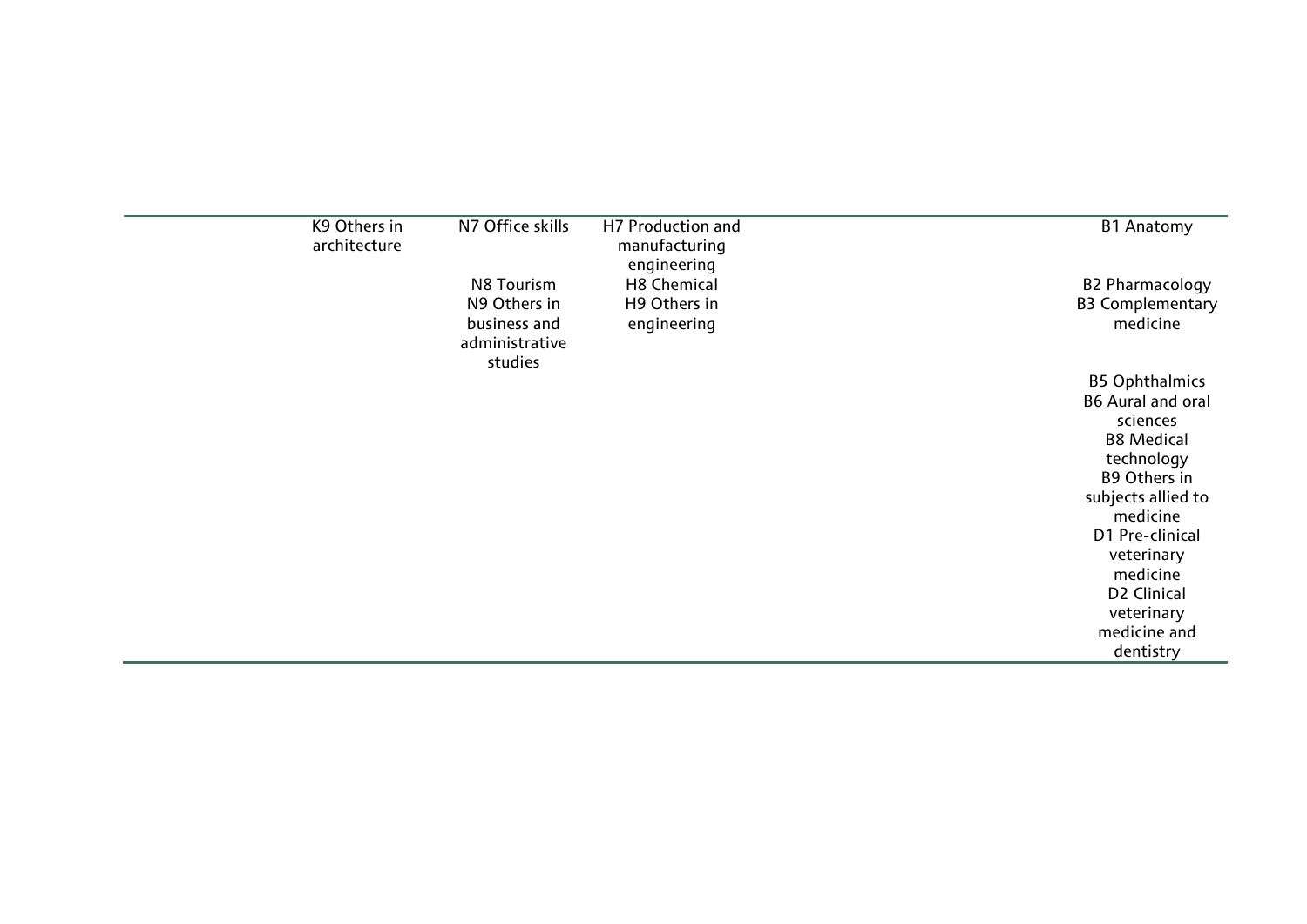| <b>Politics</b>    | <b>Science and</b><br>technology                                | Other<br>(humanities)                              | Other (maths)                                                        | Other (social<br>sciences)                                 | <b>Other (vocational)</b>                          | Other (other)                   |
|--------------------|-----------------------------------------------------------------|----------------------------------------------------|----------------------------------------------------------------------|------------------------------------------------------------|----------------------------------------------------|---------------------------------|
| <b>L2 Politics</b> | CO Broadly-based<br>programmes<br>within biological<br>sciences | Q0 Broadly-based<br>programmes<br>within languages | GO Broadly-based<br>programmes<br>within<br>mathematical<br>sciences | C8 Psychology                                              | <b>B4 Nutrition</b>                                | D6 Food and<br>beverage studies |
| L4 Social policy   | C1 Biology                                                      | Q1 Linguistics                                     | G1 Mathematics                                                       | LO Broadly-based<br>programmes<br>within social<br>studies | <b>B7 Nursing</b>                                  | <b>YO Combined</b>              |
|                    | C2 Botany                                                       | Q2 Comparative<br>literary studies                 | <b>G2 Operational</b><br>research                                    | L3 Sociology                                               | C6 Sports science                                  |                                 |
|                    | C3 Zoology                                                      | Q3 English studies                                 | <b>G3 Statistics</b>                                                 | L6 Anthropology                                            | D4 Agriculture                                     |                                 |
|                    | <b>C4 Genetics</b>                                              | Q4 Ancient<br>language studies                     |                                                                      | L7 Human and<br>social geography                           | D5 Forestry                                        |                                 |
|                    | C5 Microbiology                                                 | Q5 Celtic studies                                  |                                                                      | L9 Others in social<br>studies                             | L5 Social work                                     |                                 |
|                    | C7 Molecular<br>biology                                         | Q6 Latin studies                                   |                                                                      |                                                            | XO Broadly-based<br>programmes<br>within education |                                 |
|                    | C9 Others in<br>biological sciences                             | <b>Q7 Classical Greek</b><br>studies               |                                                                      |                                                            | X1 Training<br>teachers                            |                                 |

### Table C.2. Classification of subjects in HESA student record data (2)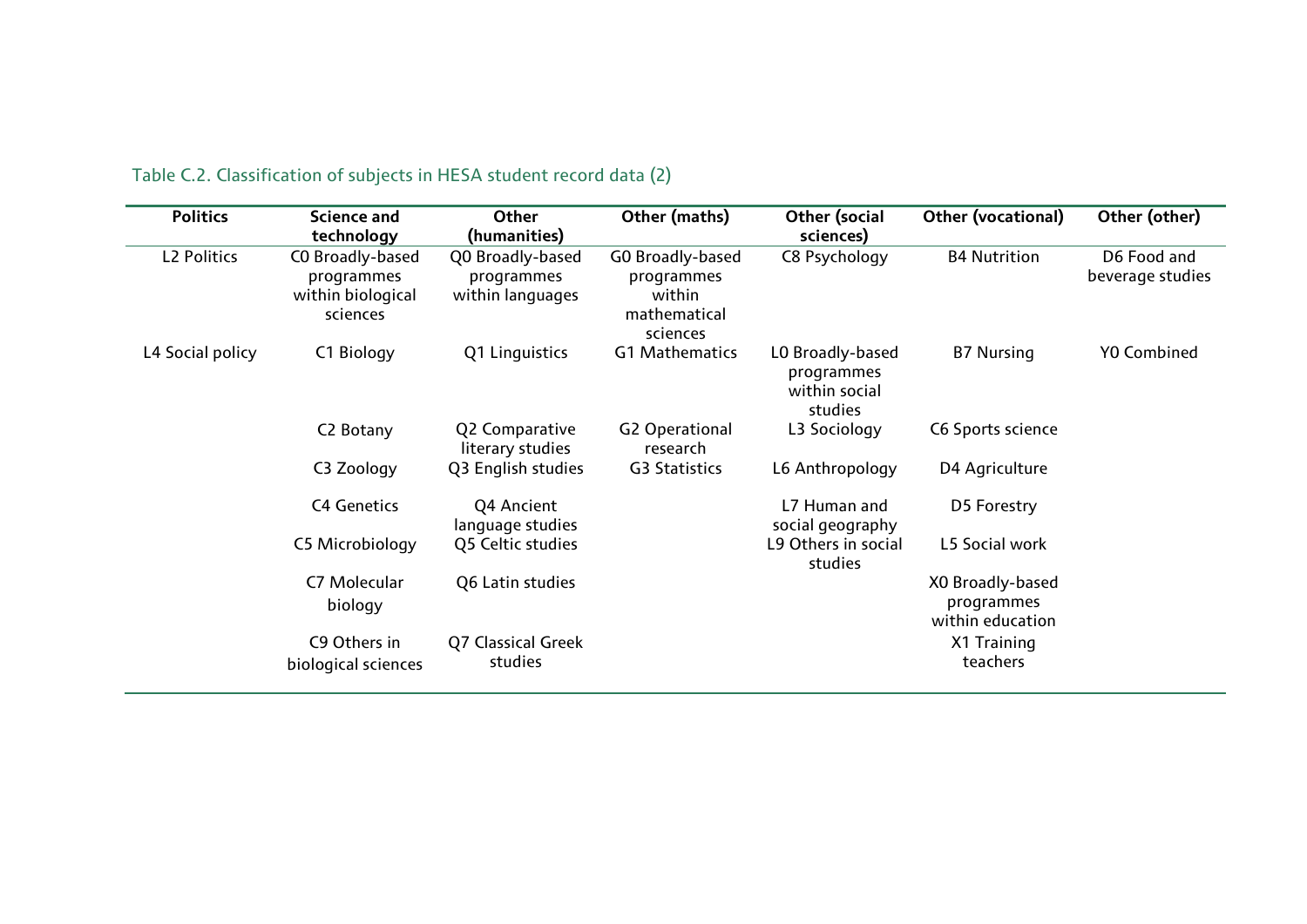| D3 Animal science                         | Q8 Classical studies       | X2 Re<br>stu<br>ec |
|-------------------------------------------|----------------------------|--------------------|
| D9 Others in                              | Q9 Others in               | X <sub>3</sub>     |
| veterinary sciences                       | linguistics                | st                 |
|                                           |                            | eo                 |
| FO Broadly-based                          | R1 French studies          | X9                 |
| programmes<br>within physical<br>sciences |                            | ec                 |
| F1 Chemistry                              | <b>R2 German studies</b>   |                    |
| <b>F2 Materials</b><br>science            | R3 Italian studies         |                    |
| F3 Physics                                | R4 Spanish studies         |                    |
| F4 Forensic and                           | R5 Portuguese              |                    |
| archaeological<br>science                 | studies                    |                    |
| F5 Astronomy                              | R6 Scandinavian<br>studies |                    |
| F6 Geology                                | R7 Russian and             |                    |
|                                           | East European              |                    |
|                                           | studies                    |                    |
| F7 Ocean sciences                         | R9 Others in<br>European   |                    |
|                                           | languages                  |                    |
| F8 Physical and<br>terrestrial            | T1 Chinese studies         |                    |
| geographical and<br>environmental         |                            |                    |
| sciences                                  |                            |                    |

**X2 Research and** study skills in education X3 Academic studies in education X9 Others in education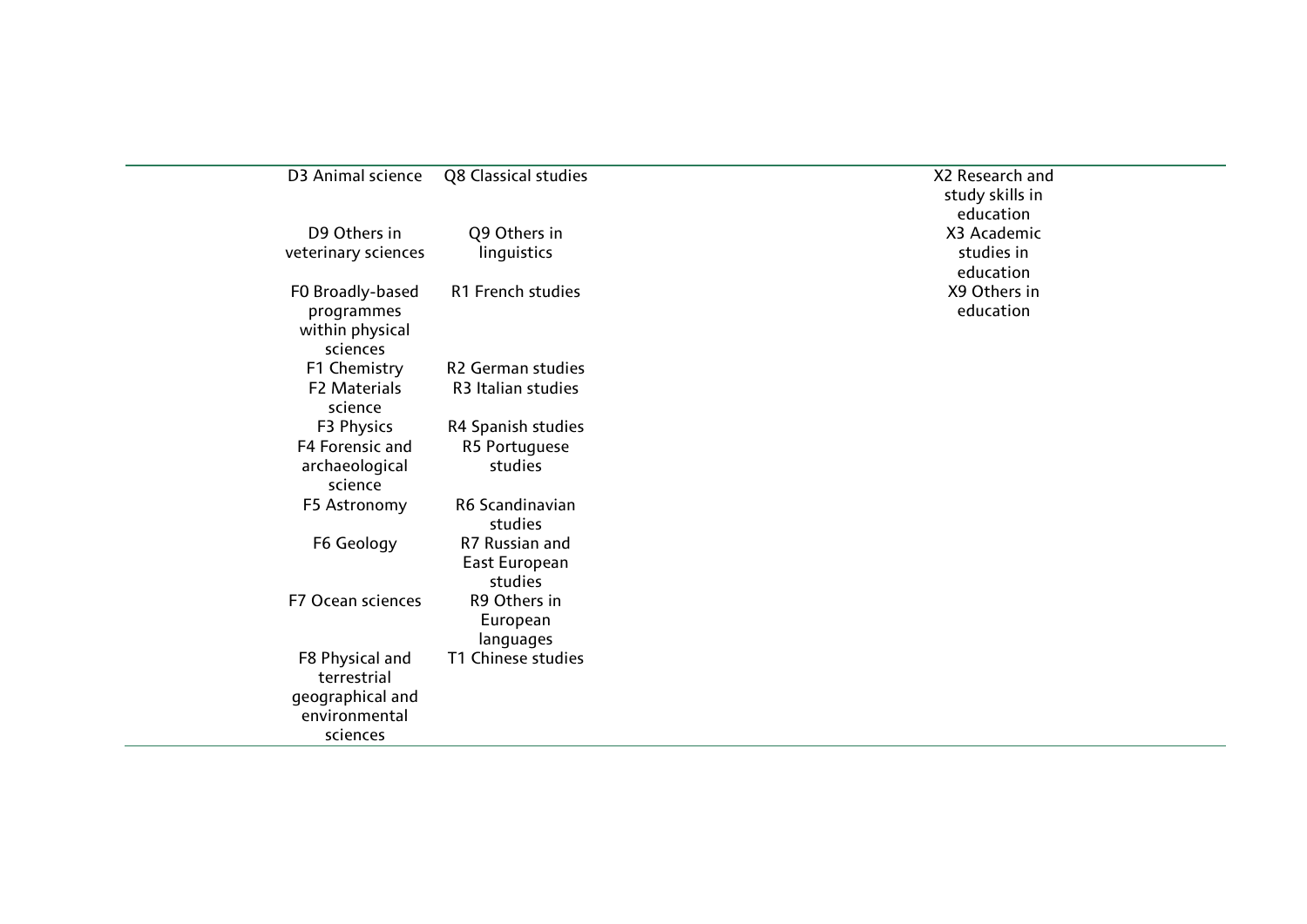| F9 Others in          | T2 Japanese               |
|-----------------------|---------------------------|
| physical sciences     | studies                   |
| <b>G4 Computer</b>    | T3 South Asian            |
| science               | studies                   |
| <b>G5</b> Information | <b>T4 Other Asian</b>     |
| systems               | studies                   |
| <b>G6 Software</b>    | <b>T5 African studies</b> |
| engineering           |                           |
| <b>G7 Artificial</b>  | T6 Modern Middle          |
| intelligence          | Eastern studies           |
| G92 Others in         | T7 American               |
| computing sciences    | studies                   |
| J1 Minerals           | T9 Others in              |
| technology            | Eastern                   |
| J2 Metallurgy         | VO Broadly-based          |
|                       | programmes                |
|                       | within historical         |
|                       | and philosophical         |
|                       | studies                   |
| 13 Ceramics and       | V1 History by             |
| glasses               | period                    |
| J4 Polymers and       | V2 History by area        |
| textiles              |                           |
| <b>J5 Materials</b>   | V3 History by topic       |
| technology not        |                           |
| otherwise specified   |                           |
| J6 Maritime           | V4 Archaeology            |
| technology            |                           |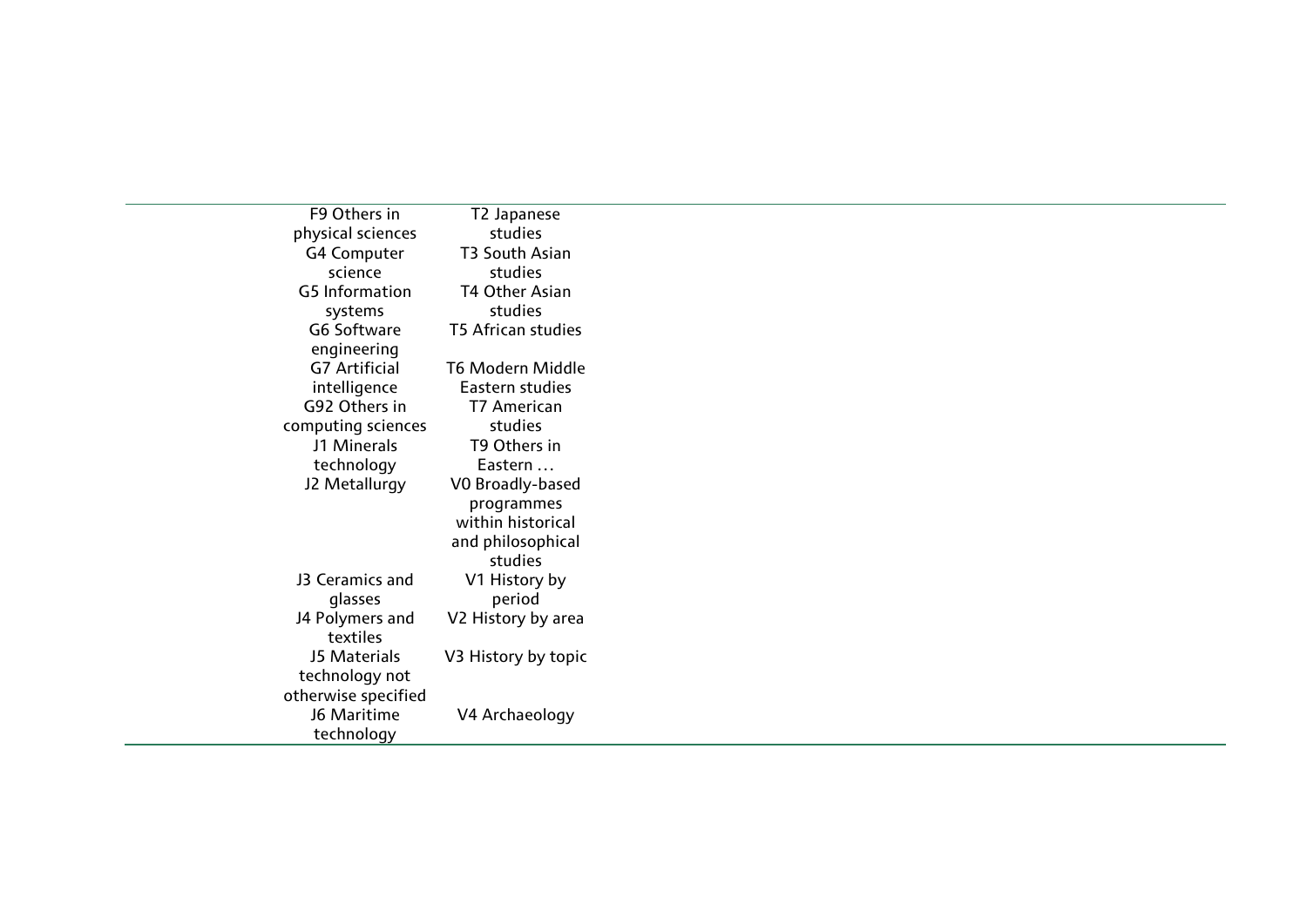| J7 Industrial | V5 Philosophy            |
|---------------|--------------------------|
| biotechnology |                          |
| J9 Others in  | V6 Theology and          |
| technology    | religious studies        |
|               | V9 Others in             |
|               | historical and           |
|               | philosophical            |
|               | studies                  |
|               | WO Broadly-based         |
|               | programmes               |
|               | within creative arts     |
|               | and design               |
|               | W1 Fine art              |
|               | W2 Design studies        |
|               | W3 Music                 |
|               | W4 Drama                 |
|               | W5 Dance                 |
|               | <b>W6 Cinematics and</b> |
|               | photography              |
|               | W7 Crafts                |
|               | W8 Imaginative           |
|               | writing                  |
|               | W9 Others in             |
|               | creative arts and        |
|               | design                   |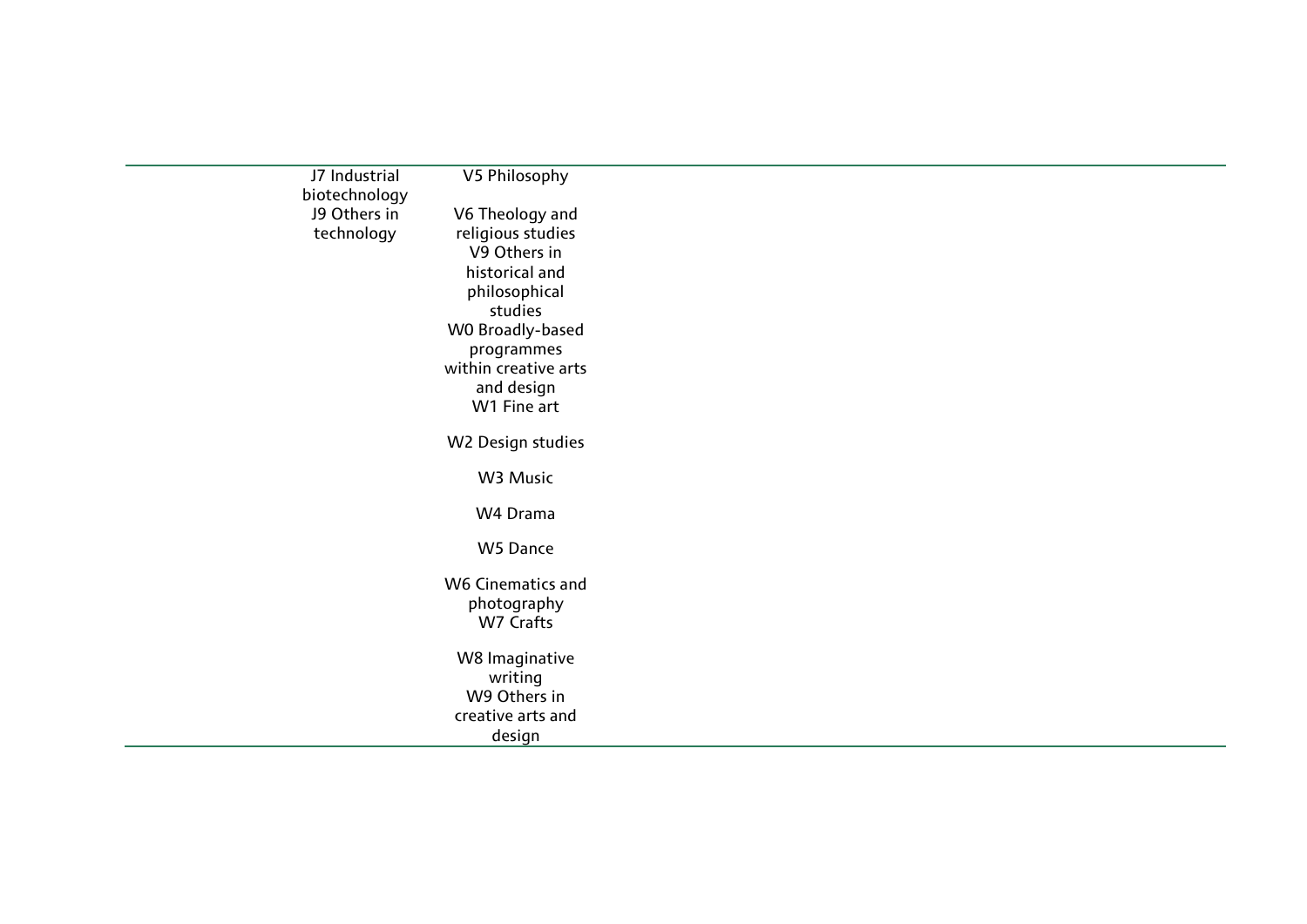| Accountancy                | Architecture<br><b>Business and</b> |                            | Engineering           | Law             | <b>Media</b>            | <b>Medicine and</b>      |
|----------------------------|-------------------------------------|----------------------------|-----------------------|-----------------|-------------------------|--------------------------|
|                            |                                     | finance                    |                       |                 |                         | dentistry                |
| Accounting and             | Architectural                       | <b>Actuarial science</b>   | Aerospace             | Criminology and | Communications          | <b>Biomedical</b>        |
| finance                    | technology                          | and mathematics            | engineering           | law             | media and society       | science                  |
| Accounting with            | Architecture                        | <b>BA Business</b>         | Automotive            | Honours law     | German and              | <b>Biomedical</b>        |
| <b>business</b>            |                                     | management                 | engineering           |                 | international           | sciences                 |
| management                 |                                     |                            |                       |                 | media and               |                          |
|                            |                                     |                            |                       |                 | communication           |                          |
| <b>Business accounting</b> | Civil engineering                   | <b>BA Economics and</b>    | <b>Biochemical</b>    | Law             | Media and               | <b>Biomedicine</b>       |
| and finance                | and architecture                    | business                   | engineering           |                 | communications          |                          |
|                            |                                     | management                 |                       |                 |                         |                          |
| <b>Business with</b>       | Landscape                           | <b>Banking and finance</b> | Chemical              | Law $(IIb)$     | Multimedia              | Bioveterinary            |
| accounting and             | architecture                        |                            | engineering           |                 |                         | science                  |
| finance                    |                                     |                            |                       |                 |                         |                          |
| Economics and              | K3 Landscape                        | Banking and                | Civil engineering     | Law and         | <b>Public relations</b> | <b>BSc Biomed</b>        |
| accounting                 | design                              | international              |                       | criminology     |                         |                          |
|                            |                                     | finance                    |                       |                 |                         |                          |
| Finance and                | K4 Planning urban                   | <b>BSc Economics</b>       | Computer              | Law IIb         | Spanish and             | <b>Clinical sciences</b> |
| accounting                 |                                     |                            | engineering           |                 | international           |                          |
|                            |                                     |                            |                       |                 | media and               |                          |
|                            |                                     |                            |                       |                 | communications          |                          |
|                            | K9 Others in                        | <b>BSc International</b>   | <b>Electrical and</b> | Law with French | Television and film     | Dentistry                |
|                            | architecture                        | management (china)         | electronics           |                 | production              |                          |
|                            |                                     |                            | engineering           |                 |                         |                          |

### Table C.3. Classification of subjects in SMF data (1)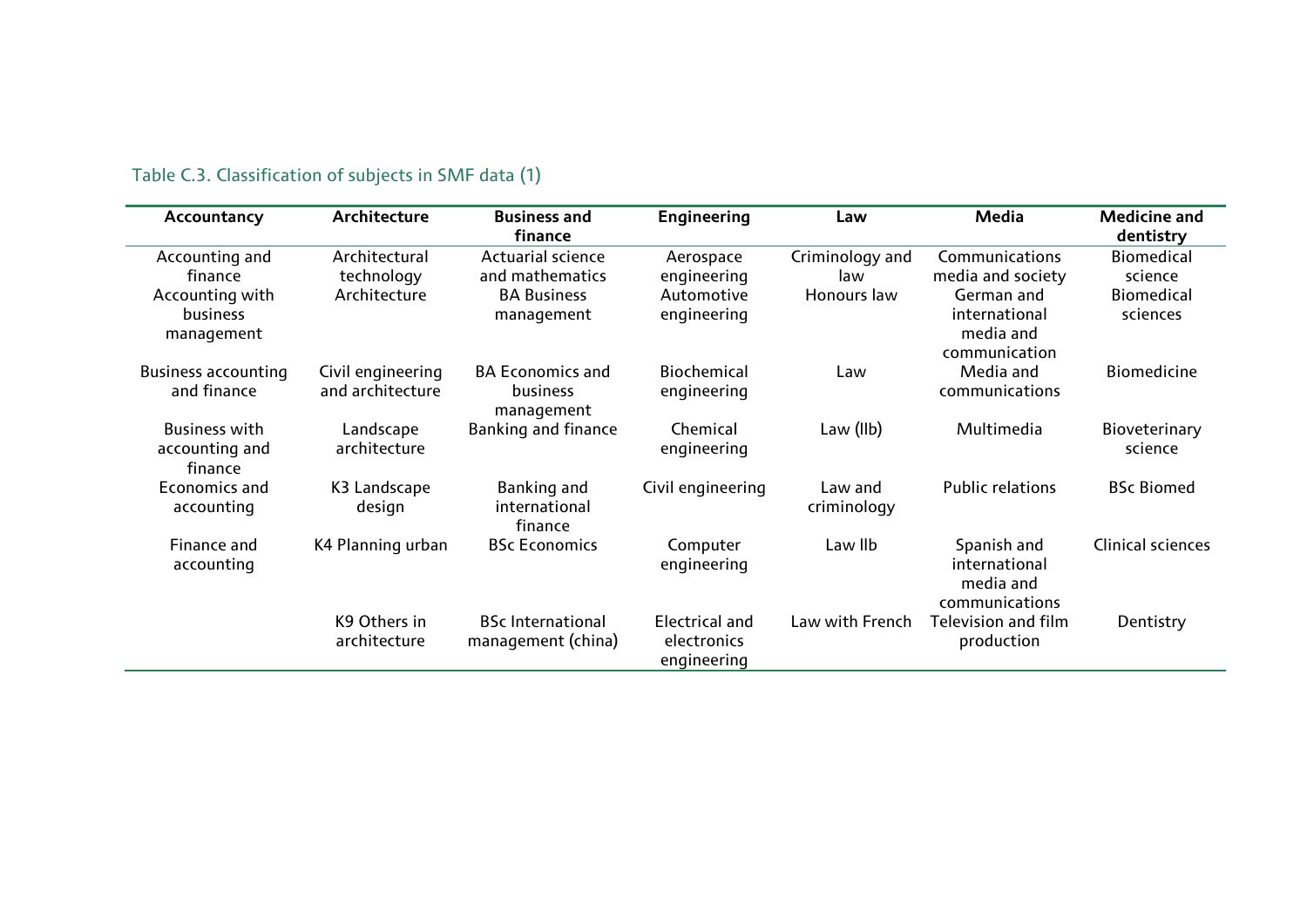| <b>Business</b>         | <b>Electrical and</b>      | Law with French | Diagnostic   |
|-------------------------|----------------------------|-----------------|--------------|
| economics and           | electronic                 | law             | radiography  |
| finance                 | engineering                |                 |              |
| <b>Business finance</b> | Electronic                 | Law with        | Emdp         |
|                         | engineering                | German          |              |
| <b>Business</b>         | Engineering                | Law with law    | Medicine     |
| management              |                            | studies in      |              |
|                         |                            | Europe          |              |
| <b>Business</b>         | <b>General engineering</b> | IIb law         | Medicine-    |
| mathematics and         |                            |                 | psychology   |
| statistics              |                            |                 | integrated   |
|                         |                            |                 | degree       |
| <b>Business studies</b> | Manufacturing and          | Sociology with  | Medicine and |
|                         | mechanical                 | law             | surgery      |
|                         | engineering                |                 |              |
| <b>Business studies</b> | Mechanical                 |                 | Optometry    |
| w/economics             | engineering                |                 |              |
| <b>Economics</b>        | Mechanical                 |                 | Orthoptics   |
|                         | engineering with a         |                 |              |
|                         | year in industry           |                 |              |
| <b>Economics and</b>    | Medical                    |                 | Pharmacology |
| philosophy              | engineering                |                 |              |
| <b>Economics and</b>    | Petroleum engineer         |                 | Pharmacy     |
| business finance        |                            |                 |              |
| Economics and           | Science and                |                 | Veterinary   |
| finance                 | engineering                |                 | medicine     |
|                         | foundation                 |                 |              |
|                         | programme                  |                 |              |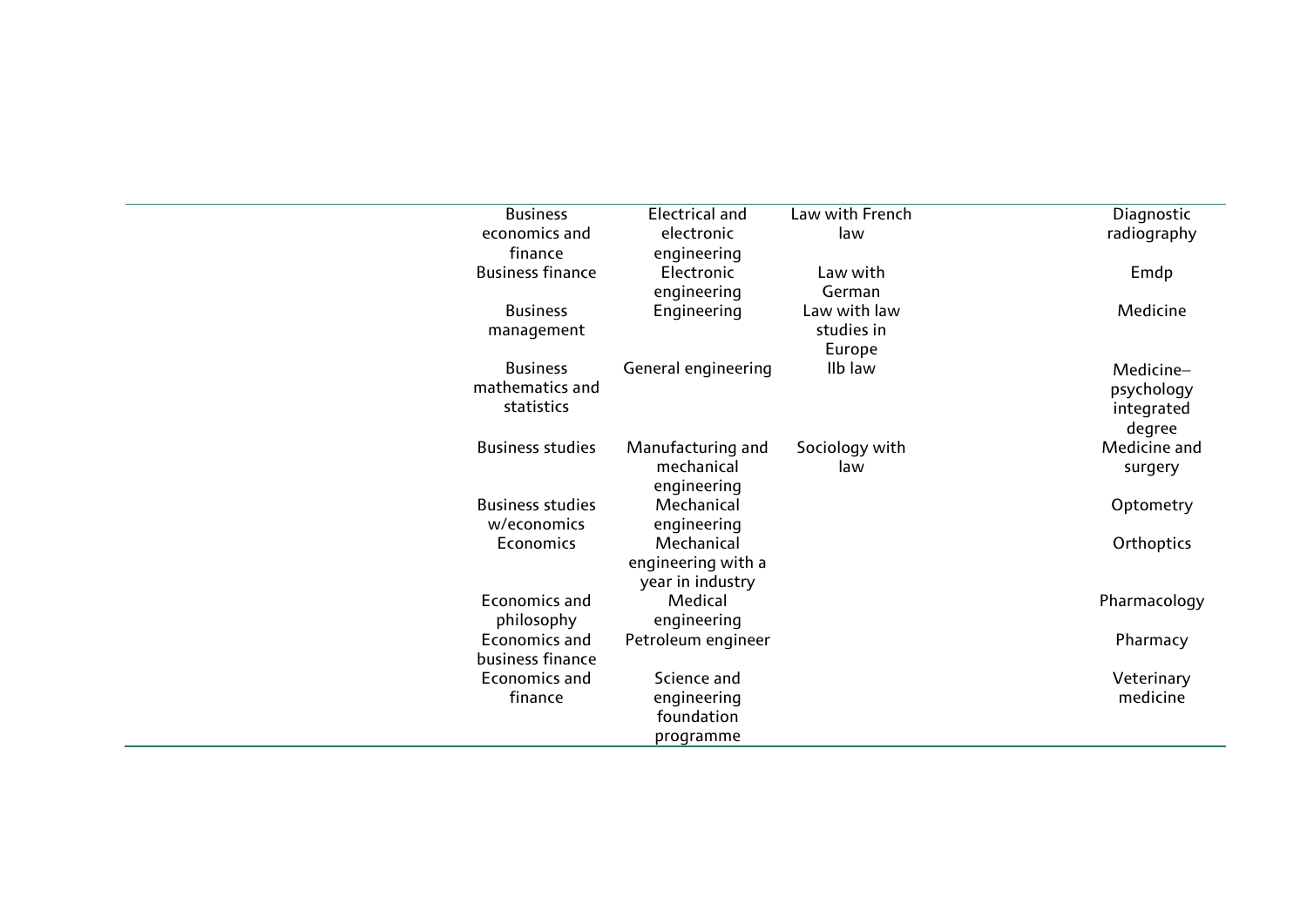| Economics and              | Science and      |
|----------------------------|------------------|
| geography                  | engineering      |
|                            | foundation       |
|                            | programme (ffx3) |
| Economics with             |                  |
| finance                    |                  |
| Economics with             |                  |
| French                     |                  |
| <b>Financial economics</b> |                  |
| Financial                  |                  |
| mathematics                |                  |
| Information                |                  |
| management and             |                  |
| business studies           |                  |
| Information                |                  |
| management for             |                  |
| business                   |                  |
| Marketing                  |                  |
| management                 |                  |
| Mathematics and            |                  |
| economics                  |                  |
| Mathematics and            |                  |
| finance                    |                  |
| Mathematics                |                  |
| business                   |                  |
| management and             |                  |
| finance                    |                  |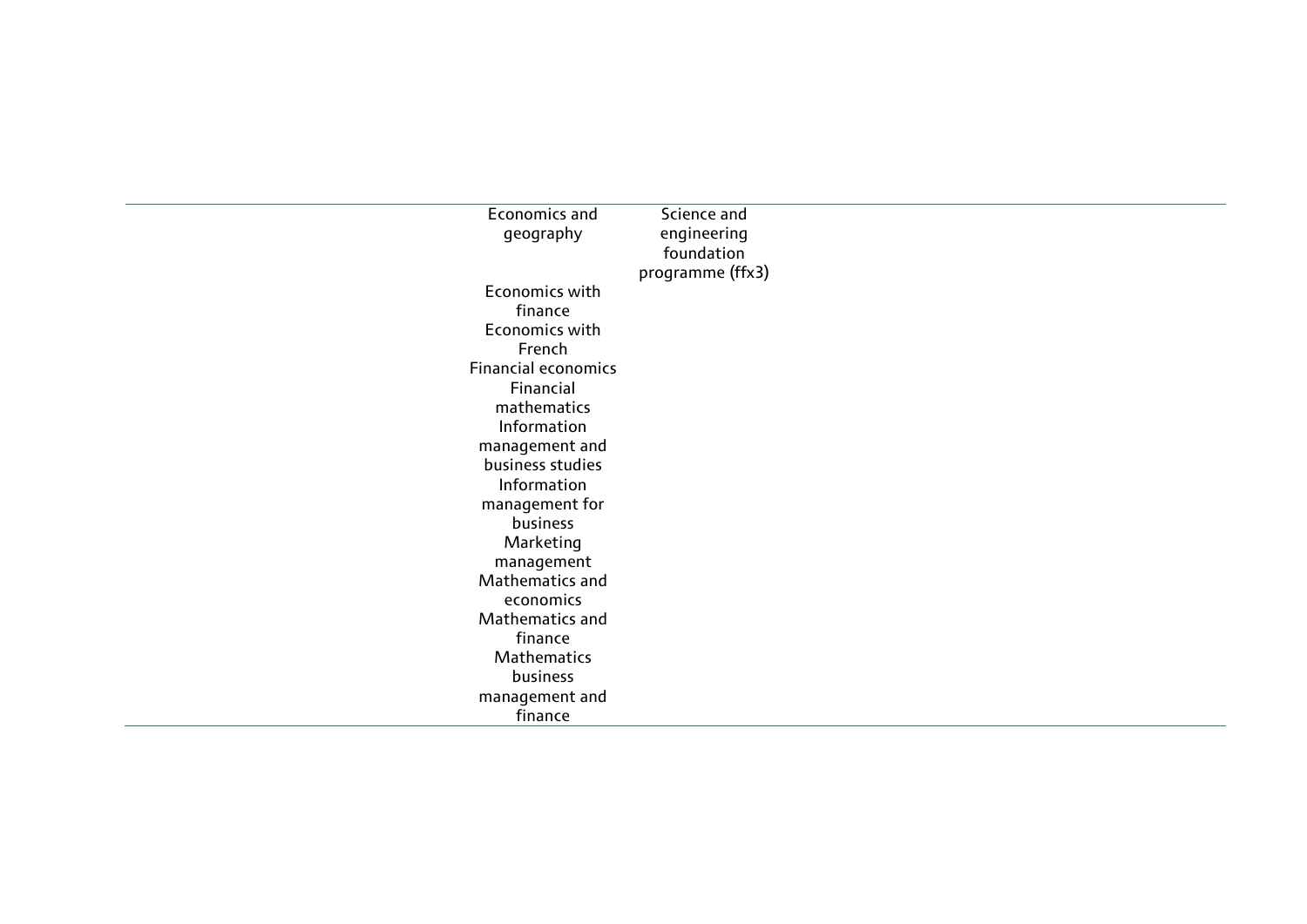| Maths and          |  |
|--------------------|--|
| economics          |  |
| Maths with         |  |
| economics          |  |
| Maths with finance |  |
| Sociology and      |  |
| business           |  |
| management         |  |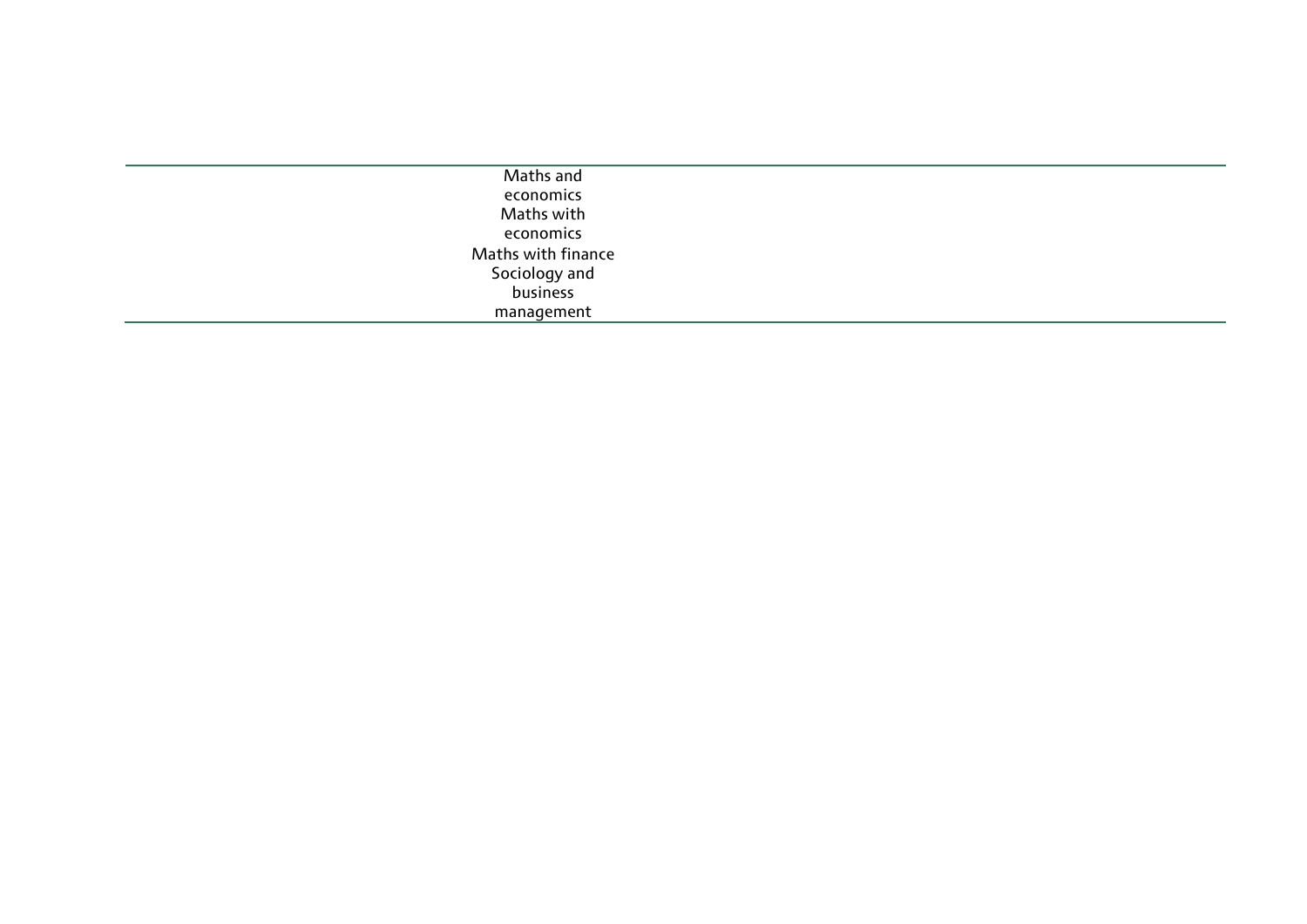| <b>Politics</b>                                        | <b>Science and</b><br>technology                   | <b>Other (humanities)</b>                    | Other (maths)                         | Other (social<br>sciences)             | Other (vocational)                                  | Other (other) |
|--------------------------------------------------------|----------------------------------------------------|----------------------------------------------|---------------------------------------|----------------------------------------|-----------------------------------------------------|---------------|
| <b>Economics and</b><br>politics                       | Artificial<br>intelligence and<br>cybernetics      | Ancient world studies                        | Mathematics                           | Cultural studies                       | Adult nursing                                       |               |
| Government and<br>economics                            | Biochemistry                                       | Archaeology                                  | <b>Mathematics</b><br>and music       | Early childhood<br>studies             | Digital animation and<br>interactive design         |               |
| Government and<br>history                              | Biochemistry and<br>molecular<br>medicine          | Art                                          | <b>Mathematics</b><br><b>BSc</b>      | Psychology                             | Fashion buying and<br>design                        |               |
| History and<br>international<br>relations              | <b>Biological sciences</b>                         | <b>BA Geography</b>                          | <b>Mathematics</b><br>with statistics | Psychology and<br>child<br>development | Foundation degree in<br>professional<br>photography |               |
| History and politics                                   | <b>Biology</b>                                     | Classical archaeology<br>and ancient history | Maths                                 | Sociology                              | Interior design                                     |               |
| International politics                                 | Chemistry                                          | <b>Classical studies</b>                     | Pure<br>mathematics                   | L9 Others in<br>social studies         | Photography                                         |               |
| International<br>relations and Arabic                  | Chemistry with a<br>year abroad                    | <b>Contemporary Chinese</b><br>studies       |                                       |                                        | Physiotherapy                                       |               |
| International<br>relations with English<br>and Spanish | Chemistry with<br>biochemistry                     | Contemporary theatre<br>and performance      |                                       |                                        | Veterinary nursing                                  |               |
| Philosophy politics<br>and economics                   | Computer science                                   | Dance                                        |                                       |                                        | X2 Research and<br>study skills in<br>education     |               |
| Politics                                               | Computer science<br>and artificial<br>intelligence | <b>Education with English</b><br>and drama   |                                       |                                        | X3 Academic studies<br>in education                 |               |

### Table C.4. Classification of subjects in SMF data (2)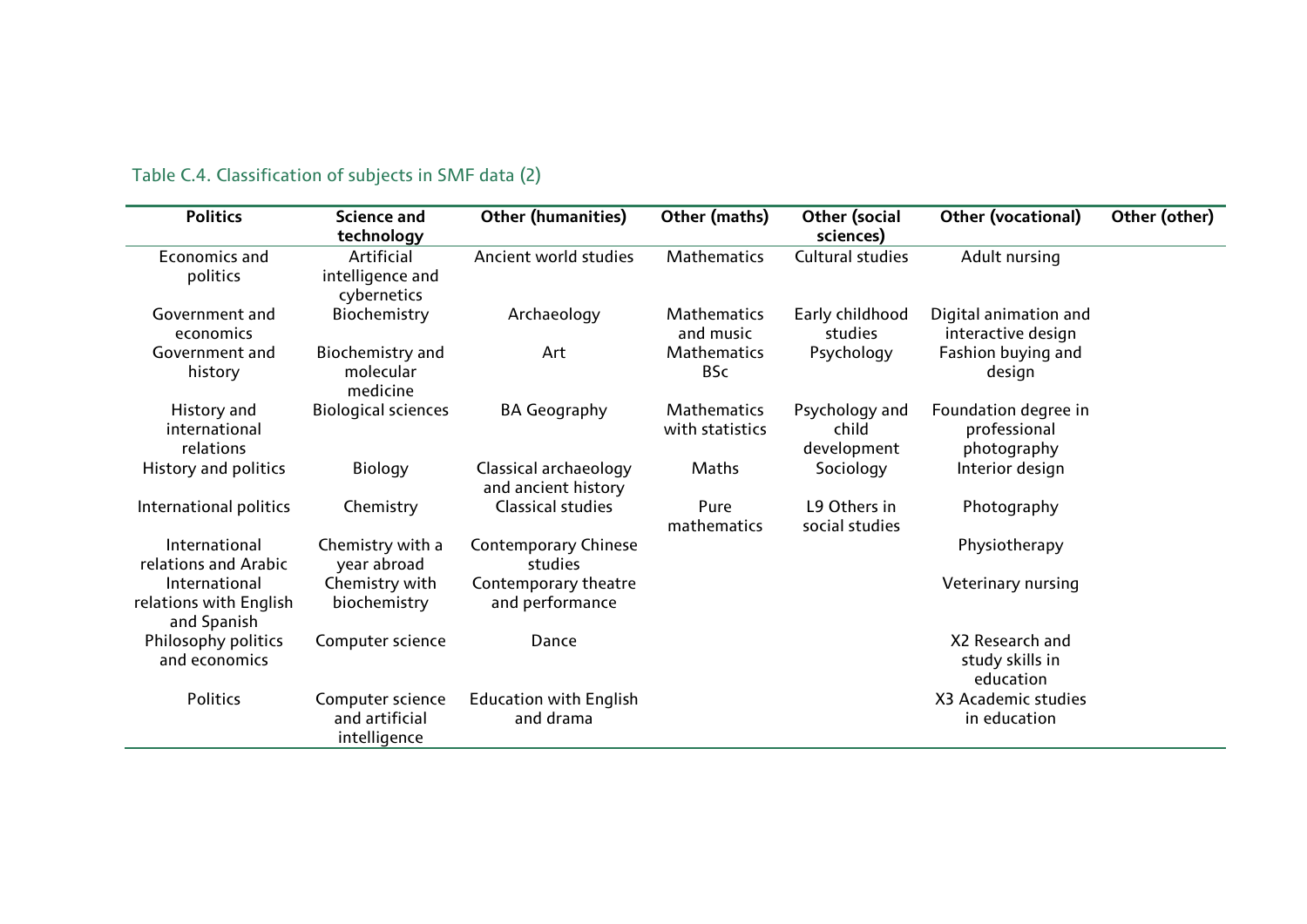| <b>Politics and Hispanic</b> | Computing              | English                        | X9 Others in |
|------------------------------|------------------------|--------------------------------|--------------|
| studies<br>Politics and      | Ecology                | English and drama              | education    |
| international                |                        |                                |              |
| relations                    |                        |                                |              |
| Politics with                | Forensic science       | <b>English and German</b>      |              |
| international studies        |                        | literature                     |              |
| <b>PPE</b>                   | <b>Genetics</b>        | <b>English and linguistics</b> |              |
| <b>PPS</b>                   | Geology                | English language               |              |
| <b>PPSIS</b>                 | Human                  | English language and           |              |
|                              | biosciences            | linguistics                    |              |
| Social policy and            | ICT                    | English language and           |              |
| economics                    |                        | literature                     |              |
|                              | Information            | English language and           |              |
|                              | management and         | literature                     |              |
|                              | computing              |                                |              |
|                              | Medical                |                                |              |
|                              | biochemistry           | English lit                    |              |
|                              | <b>Medical physics</b> | English literature             |              |
|                              | Medicinal and          |                                |              |
|                              | biological             | English with creative          |              |
|                              | chemistry              | writing                        |              |
|                              | <b>MSc Chemistry</b>   |                                |              |
|                              | with French            | European studies               |              |
|                              | Natural science        | European studies and           |              |
|                              |                        | Spanish                        |              |
|                              | Natural sciences       | Foundation diploma in          |              |
|                              |                        | art and design                 |              |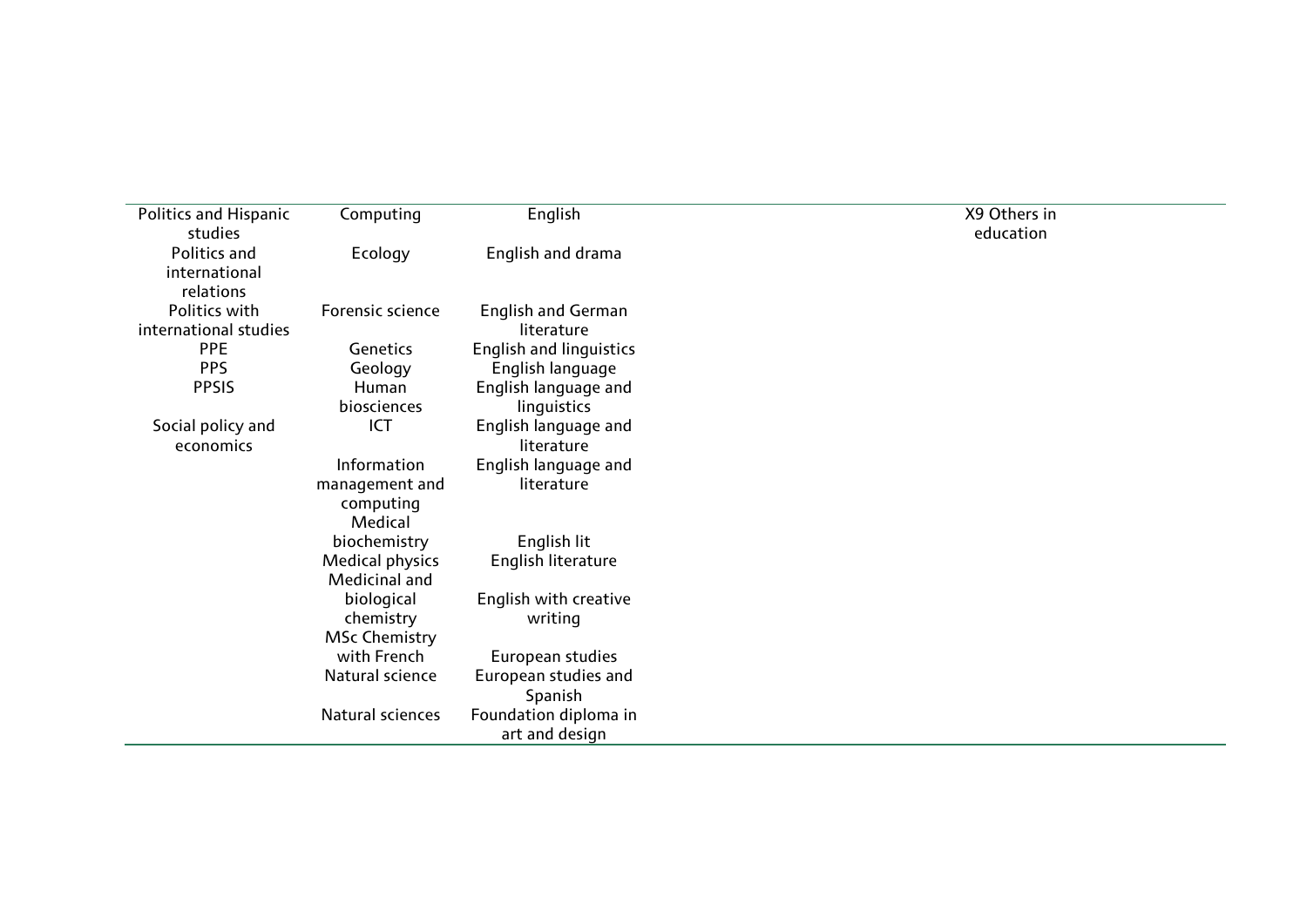| Natural sciences    | French                      |
|---------------------|-----------------------------|
| biological          |                             |
| Neuroscience        | French and Spanish          |
| Physics             | Geography                   |
| Physiological       | History                     |
| sciences            |                             |
| Science and         | <b>History and American</b> |
| engineering         | studies                     |
| foundation          |                             |
| programme           |                             |
| biological sciences |                             |
| 4 year              |                             |
| Sport and exercise  | <b>History and French</b>   |
| science             | joint degree                |
| <b>J6 Maritime</b>  | Japanese studies            |
| technology          |                             |
| J7 Industrial       | Literature and              |
| biotechnology       | language in education       |
| J9 Others in        | Modern history              |
| technology          |                             |
|                     | Philosophy                  |
|                     | Spanish                     |
|                     | Spanish and French          |
|                     | Theology                    |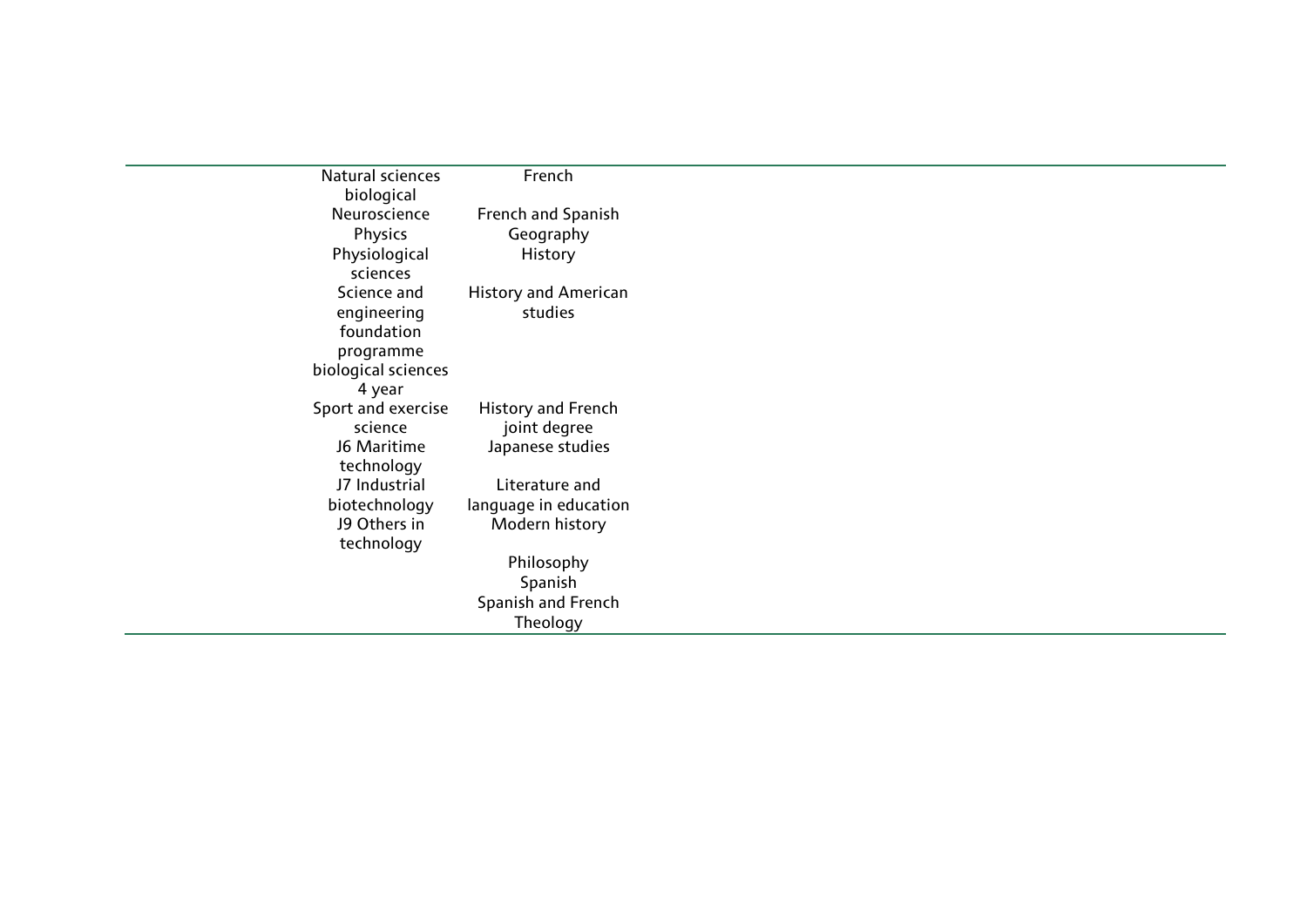## **D. Defining a Common Sample**

Table D.1. Defining a common sample: remaining sample after each condition is imposed

| <b>SMF</b> cohort  | No<br>condition | <b>Observe HE</b><br>participation | <b>Observe</b><br><b>Russell</b><br>Group<br>status* | <b>Observe</b><br>'Top 10'<br>status* | <b>Observe</b><br>whether<br>different<br>GOR* | <b>Observe</b><br>broad<br>subject<br>area | <b>Observe</b><br>KS4<br>results | Observe<br><b>KS5</b> results | Total (%) |
|--------------------|-----------------|------------------------------------|------------------------------------------------------|---------------------------------------|------------------------------------------------|--------------------------------------------|----------------------------------|-------------------------------|-----------|
| 2009:<br>treatment | 323             | 242                                | 242                                                  | 242                                   | 241                                            | 239                                        | 160                              | 158                           | 49%       |
| 2009:<br>control   | 282,954         | 282,954                            | 282,954                                              | 282,862                               | 282,862                                        | 282,862                                    | 274,972                          | 188,047                       | 66%       |
| 2010:<br>treatment | 516             | 350                                | 350                                                  | 350                                   | 350                                            | 350                                        | 350                              | 346                           | 67%       |
| 2010:<br>control   | 285,760         | 285,756                            | 285,756                                              | 285,756                               | 285,756                                        | 285,756                                    | 277,523                          | 183,925                       | 64%       |
| 2011:<br>treatment | 664             | 492                                | 492                                                  | 492                                   | 492                                            | 489                                        | 489                              | 485                           | 73%       |
| 2011:<br>control   | 282,891         | 282,886                            | 282,886                                              | 282,886                               | 282,886                                        | 282,886                                    | 274,723                          | 181,442                       | 64%       |
| 2012:<br>treatment | 642             | 519                                | 519                                                  | 519                                   | 471                                            | 467                                        | 455                              | 453                           | 70%       |
| 2012:<br>control   | 279,279         | 279,279                            | 279,279                                              | 279,279                               | 279,279                                        | 279,279                                    | 271,185                          | 179,481                       | 64%       |

Note: \* Conditional on HE participation.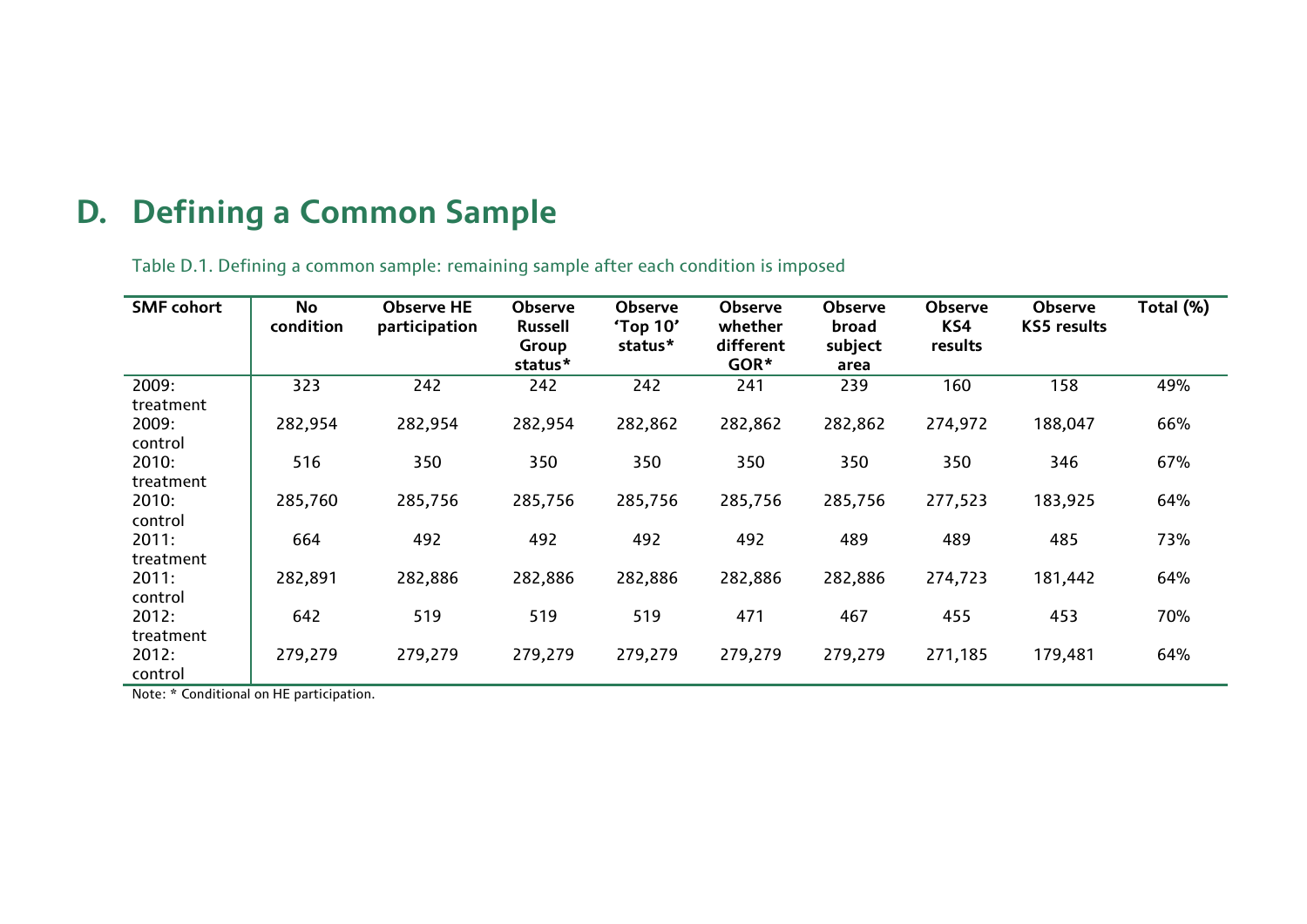### **E. Characteristics of the 2010**−**2012 SMF Cohorts**

Table E.1. Comparison of SMF 2010 cohort with other groups of young people

| <b>Characteristics: 2010 cohort</b>            | A-level students           |                               |                                                |                                              |                                                                         |  |
|------------------------------------------------|----------------------------|-------------------------------|------------------------------------------------|----------------------------------------------|-------------------------------------------------------------------------|--|
|                                                | <b>SMF</b><br>participants | <b>National</b><br>population | A-level<br>students<br>with high<br>attainment | <b>Pupils</b><br>eligible for<br><b>FSMs</b> | <b>Pupils with</b><br>high<br>attainment<br>eligible for<br><b>FSMs</b> |  |
| GCSE points (grade) (average)                  | 53.2(A)                    | 46.4(B)                       | 49.8(B)                                        | 44.1(C)                                      | 48.0(B)                                                                 |  |
| GCSE points (grade)<br>(lowest of best eight)  | 50.0(B)                    | 42.5(C)                       | 46.0(C)                                        | 39.2(D)                                      | 43.3(C)                                                                 |  |
| GCSE points (grade)<br>(lowest of best five)   | 53.7(A)                    | 45.9(C)                       | 49.7(B)                                        | 42.9(C)                                      | 47.2(B)                                                                 |  |
| <b>GCSE</b> points (grade) in English          | 53.9(A)                    | 47.1(B)                       | 50.2(B)                                        | 44.7(C)                                      | 48.2(B)                                                                 |  |
| <b>GCSE points (grade) in Maths</b>            | 53.4(A)                    | 46.8(B)                       | 50.2(B)                                        | 44.4(C)                                      | 48.3(B)                                                                 |  |
| A-level points (grade) (average)               | 114.8(B)                   | 86.3(C)                       | 104.1(B)                                       | 79.1(D)                                      | 101.0(B)                                                                |  |
| Take A-level in Maths (%)                      | 65.3                       | 24.4                          | 36.5                                           | 20.9                                         | 35.5                                                                    |  |
| Take a science A-level (%)                     | 64.5                       | 29.3                          | 41.3                                           | 24.5                                         | 40.9                                                                    |  |
| Eligible for FSMs                              | 39.4                       | 5.6                           | 3.9                                            | 100.0                                        | 100.0                                                                   |  |
| White British ethnic group                     | 25.7                       | 81.0                          | 81.7                                           | 45.9                                         | 41.9                                                                    |  |
| Neighbourhood deprivation decile (IMD)         | 8.0                        | 5.2                           | 4.8                                            | 8.0                                          | 7.8                                                                     |  |
| Neighbourhood deprivation decile (IDACI)       | 8.3                        | 5.2                           | 4.9                                            | 8.2                                          | 8.0                                                                     |  |
| Own/mortgage for home:<br>% in neighbourhood   | 29.1                       | 38.3                          | 38.7                                           | 28.7                                         | 29.4                                                                    |  |
| Professional occupation:<br>% in neighbourhood | 11.3                       | 15.7                          | 17.6                                           | 9.2                                          | 10.3                                                                    |  |
| Degree: % in neighbourhood                     | 10.6                       | 12.0                          | 12.1                                           | 11.1                                         | 11.1                                                                    |  |
| Region: London                                 | 76.0                       | 14.3                          | 15.0                                           | 36.5                                         | 40.2                                                                    |  |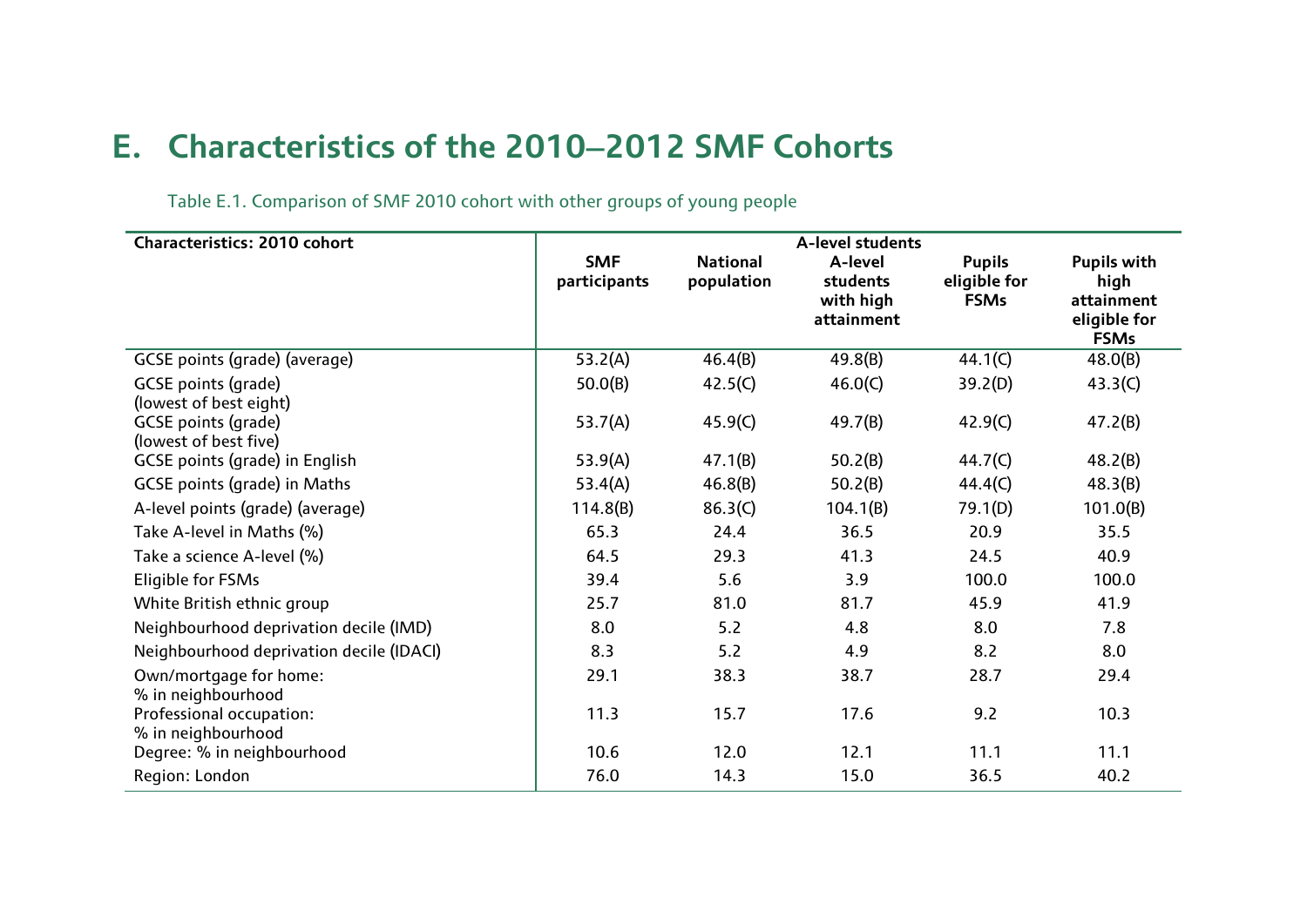| HE participation                   | 87.9 | 61.8 | 82.1 | 57.7 | 82.6 |
|------------------------------------|------|------|------|------|------|
| Conditional on HE participation:   |      |      |      |      |      |
| <b>Russell Group participation</b> | 73.5 | 24.7 | 38.9 | 14.0 | 29.5 |
| 'Top 10' participation             | 44.2 | 14.2 | 22.6 |      | 16.0 |
| HE participation outside region    | 57.7 | 60.7 | 66.4 | 40.6 | 45.4 |

Note: A common sample is imposed: individuals are included if KS4 and KS5 results are reported, and university destination and subject choice is known. A higher decile corresponds to a more deprived area. 'High attainment' refers to achieving at least three C grades at A-level.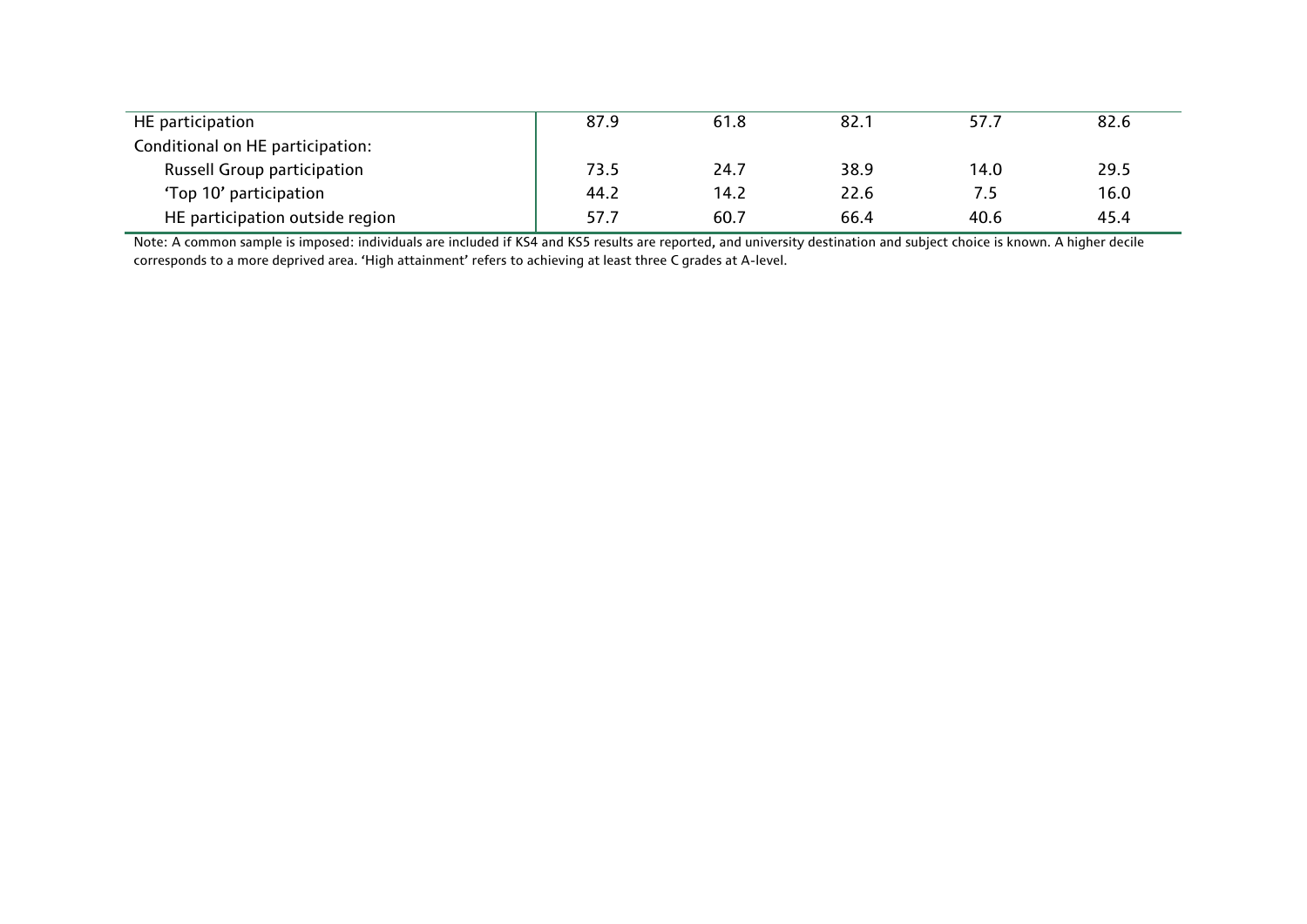| Characteristics: 2011 cohort                | A-level students           |                               |                                                |                             |                                                               |  |
|---------------------------------------------|----------------------------|-------------------------------|------------------------------------------------|-----------------------------|---------------------------------------------------------------|--|
|                                             | <b>SMF</b><br>participants | <b>National</b><br>population | A-level<br>students<br>with high<br>attainment | Pupils eligible<br>for FSMs | Pupils with high<br>attainment<br>eligible for<br><b>FSMs</b> |  |
| GCSE points (grade) (average)               | 52.9(A)                    | 46.4(B)                       | 49.8(B)                                        | 44.1(C)                     | 48.0(B)                                                       |  |
| GCSE points (grade) (lowest of best eight)  | 49.6(B)                    | 42.5(C)                       | 46.0(C)                                        | 39.2(D)                     | 43.3(C)                                                       |  |
| GCSE points (grade) (lowest of best five)   | 53.3(A)                    | 45.9(C)                       | 49.7(B)                                        | 42.9(C)                     | 47.2(B)                                                       |  |
| <b>GCSE</b> points (grade) in English       | 53.2(A)                    | 47.1(B)                       | 50.2(B)                                        | 44.7(C)                     | 48.2(B)                                                       |  |
| GCSE points (grade) in Maths                | 53.5(A)                    | 46.8(B)                       | 50.2(B)                                        | 44.4(C)                     | 48.3(B)                                                       |  |
| A-level points (grade) (average)            | 111.1(B)                   | 86.3(C)                       | 104.1(B)                                       | 79.1(D)                     | 101.0(B)                                                      |  |
| Take A-level in Maths (%)                   | 66.6                       | 24.4                          | 36.5                                           | 20.9                        | 35.5                                                          |  |
| Take a science A-level (%)                  | 67.6                       | 29.3                          | 41.3                                           | 24.5                        | 40.9                                                          |  |
| Eligible for FSMs                           | 33.8                       | 5.6                           | 3.9                                            | 100.0                       | 100.0                                                         |  |
| White British ethnic group                  | 21.2                       | 81.0                          | 81.7                                           | 45.9                        | 41.9                                                          |  |
| Neighbourhood deprivation decile (IMD)      | 8.0                        | 5.2                           | 4.8                                            | 8.0                         | 7.8                                                           |  |
| Neighbourhood deprivation decile (IDACI)    | 8.4                        | 5.2                           | 4.9                                            | 8.2                         | 8.0                                                           |  |
| Own/mortgage for home: % in neighbourhood   | 29.0                       | 38.3                          | 38.7                                           | 28.7                        | 29.4                                                          |  |
| Professional occupation: % in neighbourhood | 12.0                       | 15.7                          | 17.6                                           | 9.2                         | 10.3                                                          |  |
| Degree: % in neighbourhood                  | 10.7                       | 12.0                          | 12.1                                           | 11.1                        | 11.1                                                          |  |
| Region: London                              | 87.0                       | 14.3                          | 15.0                                           | 36.5                        | 40.2                                                          |  |
| HE participation                            | 78.4                       | 61.8                          | 82.1                                           | 57.7                        | 82.6                                                          |  |

### Table E.2. Comparison of SMF 2011 cohort with other groups of young people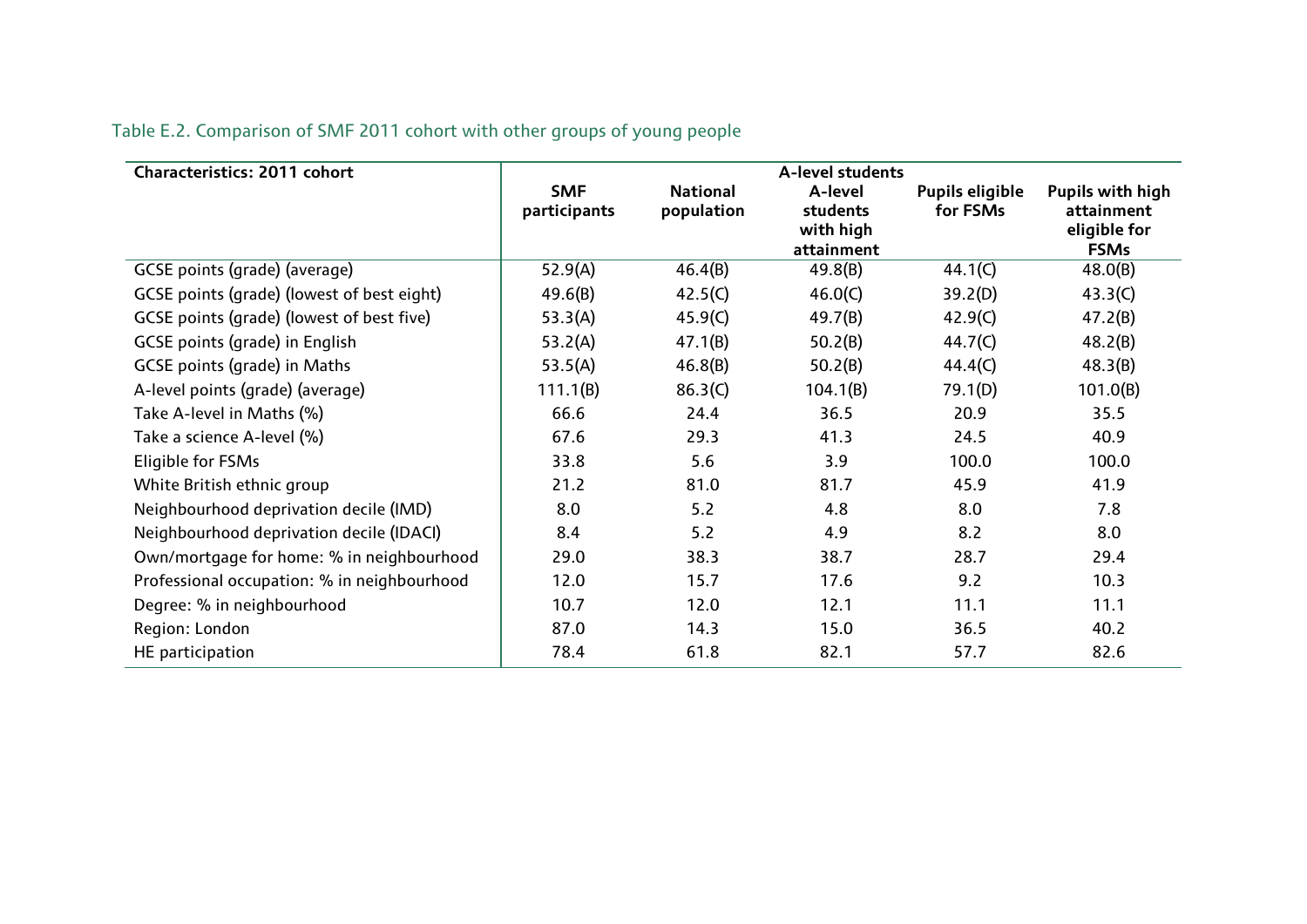| Conditional on HE participation:   |      |      |      |      |      |
|------------------------------------|------|------|------|------|------|
| <b>Russell Group participation</b> | 73.9 | 24.7 | 38.9 | 14.0 | 29.5 |
| 'Top 10' participation             | 41.6 | 14.2 | 22.6 |      | 16.0 |
| HE participation outside region    | 55.1 | 60.7 | 66.4 | 40.6 | 45.4 |

Note: A common sample is imposed: individuals are included if KS4 and KS5 results are reported, and university destination and subject choice are known. A higher decile corresponds to a more deprived area. 'High attainment' refers to achieving at least three C grades at A-level.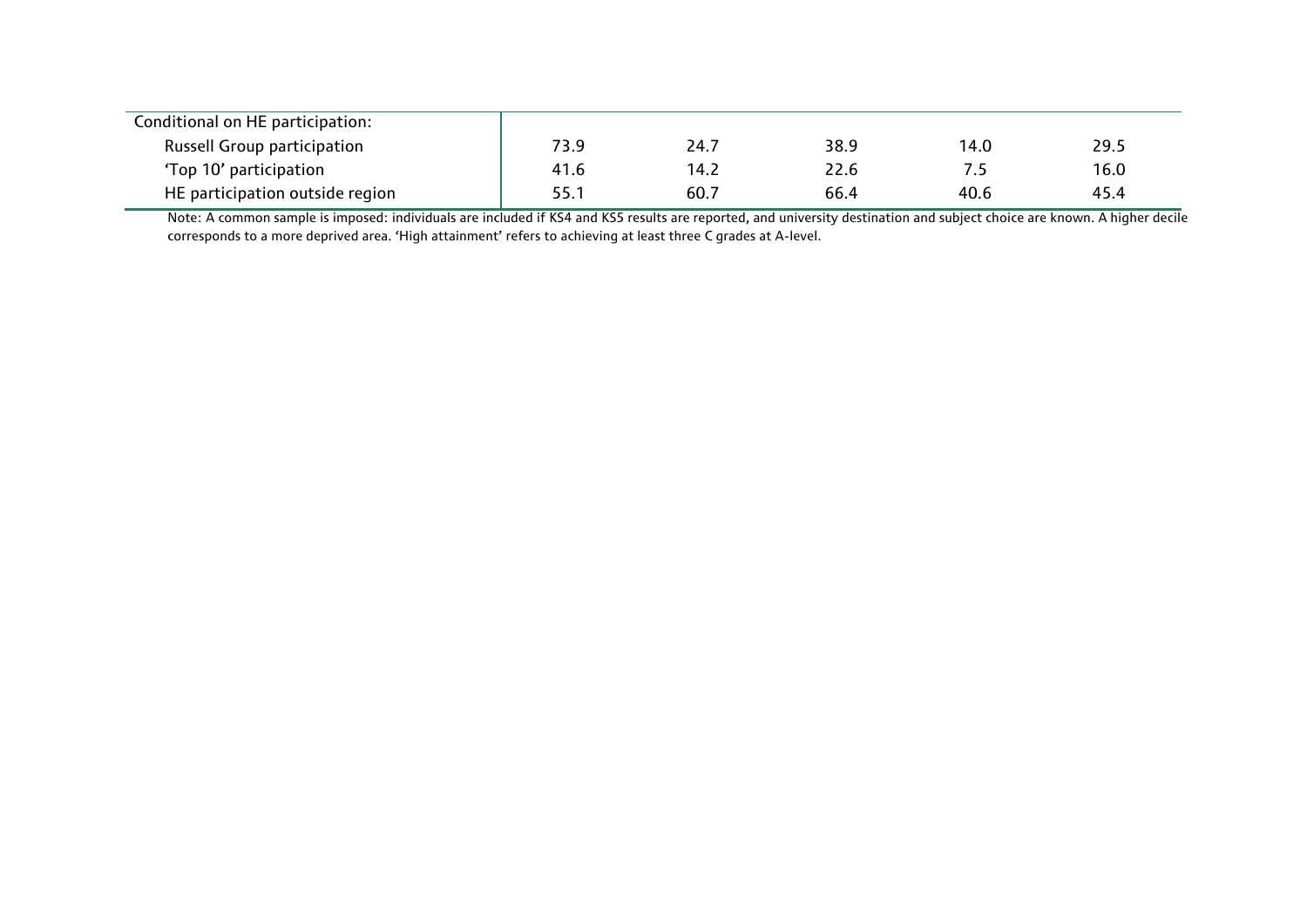| <b>Characteristics: 2012 cohort</b>             | A-level students                          |                                            |                               |                                                |                                              |                                                                         |
|-------------------------------------------------|-------------------------------------------|--------------------------------------------|-------------------------------|------------------------------------------------|----------------------------------------------|-------------------------------------------------------------------------|
|                                                 | <b>SMF</b><br>participants:<br><b>APP</b> | <b>SMF</b><br>participants:<br>J.P. Morgan | <b>National</b><br>population | A-level<br>students<br>with high<br>attainment | <b>Pupils</b><br>eligible for<br><b>FSMs</b> | <b>Pupils with</b><br>high<br>attainment<br>eligible for<br><b>FSMs</b> |
| GCSE points (grade) (average)                   | 52.6(A)                                   | 51.2(B)                                    | 46.4(B)                       | 49.8(B)                                        | 44.1(C)                                      | 48.0(B)                                                                 |
| GCSE points (grade) (lowest of best eight)      | 48.8(B)                                   | 45.7(C)                                    | 42.5(C)                       | 46.0(C)                                        | 39.2(D)                                      | 43.3(C)                                                                 |
| GCSE points (grade) (lowest of best five)       | 52.7(A)                                   | 51.5(B)                                    | 45.9(C)                       | 49.7(B)                                        | 42.9(C)                                      | 47.2(B)                                                                 |
| GCSE points (grade) in English                  | 52.8(A)                                   | 51.2(B)                                    | 47.1(B)                       | 50.2(B)                                        | 44.7(C)                                      | 48.2(B)                                                                 |
| <b>GCSE points (grade) in Maths</b>             | 53.4(A)                                   | 53.4(A)                                    | 46.8(B)                       | 50.2(B)                                        | 44.4(C)                                      | 48.3(B)                                                                 |
| A-level points (grade) (average)                | 107.0(B)                                  | 107.5(B)                                   | 86.3(C)                       | 104.1(B)                                       | 79.1(D)                                      | 101.0(B)                                                                |
| Take A-level in Maths (%)                       | 62.5                                      | 66.0                                       | 24.4                          | 36.5                                           | 20.9                                         | 35.5                                                                    |
| Take a science A-level (%)                      | 64.5                                      | 49.1                                       | 29.3                          | 41.3                                           | 24.5                                         | 40.9                                                                    |
| Eligible for FSMs                               | 68.8                                      | 75.0                                       | 5.6                           | 3.9                                            | 100.0                                        | 100.0                                                                   |
| White British ethnic group                      | 16.9                                      | 35.8                                       | 81.0                          | 81.7                                           | 45.9                                         | 41.9                                                                    |
| Neighbourhood deprivation decile (IMD)*         | 9.2                                       | 7.7                                        | 5.2                           | 4.8                                            | 8.0                                          | 7.8                                                                     |
| Neighbourhood deprivation decile<br>$(IDACI)*$  | 9.2                                       | 7.3                                        | 5.2                           | 4.9                                            | 8.2                                          | 8.0                                                                     |
| Own/mortgage for home: % in<br>neighbourhood*   | 20.6                                      | 33.7                                       | 38.3                          | 38.7                                           | 28.7                                         | 29.4                                                                    |
| Professional occupation: % in<br>neighbourhood* | 8.1                                       | 9.6                                        | 15.7                          | 17.6                                           | 9.2                                          | 10.3                                                                    |
| Degree: % in neighbourhood*                     | 8.6                                       | 11.4                                       | 12.0                          | 12.1                                           | 11.1                                         | 11.1                                                                    |
| Region: London                                  | 86.9                                      | 0.0                                        | 14.3                          | 15.0                                           | 36.5                                         | 40.2                                                                    |
| HE participation                                | 81.6                                      | 75.5                                       | 61.8                          | 82.1                                           | 57.7                                         | 82.6                                                                    |

Table E.3. Comparison of SMF participants in 2012 with other groups of young people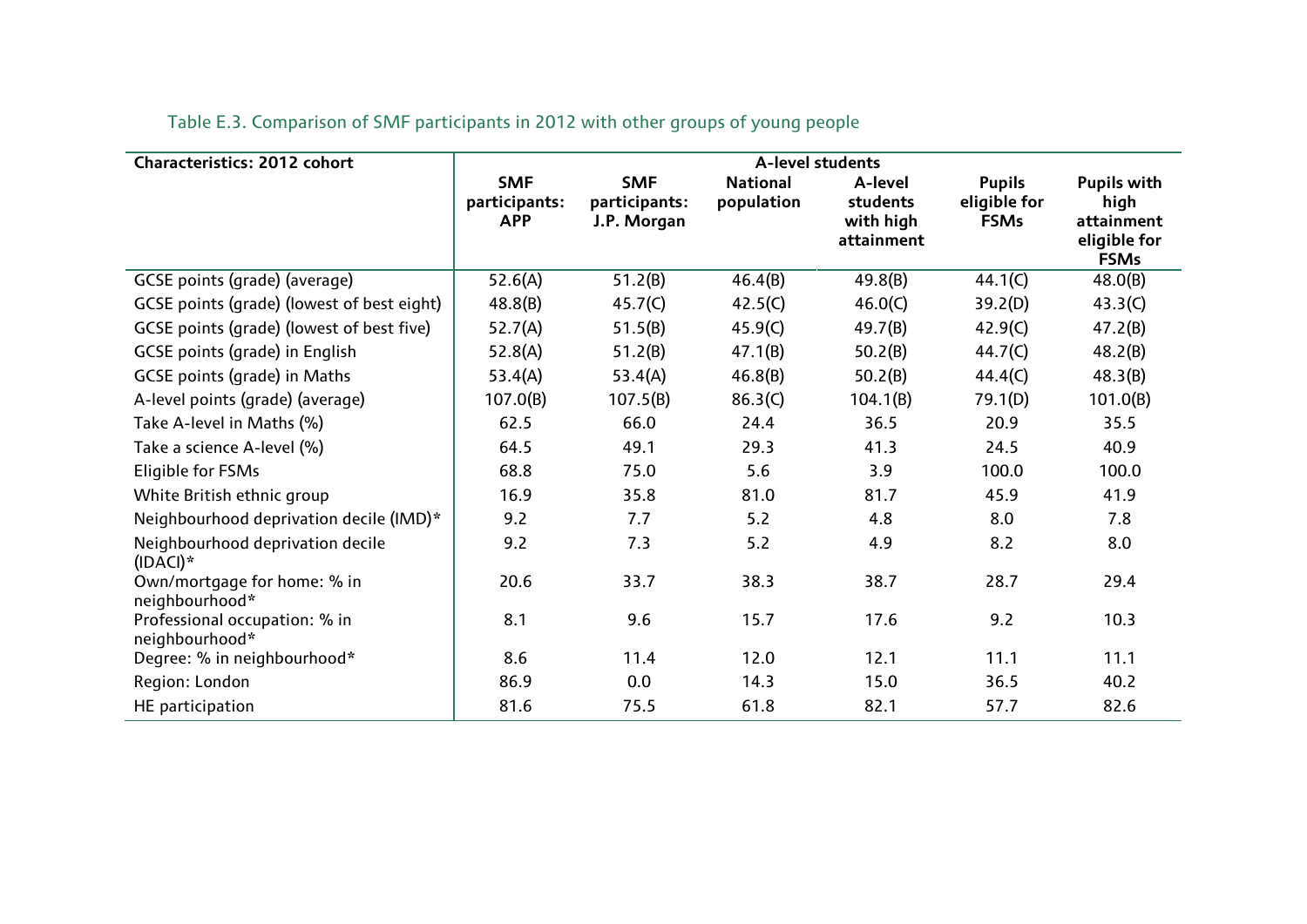| Conditional on HE participation:   |      |      |      |      |      |      |
|------------------------------------|------|------|------|------|------|------|
| <b>Russell Group participation</b> | 61.3 | 73.8 | 24.7 | 38.9 | 14.0 | 29.5 |
| 'Top 10' participation             | 36.6 | 61.9 | 14.2 | 22.6 |      | 16.0 |
| HE participation outside region    | 53.2 | 81.0 | 60.7 | 66.4 | 40.6 | 45.4 |

Note: A common sample is imposed: individuals are included if KS4 and KS5 results are reported, and university destination and subject choice is known. A higher decile corresponds to a more deprived area. 'High attainment' refers to achieving at least three C grades at A-level. Note that eligibility for FSMs is defined for the SMF cohort according to whether household income is below £16,000 per annum, as FSM eligibility is not reported. Note that the area-characteristics are observable for the minority of the SMF cohort: percentage of adults with professional occupations and degree level qualifications; classification according to ACORN. \*Observable for a small subset of the APP participants as home address was not routinely collected.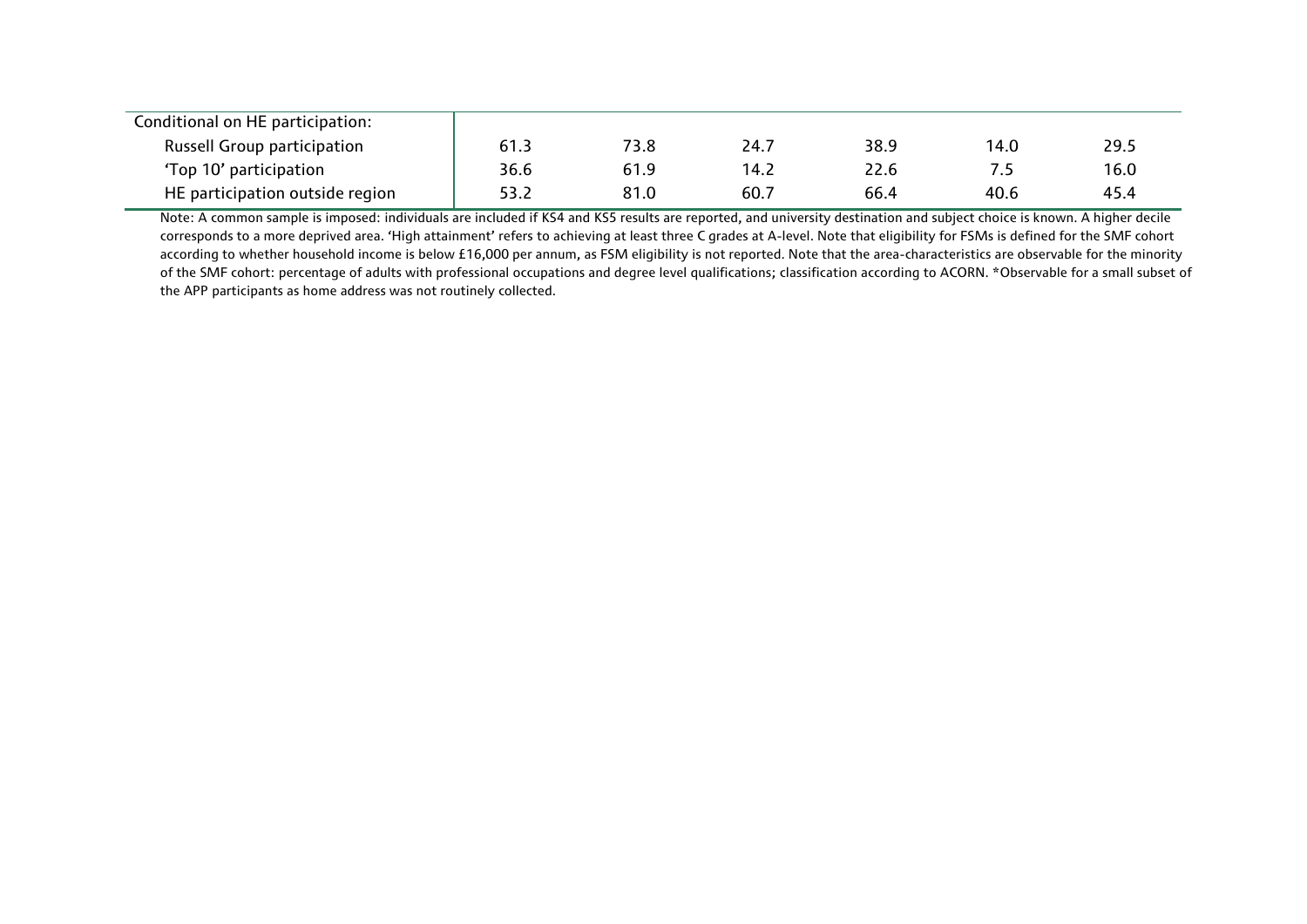## **F. Estimated Impact of SMF Programmes on Subject Choice for the Later Cohorts**

Figure F.1. Estimated impact of SMF programmes on education outcomes for the 2010 cohort compared to the preferred control group



Note: See note to Figure 3.2.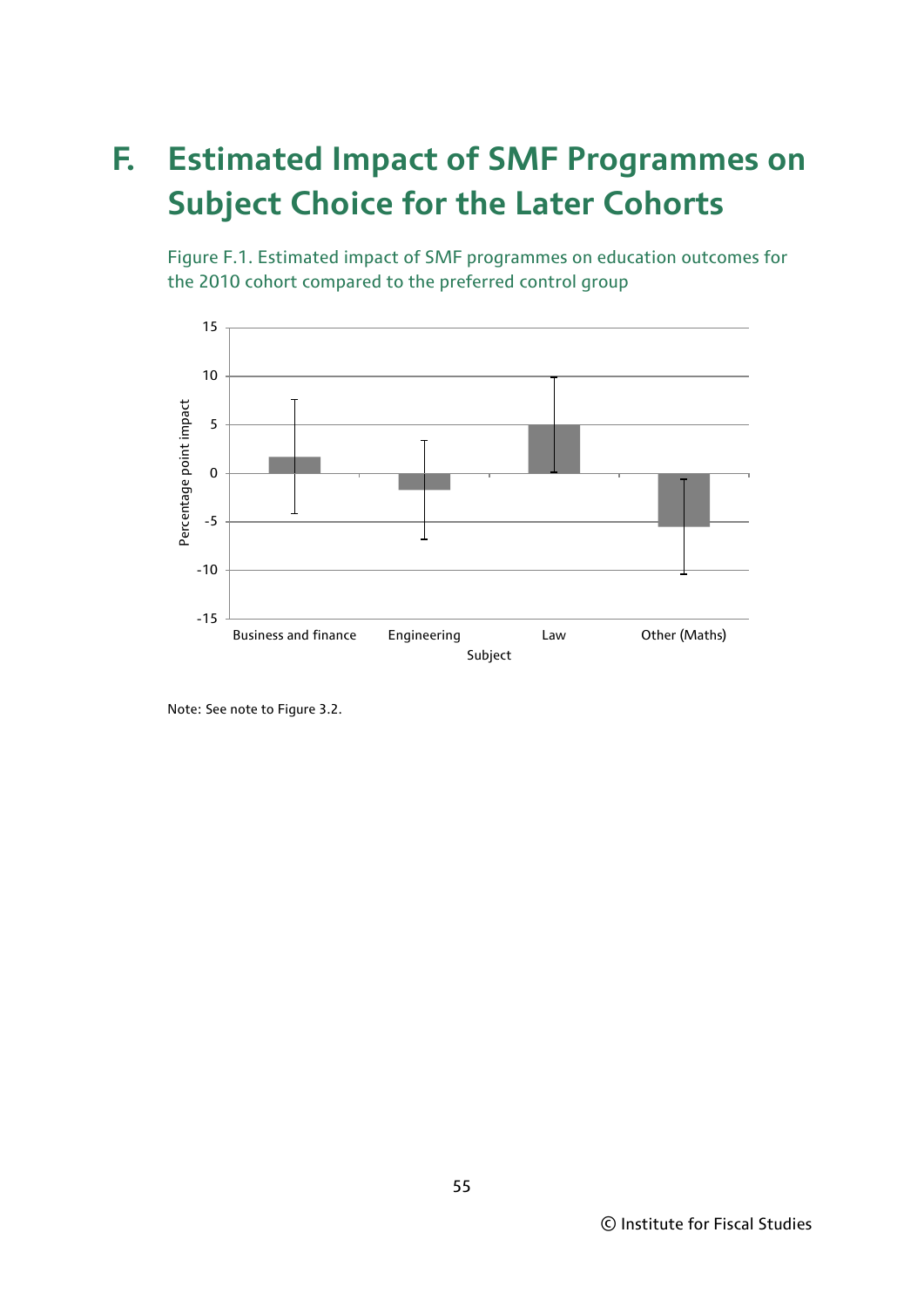



Note: See note to Figure 3.2.





Note: See note to Figure 3.2. Note that eligibility for FSMs is defined for the SMF cohort according to whether household income is below £16,000 per annum, as eligibility for FSMs is not reported. Note that the following area-characteristics are not included as it was not possible to match these areacharacteristics to the SMF cohort: percentage of adults with professional occupations and degree level qualifications; classification according to ACORN.